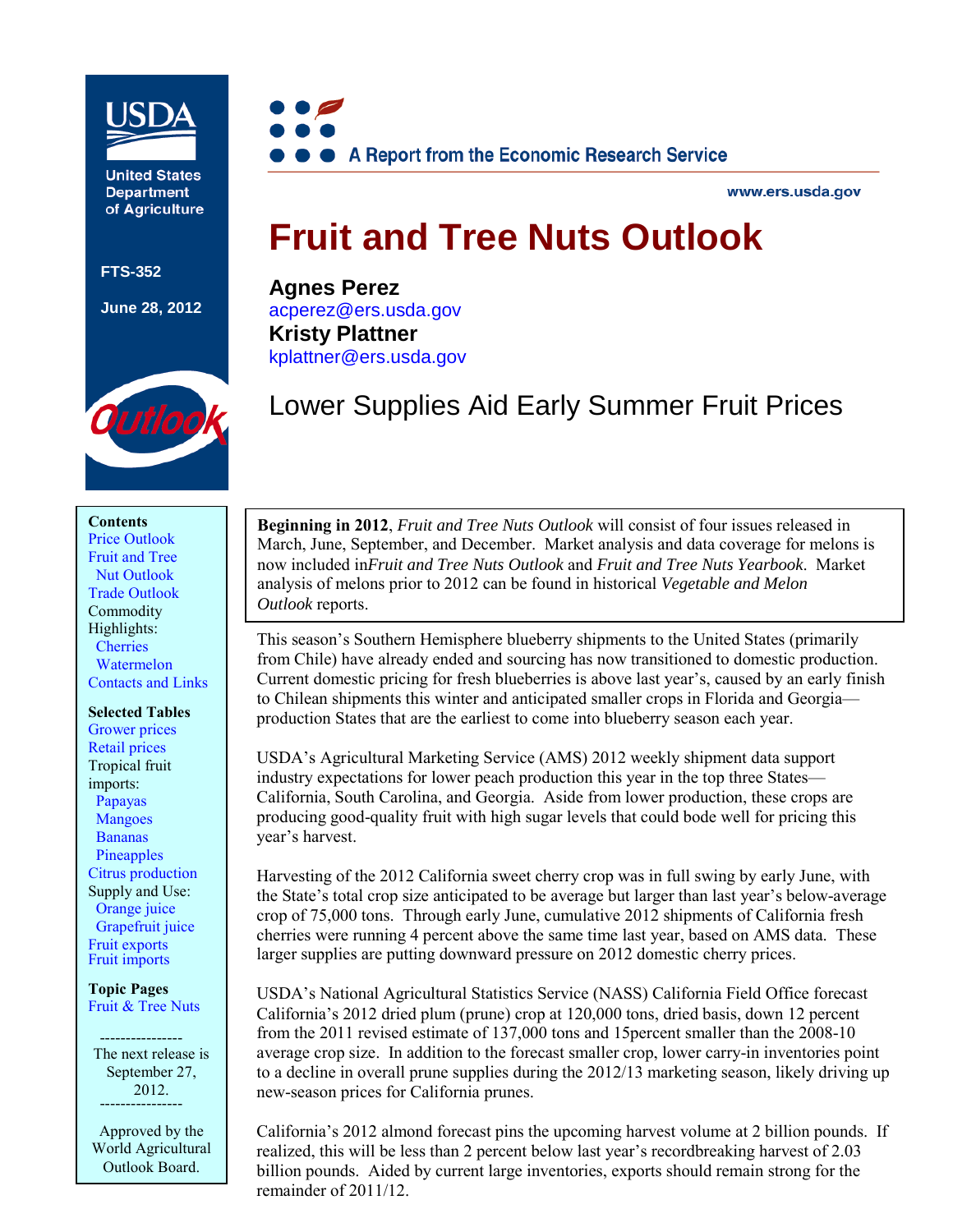# <span id="page-1-0"></span>*Fruit and Tree Nut Grower Prices Remain Strong In May*

The index of prices received by fruit and tree nut growers rose 10 points in May over the previous month to 173 (1990-92=100) while also gaining 24 points over the 2011May index (fig.1). The index has remained consistently higher than a year ago since January, with the May index showing the strongest year-to-year gain.

Pulling the May 2012 index up from the previous month were price increases for most major citrus fruits as well as for fresh pears and apples, influenced by seasonal tightening of supplies during the spring (table 1). In contrast, May strawberry prices weakened from the previous month with larger supplies as harvesting in California was in full swing and other producing States also entered the market. In addition to the availability of early-variety peaches in California, a relatively mild winter in the southeastern United States this year advanced the harvest in the region's major peach-growing States, bringing supplies to market earlier than normal. A year ago, peach supplies in May were too limited to report an average price. As the California Valencia orange harvest gets fully underway this summer, seasonal increases in supply should drive down fresh orange prices. Meanwhile, the winding down of the 2011/12 California lemon harvest should continue to strengthen lemon prices into early summer approaching the peak demand period.

The 2012 May grower price index for fruit and nuts is higher than the average for May over the past few years. The strength of the index relative to the May 2011 index may be attributed to substantially higher prices for fresh grapefruit, lemons, oranges, and apples, and more moderate price increases for strawberries and peaches. Fresh pear grower prices in May, however, were reported down 28 percent, consistent with past months since October 2011, mostly due to currentseason's larger domestic production.



Source: USDA, National Agricultural Statistics Service, *Agricultural Prices.*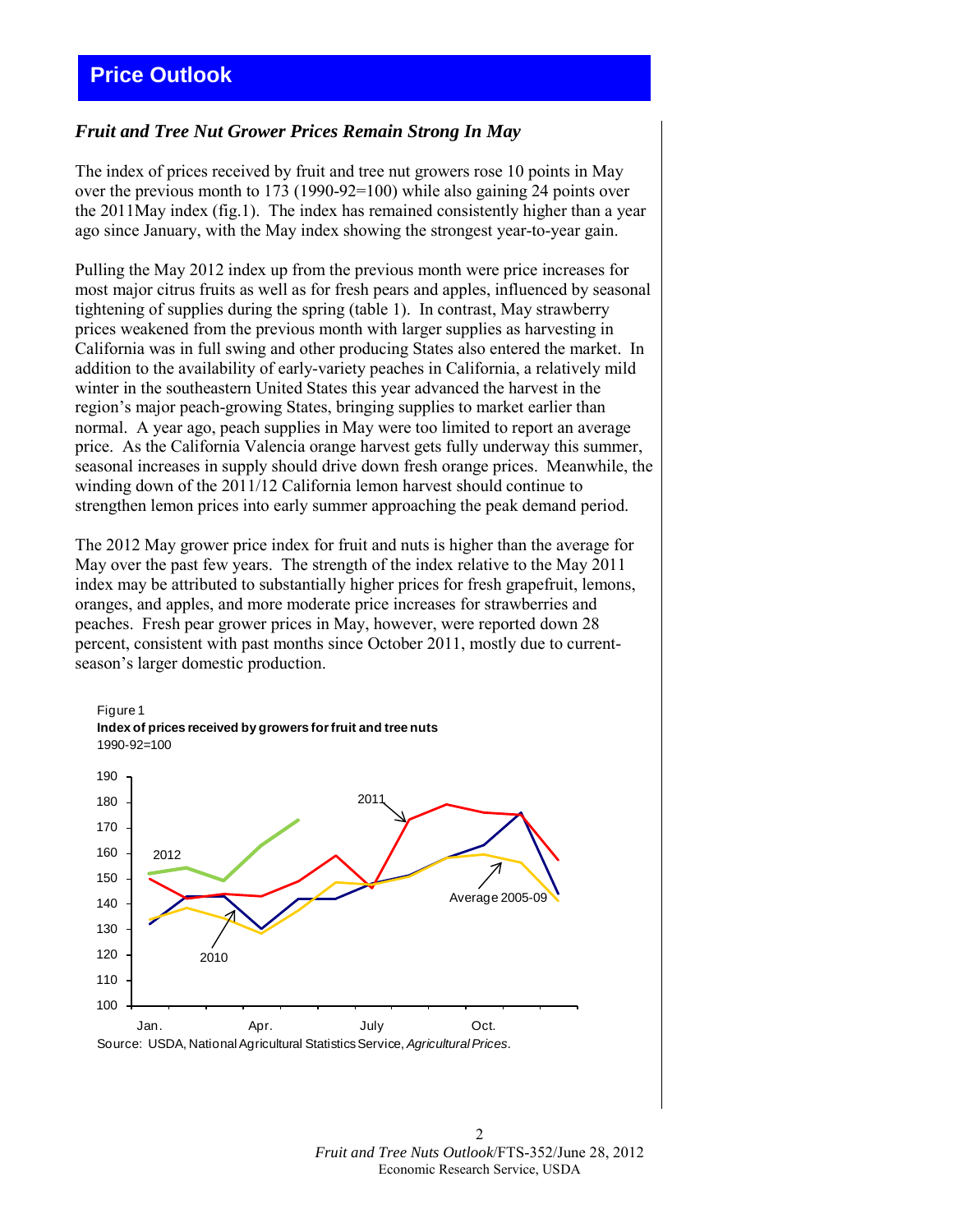<span id="page-2-0"></span>

|                     |       | 2011  |                                         | 2012  | 2011-12 change |         |
|---------------------|-------|-------|-----------------------------------------|-------|----------------|---------|
| Commodity           | April | Mav   | April                                   | May   | April          | May     |
|                     |       |       | -Dollars per box----------------------- |       |                | Percent |
| Citrus fruit: 1/    |       |       |                                         |       |                |         |
| Grapefruit, all     | 5.27  | 7.55  | 6.42                                    | 13.83 | 21.8           | 83.2    |
| Grapefruit, fresh   | 10.35 | 10.44 | 11.89                                   | 13.83 | 14.9           | 32.5    |
| Lemons, all         | 8.54  | 10.26 | 15.36                                   | 16.80 | 79.9           | 63.7    |
| Lemons, fresh       | 14.83 | 16.13 | 18.89                                   | 21.29 | 27.4           | 32.0    |
| Oranges, all        | 7.00  | 7.53  | 9.34                                    | 10.20 | 33.4           | 35.5    |
| Oranges, fresh      | 9.23  | 10.62 | 13.08                                   | 14.79 | 41.7           | 39.3    |
| Noncitrus fruit:    |       |       |                                         |       |                |         |
| Apples, fresh 2/    | 0.266 | 0.256 | 0.329                                   | 0.333 | 23.7           | 30.1    |
| Grapes, fresh 2/    | $- -$ |       | --                                      | --    | $- -$          | --      |
| Peaches, fresh 2/   | --    | 0.645 | --                                      | 0.695 | --             | 7.8     |
| Pears, fresh 2/     | 0.300 | 0.286 | 0.179                                   | 0.205 | $-40.3$        | $-28.3$ |
| Strawberries, fresh | 0.935 | 0.808 | 0.944                                   | 0.884 | 1.0            | 9.4     |

1/ Equivalent on-tree price.

2/ Equivalent packinghouse-door returns for CA, NY (apples only), OR (pears only), and WA (apples, peaches, and pears). Prices as sold for other States.

Source: USDA, National Agricultural Statistics Service, *Agricultural Prices* .

Reduced grapefruit and lemon production across all major-producing States and a smaller California navel orange crop have led to higher grower prices for much of this winter and spring. California is now shifting to its Valencia orange crop, the primary source for fresh-market oranges during the summer. As the California Valencia orange harvest gets fully underway, the smaller summer crop should maintain strong prices for the remainder of the season.

Strong fresh-apple grower prices in Washington State and New York mostly reflect the overall boost in the May 2012 U.S. average fresh-market apple price. Smaller crops in these two major apple-producing States contributed to the higher prices. Tightening supplies as the 2011/12 U.S. apple marketing season winds down are putting upward pressure on domestic fresh apple grower prices for the remainder of the season. As of June 1, the U.S. Apple Association reported 9 percent fewer fresh apple holdings compared to the same time last year. Early indications from the U.S. Apple Association suggest heavy production from Washington State in 2012/13. Washington is typically the source of 70 percent of U.S. fresh-use apples. Thus, a potentially larger crop in that State likely would temper some regional price spikes for fresh apples during the upcoming season, particularly since other U.S. production areas have experienced short crops due to weather problems.

April hailstorms affected the early-peach crop in California, resulting in tighter overall supplies as the season started, driving fresh peach prices higher than a year ago in May. Periods of rain in April also brought California strawberry shipments for the month down 6 percent below last year's April levels and while supply volumes improved in May, robust demand kept the May 2012 average price higher than last year'sprices. However, should supplies continue higher through midsummer than they were a year ago, year-to-year gains in strawberry prices could diminish in the next couple of months.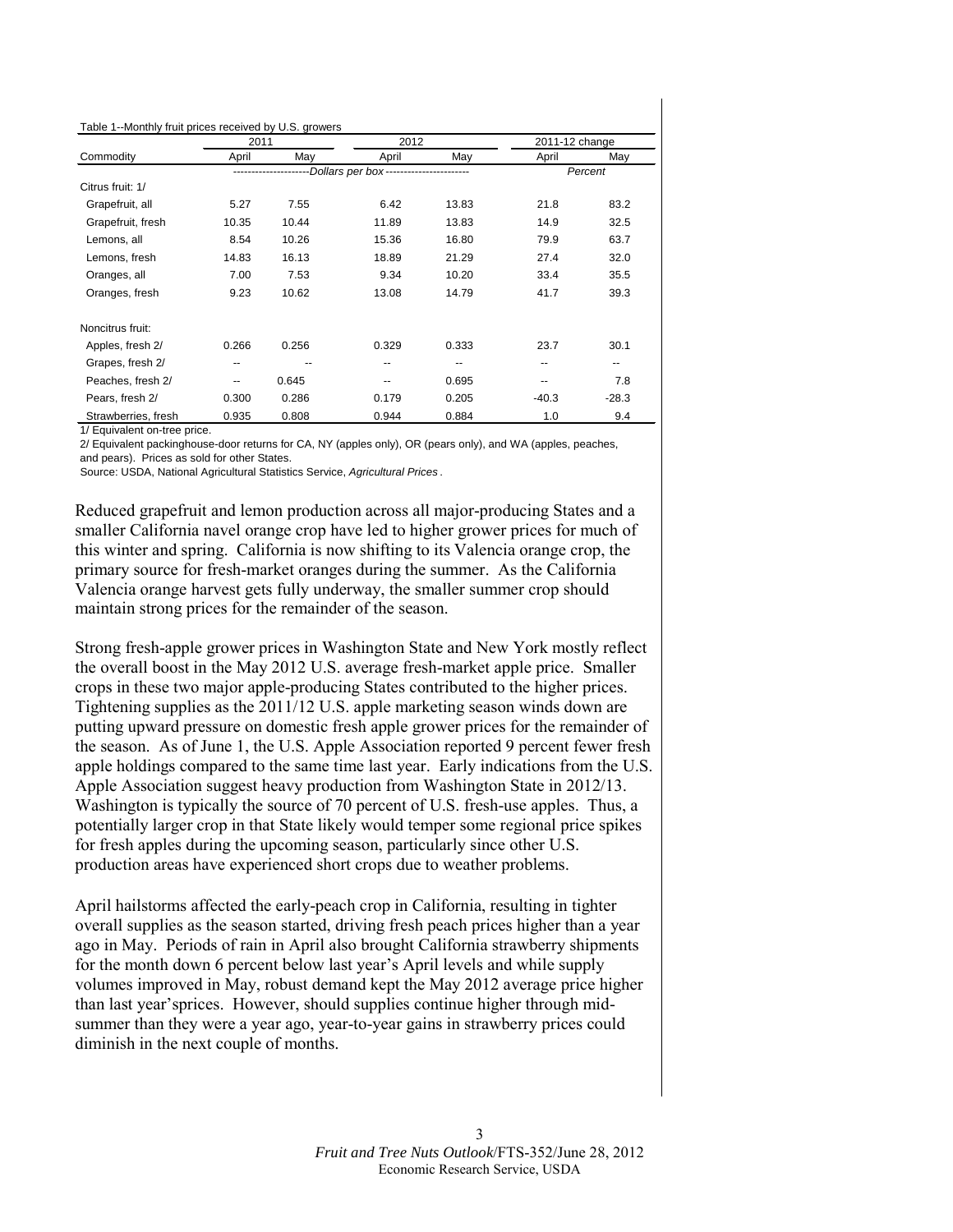## *Retail Prices for Fresh Fruit Strengthens*

The Consumer Price Index (CPI) for fresh fruit, as reported by the Bureau of Labor Statistics (BLS), moved ahead of a year ago in May on higher retail prices for most fresh fruit. At  $341.1$  (1982-84=100), the index was up 9 points from the May 2011 index and the highest it has ever been for any May since 1989 (fig. 2). In May 2012 relative to the same time last year, higher prices for navel oranges, grapefruit, lemons, and Thompson seedless grapes more than offset the decline in prices for strawberries, Red Delicious apples, and bananas, boosting the CPI for fresh fruit (table 2).

The higher grower prices for most major citrus fruit (navel oranges, grapefruit, and lemons), partly resulting from smaller domestic crops, are also translating to higher prices to consumers. Retail prices for lemons and Thompson seedless grapes showed the biggest increase in May from the same time a year ago. With summer weather in play and seasonal lemon demand climbing, overall tight supplies due to reduced domestic production are bolstering retail lemon prices. Chile's grape shipments to the United States ended sooner than last year with lower overall volume, limiting retail promotional supplies in May when California's Coachella Valley grape region and Mexico were just starting with light early-season supplies. Industry sources have indicated a potentially larger grape crop in California this year, pointing to increased fresh supplies that will likely put downward pressure on retail grape prices this summer when harvest gets in full swing in the San Joaquin Valley, California's main grape-producing region.

Despite lower supplies from imports, banana retail prices are down slightly in May from the same time last year. Continued lower imports into June, however, as currently reported by AMS shipment data, could provide a boost to banana retail prices during the month. U.S. consumers are also paying less for Red Delicious apples despite remaining fresh apple cold storage supplies running tight close to the end of this season, even for Red delicious apple holdings. The CPI for apples



Source: U.S. Department of Labor, Bureau of Labor Statistics, http://www.bls.gov/data/home.htm.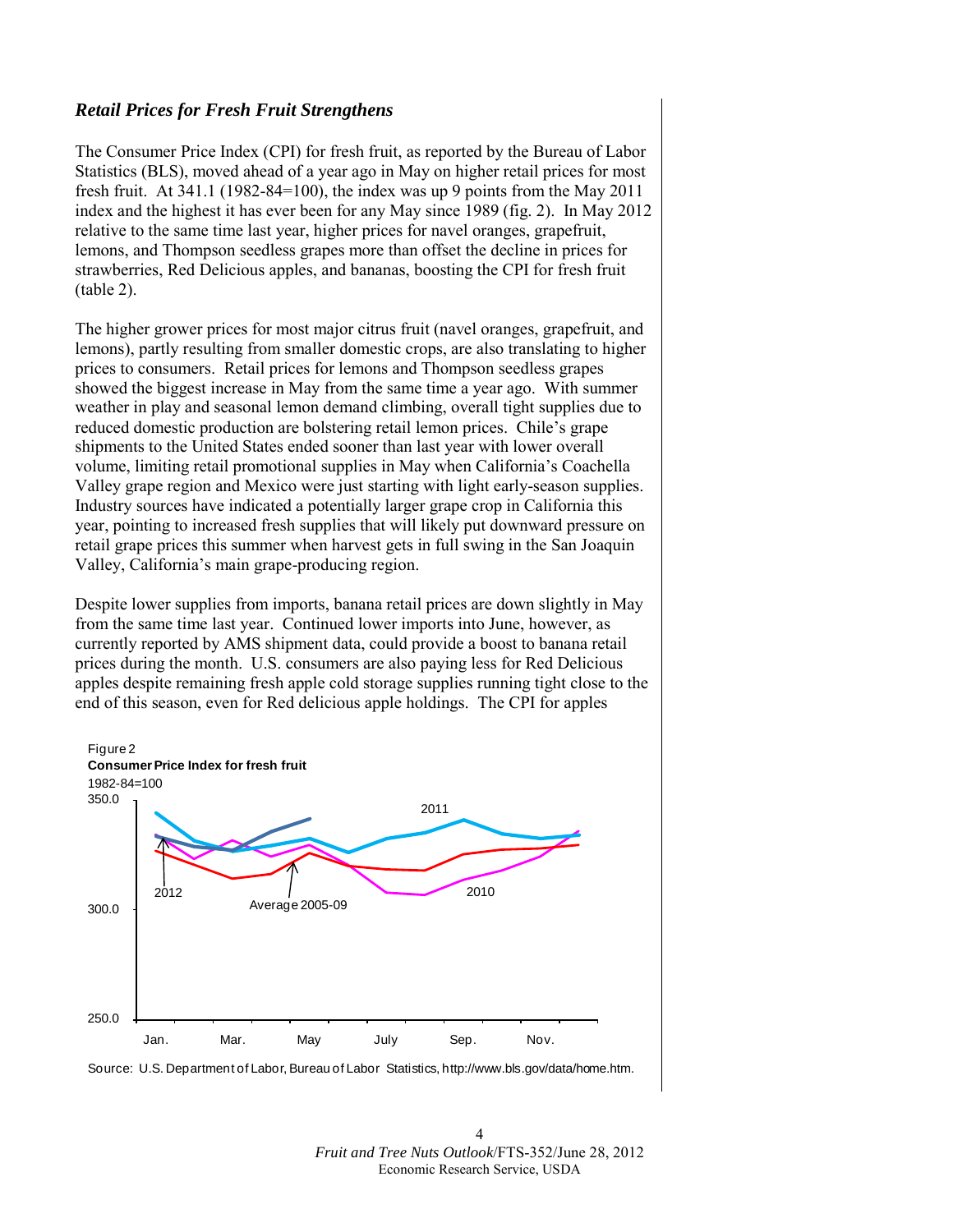<span id="page-4-0"></span>continues to run above year-ago levels through May, suggesting higher retail prices for other varieties of apples compared to last year. Although outside the scope of the BLS fruit commodity basket, for example, U.S. retail advertised prices for Gala apples averaged \$1.32 per pound in May 2012, compared with \$1.30 per pound in May 2011.

|                              |             | 2011            |       | 2012            |       | 2011-12 change  |        |
|------------------------------|-------------|-----------------|-------|-----------------|-------|-----------------|--------|
| Commodity                    | Unit        | April           | May   | April           | May   | April           | May    |
|                              |             | --- Dollars --- |       | --- Dollars --- |       | --- Percent --- |        |
| Fresh:                       |             |                 |       |                 |       |                 |        |
| Valencia oranges             | Lb.         |                 |       |                 |       |                 |        |
| Navel oranges                | Lb.         | 0.926           | 0.916 | 0.910           | 0.968 | $-1.7$          | 5.7    |
| Grapefruit                   | Lb.         | 0.856           | 0.984 | 0.937           | 1.044 | 9.5             | 6.1    |
| Lemons                       | Lb.         | 1.544           | 1.472 | 1.517           | 1.596 | $-1.7$          | 8.4    |
| Red Delicious apples         | Lb.         | 1.345           | 1.306 | 1.257           | 1.294 | $-6.5$          | $-0.9$ |
| <b>Bananas</b>               | Lb.         | 0.621           | 0.617 | 0.603           | 0.599 | $-2.9$          | $-2.9$ |
| Peaches                      | Lb.         | --              | ۰.    |                 | --    | ۰.              | --     |
| Anjou pears                  | Lb.         | 1.478           | 1.503 | 1.187           | --    | $-19.7$         | --     |
| Strawberries 1/              | 12-oz. pint | 1.816           | 1.677 | 1.807           | 1.653 | $-0.5$          | $-1.4$ |
| Thompson seedless grapes     | Lb.         | 2.196           | 2.828 | 2.687           | 3.054 | 22.4            | 8.0    |
| Processed:                   |             |                 |       |                 |       |                 |        |
| Orange juice, concentrate 2/ | 16-fl. oz.  | 2.499           | 2.631 | 2.781           | 2.642 | 11.3            | 0.4    |
| Wine                         | liter       | 11.019          | 8.395 | 11.181          | 8.854 | 1.5             | 5.5    |

1/ Dry pint.

2/ Data converted from 12-fluid-ounce containers. Source: U.S. Dept. of Labor, Bureau of Labor Statistics (http://www.bls.gov/data/home.htm).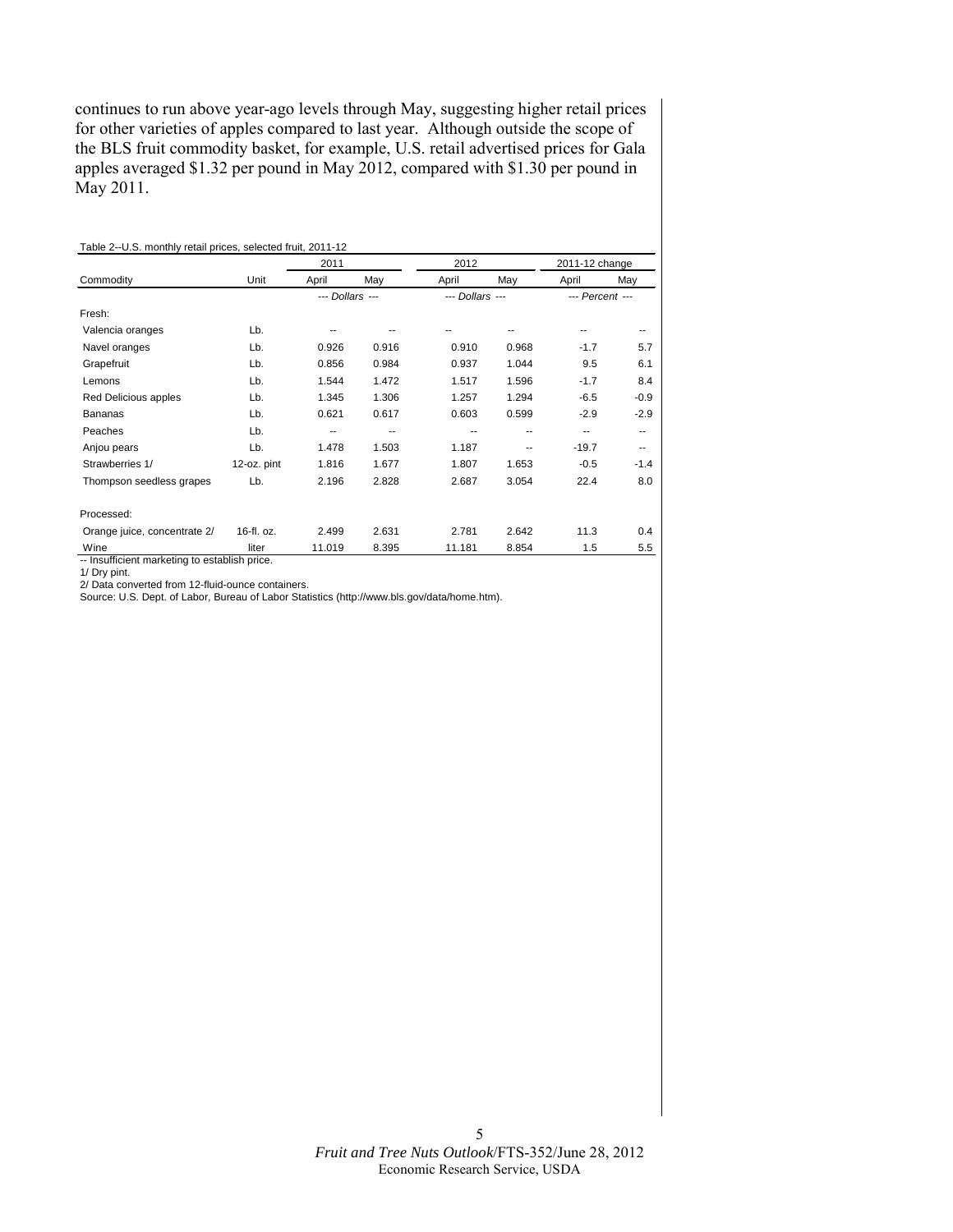# <span id="page-5-0"></span>*Early-Season Blueberry Prices Holding Up*

This season's Southern Hemisphere blueberry shipments to the United States (primarily from Chile) have already ended and sourcing has now transitioned to domestic production. Current domestic pricing for fresh blueberries is above last year's, caused by an early finish to Chilean blueberry shipments to the United States this winter and anticipated smaller crops in Florida and Georgia. Those two States are the earliest to come into blueberry season each year.

As of early June, blueberry free-on-board (f.o.b.) shipping-point prices per flat of 12 6-oz. cups with lids (medium-large) were priced at \$13-18 in South Georgia and \$15-\$18 in South and Central District California. At the same time last year, blueberries for the same producing districts were priced at \$11-\$13 and \$13-\$15, respectively. Florida produces the first U.S. blueberries for the year typically with market presence up until other producing States enter the market. F.o.b. shippingpoint prices for Florida blueberries opened in late March at \$28-\$32 per flat of 12 6 oz.cup with lids (medium-large), earlier than last year's early April start, averaged \$19-\$25 (large) in April, and finished at \$20-\$22 (medium-large) around mid-May. Last year, Florida f.o.b. prices for medium-large blueberries opened at \$32-\$37, averaged \$23-\$30 in April, and closed at \$12-\$13.

A February freeze affected some of Florida's northern blueberry production while a warmer-than-average winter did not provide sufficient chill hours to the State's southern crop. Due to these problems, industry expectations earlier in the season pointed to about a 15-percent decline in Florida's 2012 blueberry crop from a year ago. However, more recent data from AMS indicated this year's cumulative Florida blueberry shipments were down by as much as 32 percent from last year. NASS estimated last year's Florida crop at 21.4 million pounds, an all-time high. While down from the 2011 record, a 15-32 percent production decline this year will still yield a higher than average Florida crop. Generally benefitting from the earlyseason high-price window for fresh blueberries, Florida's production has expanded over sevenfold in the past decade, aided by both expanding acreage and improvements in average yields per acre.

The same freeze in February that affected Florida's crop also affected the earlyseason blueberry crop in Georgia. More recent shipments of Georgia blueberries, however, have picked up, with overall shipments for this year through early June up over 30 percent. Spring hail storms in California did not do much damage to the State's blueberry crop; the rains provided the irrigation it needed and recent warm days helped advance the crop. Meanwhile, despite a mild winter, a colder-thannormal spring has delayed crop maturity in the Northwest. As production in California winds down in late June, a late start to the Northwest crop would mean limited west coast supplies during the high-demand summer period, kicking off with the Fourth of July holiday when retailers typically run berry promotions. Western U.S. blueberry prices are likely to strengthen should supplies tighten. Meanwhile, other producing States in the eastern part of the country are coming into production, including New Jersey among the largest producers. Indications are that this year's crop in New Jersey is showing promise of good volume and quality. Should this be realized, there will be plenty of promotable supplies this summer in the eastern part of the country.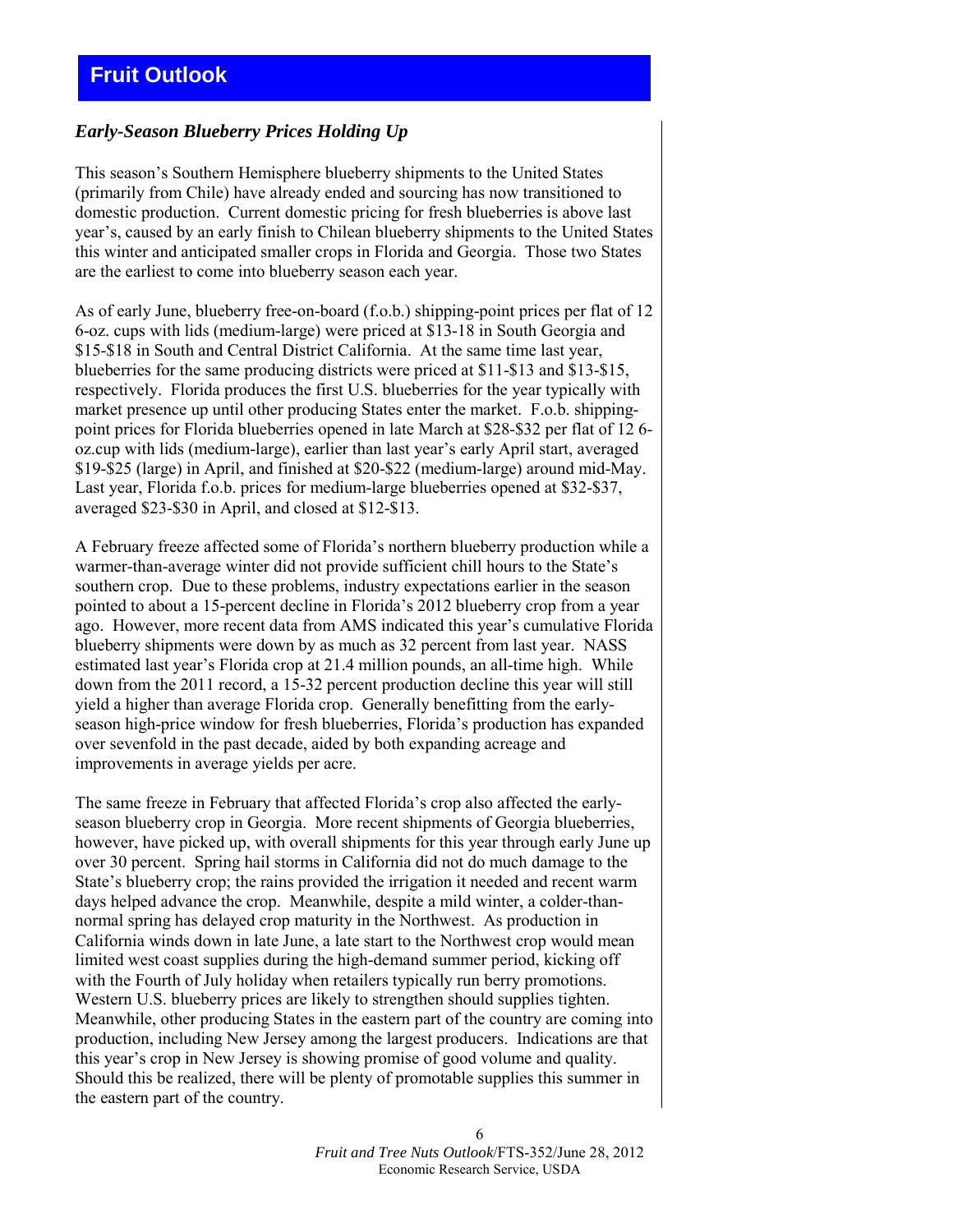

The U.S. appetite for fresh blueberries continues to grow, with domestic per capita use reaching a record 1.3 pounds in 2011, more than three times the estimate of a decade ago.

More than half of U.S. blueberries cater to the domestic market but U.S. fresh blueberry exports have been increasing over the past 10 years. With almost consecutive year-to-year increases this past 10 years, the U.S. blueberry industry achieved record-breaking fresh-market export volume in 2011 at 78.5 million pounds, valued at \$376 million. Historically, export volume has been mostly to Canada and Chile. Export volume in 2011 relative to the previous year increased 21 percent to Chile but declined 2 percent to Canada. Chile has replaced Canada as the No.1 export destination for U.S. fresh blueberries since 2007, averaging around 60 percent of total export volume in the past 3 years. Though still relatively small in comparison to Chile and Canada, Argentina has emerged as an important market for U.S. blueberries over the past 10 years, with its share of total export volume climbing from a 2-percent average during the early 2000s to around 12 percent in recent years (fig. 3). Mexico and Uruguay are also notable growing markets for U.S. blueberries.

#### *2012 Fresh Peach Supplies Likely Down from A Year Ago*

In previous-year June releases of the *Crop Production* report, NASS has provided a current-year three-State peach crop forecast, comprised of production in the top peach-producing States—California, South Carolina, and Georgia. Correspondingly, the initial complete U.S. peach crop forecast was reported in previous-year July releases. Faced with budget cut issues, NASS has eliminated the reporting of the partial and complete U.S. peach production forecast for 2012, and whether or not NASS will reinstate reporting of these forecasts for next year remains uncertain.

Industry expectations are that 2012 peach supplies in the three top States will fall behind volumes produced in 2011. AMS 2012 weekly shipment data support the this year's anticipated lower production, showing overall 2012 domestic shipment volume through the second week of June running 4 percent below the cumulative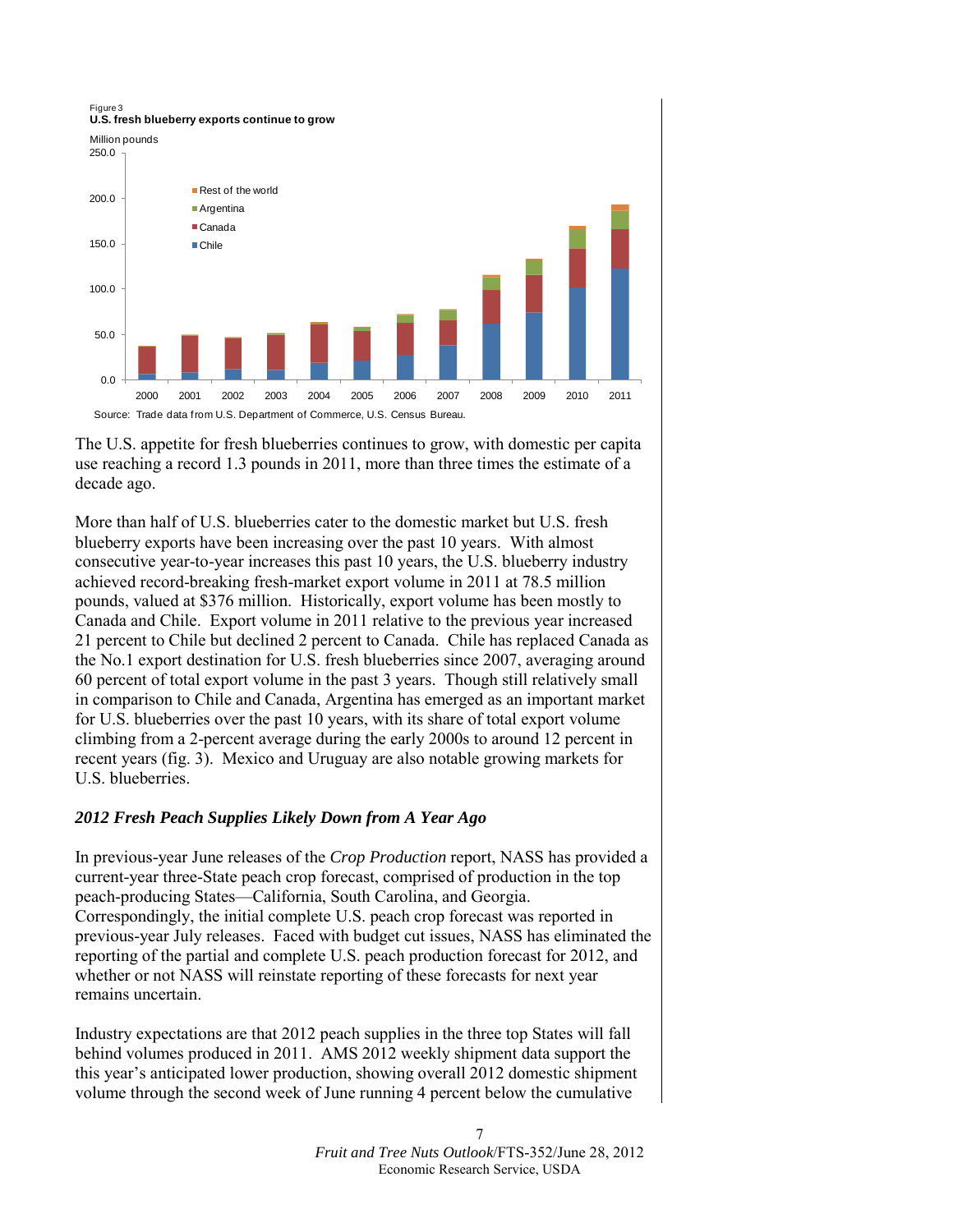volume for the same period last year. Overall shipments to date in California, however, are running about steady from the same time last year, while overall volumes from Georgia and South Carolina are down 9 percent and 7 percent, respectively. Aside from anticipated lower production, these crops are producing good-quality fruit with high sugar levels that could bode well for pricing this year's harvest.

With California shipment volume running 8 percent ahead of last year in early June, California peach supplies appeared to be picking up after being down 13 percent in May from the same time last year. Both California and South Carolina dominated early-season supplies in May, with shipments from the latter down in May and June compared with the same time last year. Shipments from Georgia were higher in May but soon fell behind last year by early June.

Mid-April hailstorms are partly behind the anticipated lower production in California this year. While some California peach growers were more heavily impacted by the hailstorms than others, some fruit loss due to the hailstorms would have occurred anyway during the usual fruit thinning stage. Others also attribute part of the production decline in California to reduced bearing acreage over the last 5 years, the result of removing less performing acreage or switching to other more profitable crops such as citrus, almonds, and walnuts. California is the dominant producer of peaches across the country, accounting for about half of the fresh market crop.

Peach harvest in Georgia started earlier than normal this year as the warmer than normal temperatures this winter accelerated crop maturity. Lack of chill hours this winter, however, could impact the State's overall production. Some of the earlier varieties were producing smaller fruit. Recent growing conditions, however, have been favorable, promoting overall fruit quality, with fruit size improving and producing good color and high sugar levels. As of June 11, the NASS Georgia Field Office reported 51 percent of this year's crop had been harvested, compared with 41 percent the same time last year and 24 percent for the 5-yr average.

In response to the overall tight supplies in May, U.S. grower prices for fresh peaches averaged \$0.695 per pound in May, up from the \$0.645 per pound average price in May 2011 and 45 percent higher than the previous 5-year average for the month. The higher domestic farm-level prices for fresh peaches in May also translated to higher prices to consumers, with U.S. retail advertised prices for yellow-flesh peaches averaging \$2.26 per pound, compared with the May 2011 average of \$1.59 per pound. Fresh peach grower prices are expected to decline seasonally in June and into early summer as supplies peak in California and other producing States also enter the market. Anticipated smaller crops in the top three producing States, however, could hold prices strong relative to a year ago through the summer.

#### *Abundant Sweet Cherry Supplies Likely To Drive Down Prices*

Harvesting of the 2012 sweet cherry crop in California was in full swing by early June, with total production for the State anticipated to be average in size but larger than last year's below-average crop size of 75,000 tons (or 150 million pounds). Through early June, cumulative 2012 shipments of California fresh cherries were running 4 percent above the same time last year, based on AMS shipment data.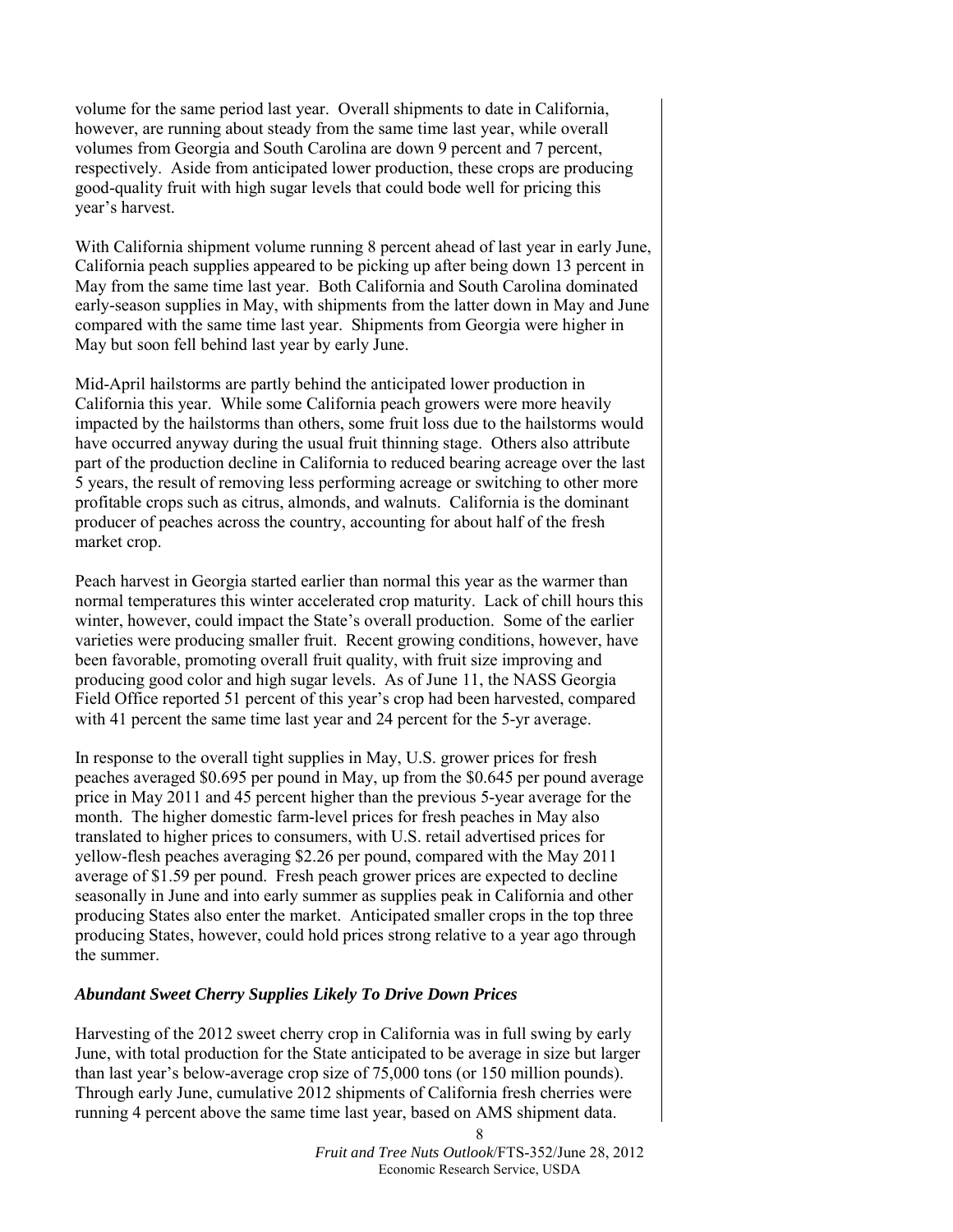These larger supplies are putting downward pressure on 2012 domestic cherry prices and partly resulting in strong early-season international demand for California cherries. About one-third of this year's California cherry shipments to date (early June) had gone to the export market, with cumulative volume up 70 percent from the same time a year ago.

While prices for earlier varieties held above year-ago levels due to weather-reduced supplies, more predominant late varieties such as the Bing variety are seeing prices below year-ago levels. Early June f.o.b. shipping-point prices for Bing cherries in California ranged from \$40-\$43 per 18-lb carton (10 row size) and \$32-\$34 per 18 lb carton (11 row size), compared with \$62-\$65 and \$55-\$56, respectively, the same time last year. U.S. retail advertised prices for cherries in May averaged \$3.68 per pound, nearly 25 cents less than the May 2011 average price.

Lighter early-season crops in the southern and central portions of California's San Joaquin Valley are likely to be offset by expected increased production in the northern portion of the Valley, barring any weather problems during the remainder of the harvest season. Specifically, production in the Stockton-Linden-Lodi growing area—the State's northern and main sweet cherry production area, is expected larger and of very good quality, much improved from last year when rains at harvest time sharply diminished both quality and crop size. The northern crop was able to escape serious damage from a passing mid-April hailstorm that also brought lots of rain as production was still in the immature fruit stage. Earlier varieties in the south and central San Joaquin Valley were affected more by the hailstorm because they were more advanced in their growth stage at the time of the storm. Among the earlier varieties, May 2012 California f.o.b. prices for a 16-lb bagged carton of Brook cherries were priced at \$62-\$68 for 10 row size and \$55- \$58 for 11 row size. Comparatively, California Brook cherries in May 2011 ranged from \$52-\$58 per 18-lb carton (10 row size) and \$45-\$46 for same container size (11 row size). On a per pound basis, this year's May f.o.b. prices were about \$0.90- \$1.0 higher than the same time a year ago. Rain at harvest time is a serious concern among cherry growers because this could easily cause fruit to split open, making fruit unmarketable. If rain does occur at harvest time, prospects of a very good crop one year can be reversed suddenly; the worst case scenario would be a total crop loss.

Plentiful supplies of sweet cherries are also anticipated in the U.S. Northwest (in Washington and Oregon). A good bloom set and favorable weather this growing season are expected to aid crop size. Harvest started in early June with the Chelan variety, which represents a relatively minor share of annual sweet cherry production in the Northwest. Industry sources reported light rains at early harvest, causing concern among growers of the Chelan variety cherries—an early-season variety. In spite of the rains, growers are still looking forward to very good production in the region, especially for the Bing crop and other varieties, as most of the crop was not yet ready for harvest when the rains occurred. Cool weather in early June slowed crop maturity, delaying harvest start. Advertised prices at retail advanced over a year ago in early June but have since returned to below year-ago levels through mid-month. Northwest supplies were picking up by late June, with promotable volume likely extending through July. Should weather remain favorable throughout the region's harvest season, the abundant supplies are likely to continue to drive down domestic cherry prices from a year ago, promoting both domestic and international demand for U.S. cherries.

> *Fruit and Tree Nuts Outlook*/FTS-352/June 28, 2012 Economic Research Service, USDA

9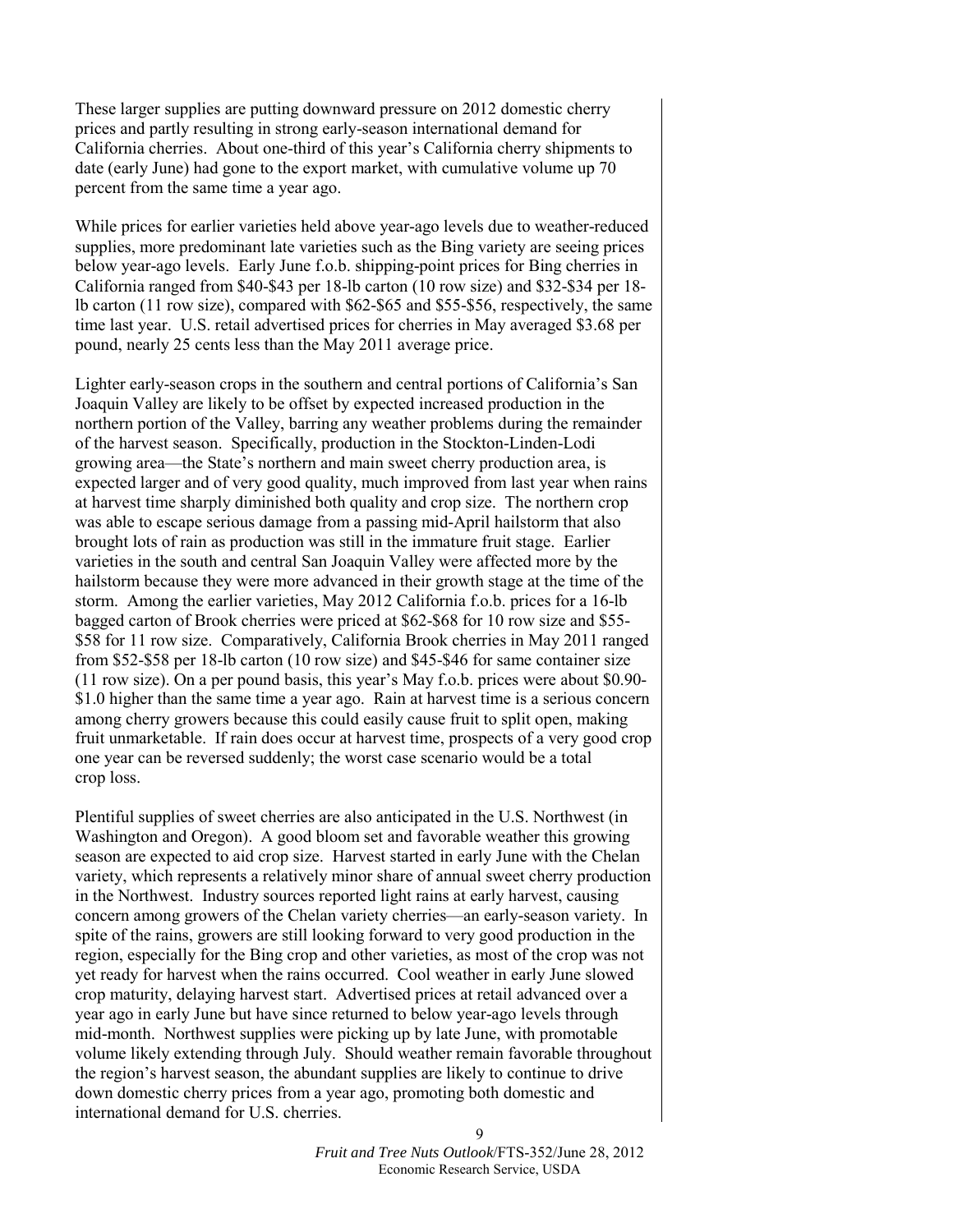Estimates for annual U.S. sweet cherry per capita use have exceeded the 1-pound mark per person since 2006 (except in 2008). With support from expanding domestic production, small but increasing off-season imports, and growing consumer awareness of the importance of healthful diets, the trend in domestic sweet cherry per capita use continues to climb.

#### *2012 California Prune Crop Smaller Than Average*

The NASS California Field Office forecast California's 2012 dried plum (prune) crop at 120,000 tons, dried basis, down 12 percent from the 2011 revised estimate of 137,000 tons and 15-percent smaller than the 2008-10 average crop size(fig. 4). In 2007, however, the crop totaled only 83,000 tons and in 2004, even smaller at 48,000 tons. Bearing acreage continues to decline for the third consecutive year in 2012 and the average yield per acre, at 2.18 tons, dried basis, is 8 percent below the yield last year, reducing total crop size. As grower prices in 2009 to 2011 continued to fall below the 2008 average high of \$1,500 per ton, dried plum (prune) trees were pulled after the 2011 harvest, reducing bearing acreage in 2012 to 55,000 acres, down 5 percent from a year ago. The 2011 crop was revised up from 130,000 tons to 137,000 tons, 5 percent larger than the 2010 crop. Despite this increase, subsequent price declines (from an average of \$1,350 in 2010 to \$1,200 in 2011) lowered California's 2011 prune crop value by 6 percent to \$164.4 million.

California prune growers produced a good-quality crop this year. Despite hail storms this spring, there were no reports of widespread damage. Blooms came in earlier this year with normal pollination. As the crop progressed through the fruit development stage, trees exhibited normal fruit drop and the lighter-than-average crop will likely aid in fruit sizing. California dominates U.S. prune production with virtually all of its production destined for the processing sector, mostly to dried fruit processors.

As of April 30, 2012, remaining dried prune inventories for the 2011/12 marketing season (August-July) were running 3 percent lower than the same period in 2010/11, based on data from the California Dried Plum Board. With the forecast smaller crop this year, lower carry-in inventories point to a decline in overall prune supplies during the upcoming 2012/13 marketing season, likely driving up newseason prices for California prunes. While the excellent fruit quality of this year's crop is expected to aid demand, reduced overall domestic supplies and likely higher prices could limit U.S. per capita use and exports of prunes.

Over the past 5 years, domestic per capita use averaged 0.30 pound, still below the highs achieved in the 1990s. On the international front, U.S. prune exports in 2011/12, August through April, are running below the volumes exported from the same period in 2010/11, detracting from improving export volume levels the previous two marketing seasons. Among the top 3 export markets for the industry, 2011/12 exports lag to Japan and Germany, but are higher to Canada. Exports are up substantially to other EU countries and to China, South Korea, and Vietnam, but are lackluster to emerging market, Russia.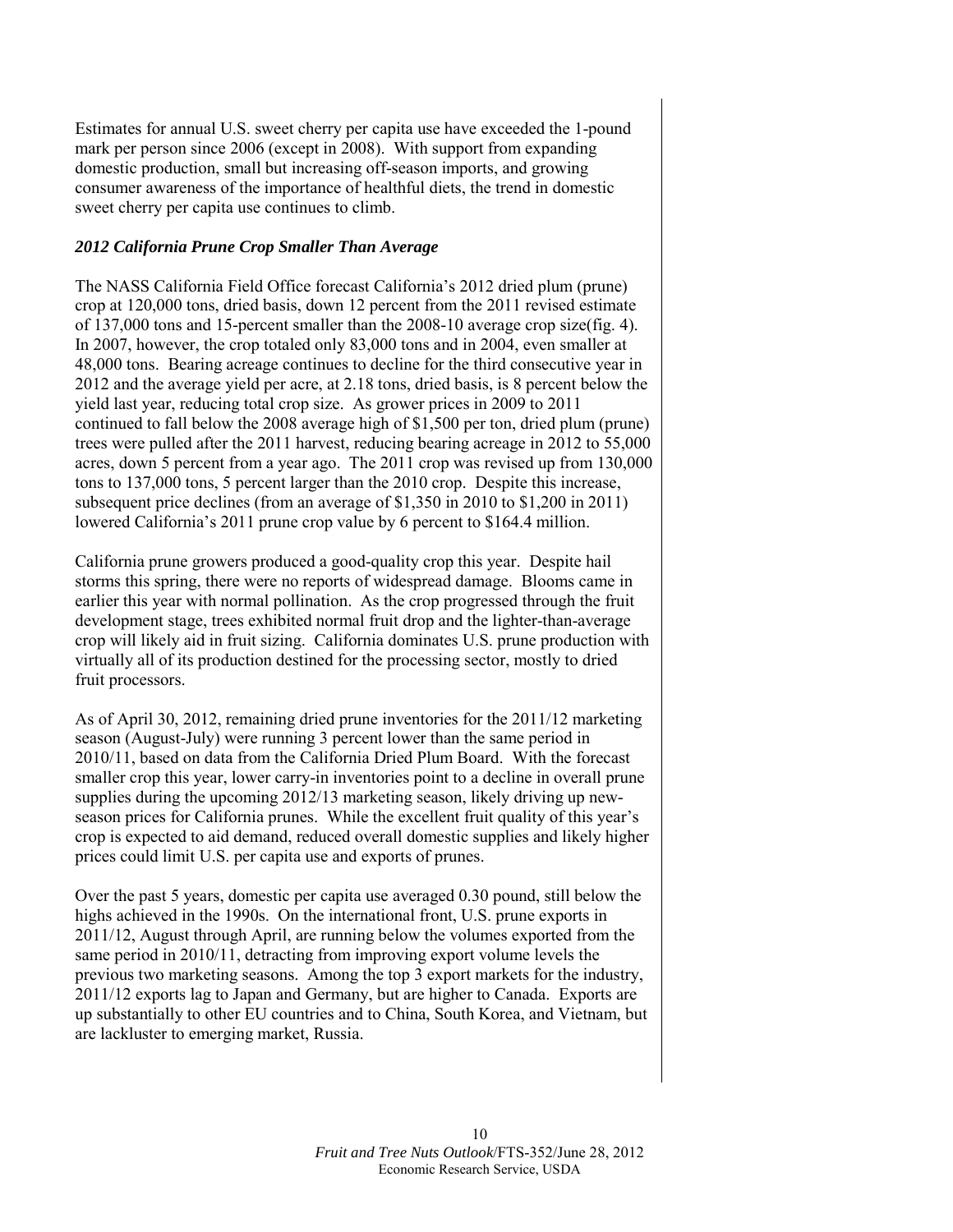

Source: USDA, California NASS Field Office, *2012 California Dried Plum (Prune) Forecast*, June 2012.

# *Papaya Supplies Limited*

During the past 2 years, U.S. fresh papaya import levels moved against the generally upward trending path it has had since the 1990s and in 2012, January through April, imports continue to show a decline (table 3). Lower imports are mostly attributed to reduced shipment volumes from Mexico, the source for around 75 percent of total annual import volume for fresh papayas in the United States. Belize, Guatemala, Brazil, the Dominican Republic, and Jamaica make up the other leading suppliers and together provide around 24 percent of total import volume.

While weather generally impact papaya supplies in these source countries, U.S. import gains from Mexico in 2011 and this year thus far were hindered by import recalls and rejections associated with problems with salmonella contamination. In 2011, a multi-State salmonella outbreak related to fresh Mexican papaya imports was linked to more than 100 illnesses. More recent recalls and import rejections this year indicate that the salmonella problem still lingers.

Papaya demand in the United States has been on the rise since the 1990s with heavy reliance on imports (fig. 5). Lower imports from Mexico so far this year, along with also lower shipment volumes from Belize, Brazil, and the Dominican Republic, are limiting supply availability in this market, driving up papaya prices. Terminal market prices for Mexican Maradol type papayas in Philadelphia ranged from around \$27-\$29 per 30-35-lb carton in January, compared with \$26-\$28 in January 2011. By May, prices were ranging from \$31-\$32, up from \$23-\$25 in May 2011. Although having year-round market presence, Mexican papaya supplies peak in the U.S. market around April and May. More recent import data from the U.S. Department of Commerce, U.S. Census Bureau were not available at the time this report was being prepared, however, AMS shipment data indicated imports from Mexico in May and most of June were down significantly from the same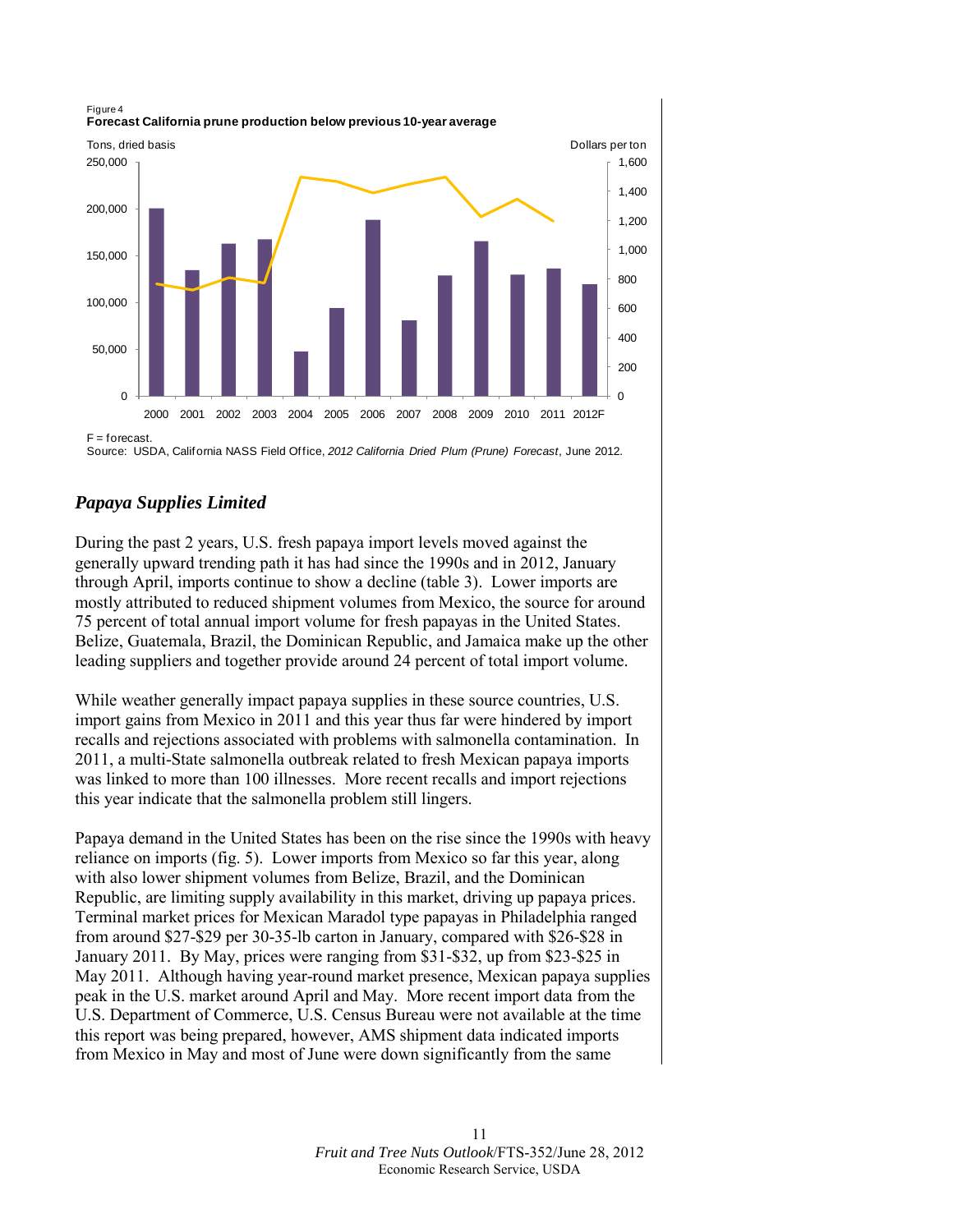<span id="page-11-0"></span>

| Table 3--U.S. imports of fresh papayas, by country, 2007-12 |         |         |         |         |         |           |           |         |
|-------------------------------------------------------------|---------|---------|---------|---------|---------|-----------|-----------|---------|
|                                                             |         |         |         |         |         | Jan.-Apr. | Jan.-Apr. | Change  |
| Country                                                     | 2007    | 2008    | 2009    | 2010    | 2011    | 2011      | 2012      | 2011-12 |
|                                                             |         |         |         |         |         |           |           | Percent |
| Mexico                                                      | 204.210 | 187.175 | 275.008 | 254.003 | 222.391 | 86.723    | 74.718    | $-14$   |
| Belize                                                      | 73.831  | 62.104  | 52.353  | 62.983  | 58.141  | 17.766    | 12.114    | $-32$   |
| Guatemala                                                   | 3.396   | 8.204   | 4.656   | 8.559   | 13.630  | 4.100     | 8.225     | 101     |
| Brazil                                                      | 9.183   | 8,363   | 6,443   | 6,578   | 7.897   | 2.795     | 1,636     | $-41$   |
| Dominican Republic                                          | 11.326  | 4.722   | 3.948   | 4.911   | 4.773   | 1.641     | 1.323     | $-19$   |
| Jamaica                                                     | 2.186   | 2.416   | 1,730   | 1,664   | 1,207   | 246       | 948       | 285     |
| Other countries                                             | 345     | 1.171   | 650     | 575     | 91      | 82        | 0         | $-100$  |
| World                                                       | 304.477 | 274.155 | 344.789 | 339.271 | 308.131 | 113,353   | 99.264    | $-12$   |
| Source: U.S. Department of Commerce, U.S. Census Bureau.    |         |         |         |         |         |           |           |         |



#### Figure 5 **Fresh papayas: U.S. imports and consumption**

Source: U.S. trade data from the U.S. Dept. of Commerce, U.S. Census Bureau; and consumption estimates derived by USDA, Economic Research Service.

period last year. As prices held above year-ago levels, prices further into this season also strengthened due to limited supplies.

Domestic fresh papaya per capita use has declined for two consecutive years due to declining imports. Continued tight supplies and higher prices are likely to dampen prospects, once again, for increased per capita use in 2012, with the estimate likely falling below the 1.0 pound mark.

# *Mango Imports Slow Into 2012, Boosting Prices*

As 2012 moved through the spring season and into early summer, mango imports in the United States through April registered an 8-percent decline from the same time a year ago, providing a boost to domestic mango prices. Although import volume from top rank supplier Mexico during the first 4 months of 2012 posted a 15 percent increase over the same time last year, significant declines from Peru, Guatemala, and Brazil drove overall imports down (table 4).

Domestic production remains miniscule such that the USDA discontinued reporting official annual production data for this fruit since 1998. Supplies in the United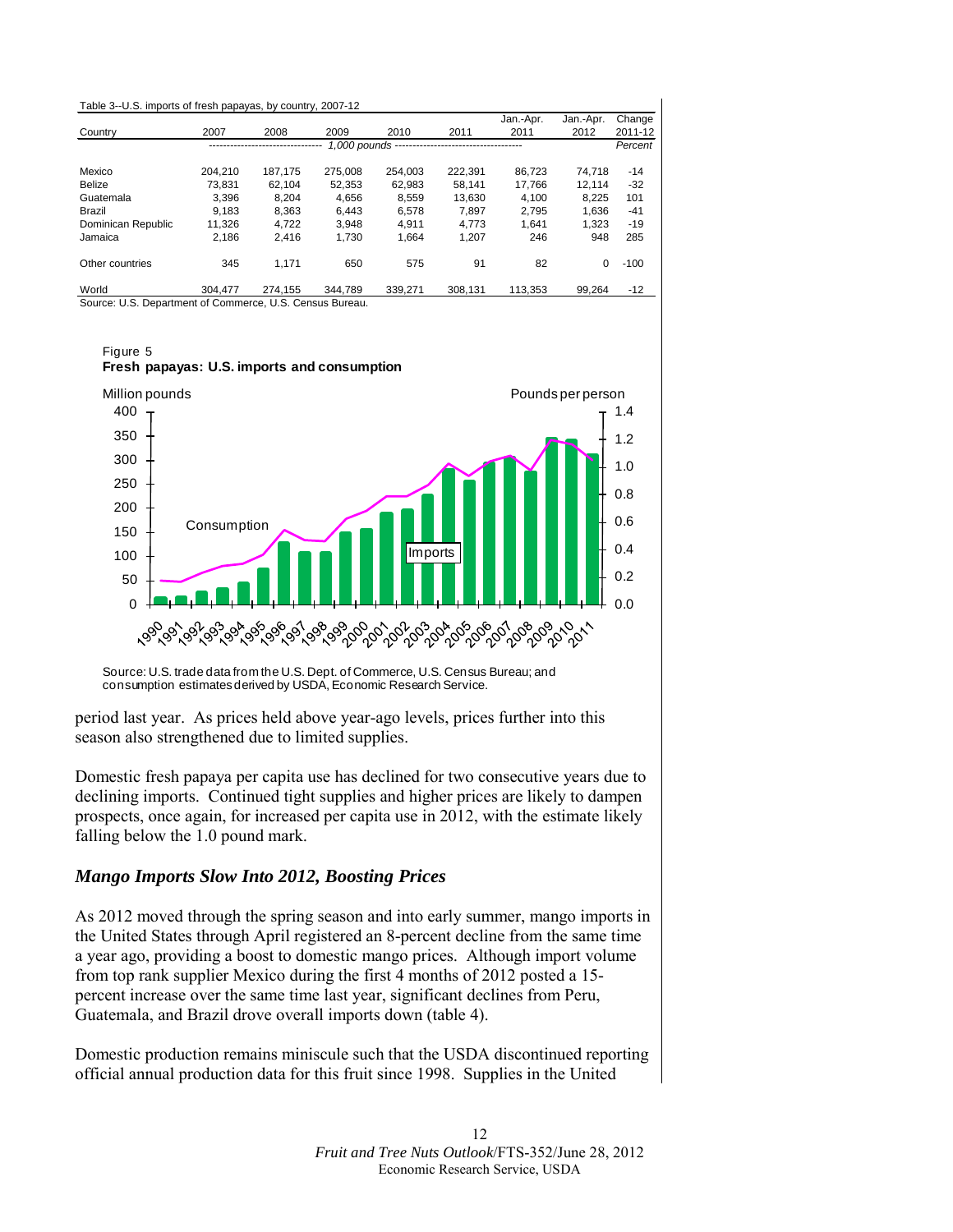#### <span id="page-12-0"></span>Table 4--U.S. imports of fresh mangoes, by country, 2007-12

|                 |         |         |         |                      |         | Jan.-Apr. | Jan.-Apr. | Change   |
|-----------------|---------|---------|---------|----------------------|---------|-----------|-----------|----------|
| Country         | 2007    | 2008    | 2009    | 2010                 | 2011    | 2011      | 2012      | 2011-12  |
|                 |         |         |         | 1.000 pounds ------- |         |           |           | Percent  |
| Mexico          | 406.640 | 400.335 | 406.129 | 475.194              | 518.420 | 139.399   | 160.309   | 15.0     |
| Peru            | 64.353  | 84.296  | 38.172  | 70.925               | 99.609  | 99.218    | 52.738    | $-46.8$  |
| Ecuador         | 68.868  | 54.404  | 77.832  | 56.518               | 66.942  | 13.687    | 18.181    | 32.8     |
| Brazil          | 54.405  | 56.760  | 51.147  | 53.711               | 54.643  | 1.587     | 0         | $-100.0$ |
| Guatemala       | 28.398  | 32.891  | 32.421  | 27.952               | 39.406  | 26.452    | 23.967    | $-9.4$   |
| Haiti           | 18,531  | 18,238  | 19,870  | 14,226               | 20,331  | 5,390     | 5,376     | $-0.3$   |
| Other countries | 9,725   | 8.902   | 8.134   | 8,166                | 11.055  | 9.647     | 12.523    | 29.8     |
| World           | 650.919 | 655.826 | 633.705 | 706.691              | 810.405 | 295.381   | 273.094   | $-7.5$   |

Source: U.S. Department of Commerce, U.S. Census Bureau.

States are virtually dependent on imports, with over 60 percent of total volume sourced from Mexico. Only a minute share of U.S. mango supplies move through the export market.

Trade data through April were the most recent available from the U.S. Census Bureau when this report was published, although AMS data show May 2012 import shipments from Mexico also began to fall behind a year ago by 11 percent. Some of this decline could be attributed to the lack of rain during the dry season in some growing areas, affecting the dropping stage of the crop (natural fruit thinning process of trees). But with the rainy season upon them, some in the industry think that fruit-drop rate is just about normal for this season and that the overall crop in Mexico will likely be almost even with last year's crop. Through the second week in June, shipments from Mexico have picked up, moving ahead of the same time last year by 15 percent. So far, overall import shipments from Mexico this year through mid-June are consistent with the projection of steady mango production in that country relative to a year ago.

U.S. imports of Mexican mangoes rose to a record 518.4 million pounds in 2011and, together with bigger volumes from other leading suppliers, drove annual import volume to its highest level last year, totaling 810.4 million pounds. As a result, domestic fresh mango per capita use in 2011 also reached a record high at 2.53 pounds, up from the previous high of 2.23 pounds in 2010.

Based on AMS data, prices for Mexican mangoes in the United States were relatively strong through most of the first half of 2012, despite bigger volumes shipped this year through April. In February, Ataulfo mangoes from Mexico, a yellow variety that is in season during spring/summer, were \$8-\$9 per 1-layer flat (12s), f.o.b. shipping point crossing through Texas, about the same as in February 2011. While remaining fairly unchanged from a year ago, prices in March dropped to around \$6-\$8 per 1-layer flat, but gained strength in April through early June around \$8-\$10 per 1-layer flat, reflecting the overall tight market supplies. Prices in April through June last year ranged from \$6-\$7. For these same months, prices for Mexico's red varieties that are also in season in the spring/summer such as the Tommy Atkins and Haden were also higher than last year by as much as \$1-\$2, priced in the range of \$4-\$6 per 1-layer flat.

Based also on AMS data, average monthly U.S. retail advertised prices for mangoes this year through June ranged from 1 to 22 cents higher than prices last year for the same period, reflecting the tighter supplies to date. January prices averaged \$1.13 each, compared with \$1.12 in January 2011. The biggest price gain so far was in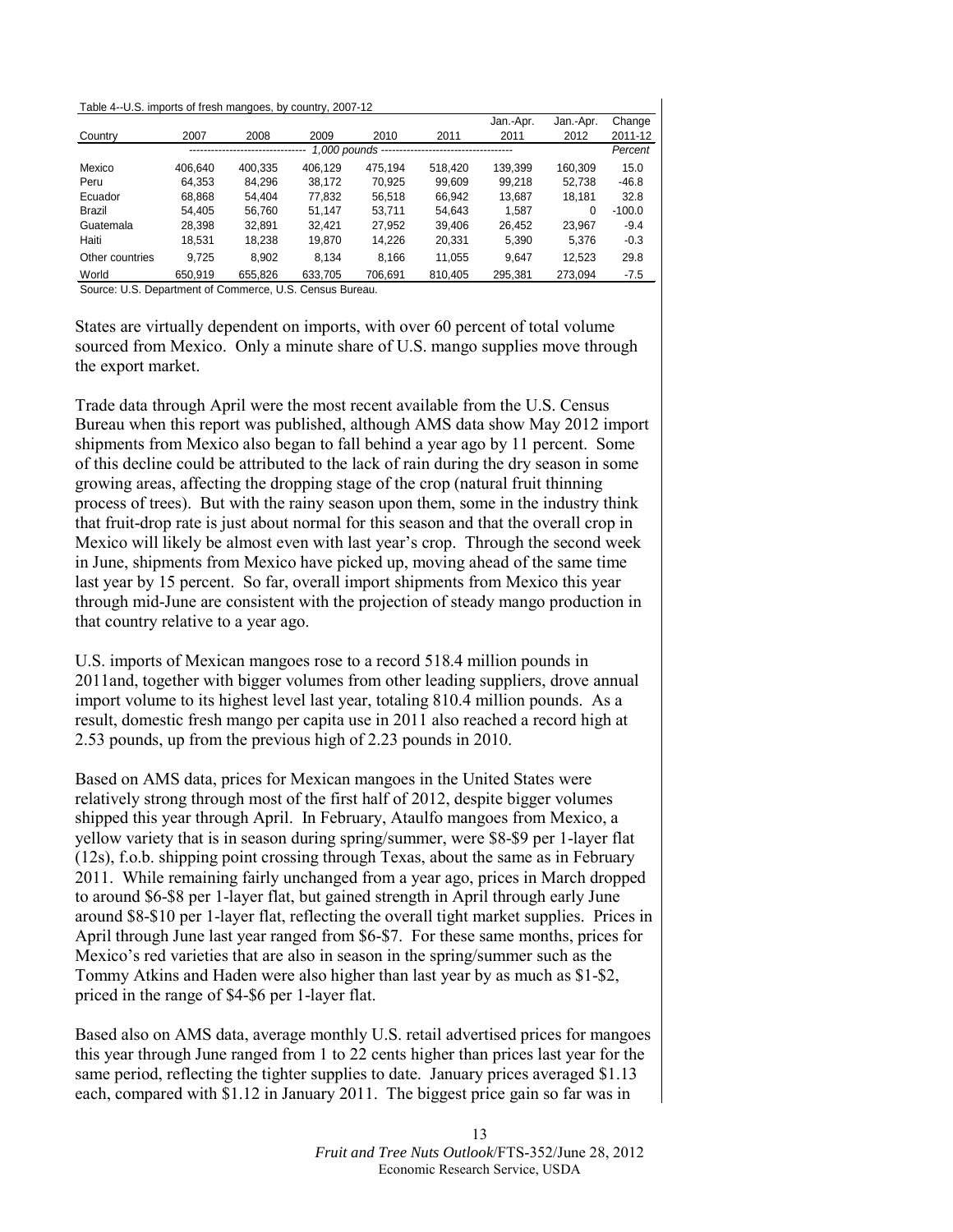<span id="page-13-0"></span>February when the average price was \$1.18, compared with \$0.96 the same time last year. With year-to-year import declines posted in each month through March, the biggest decline by far was in February—down 25 percent from February 2011. Seasonally increasing supplies, however, have driven prices down from earlier in the year. Domestic consumers have seen advertised retail mango prices at less than \$1.00 each in May and June, 2-4 cents higher than year-ago levels.

# *Banana Import Shipments SlowsDuring FirstHalf of 2012*

Imports are virtually responsible for fulfilling U.S. demand for fresh bananas, with domestic banana per capita use averaging 25 pounds over the last 5 years. Based on import data from the U.S. Census Bureau, banana supplies in the United States were up 4 percent in volume during the first 4 months into 2012compared with the same months last year (table 5). This increase mostly reflects larger volumes in January and April than year-ago levels. February and March import volumes were down less than 1 percent. More recent AMS weekly banana import shipment information indicate lower overall import volumes in May and through early June, with the magnitude of declines larger than those reported earlier in the year.

Among the United States' leading sources for bananas, increased imports in 2012 through April from Guatemala, Honduras, and Colombia relative to year-ago levels were partly offset by volume declines from Ecuador and Costa Rica due to lingering weather-related supply gaps from last fall. According to AMS data, import shipments from Ecuador and Costa Rica continue to lag significantly through early June. Combined, these two countries supply over 40 percent of total U.S. banana import volume, on average, each year.

Despite increased import volume in January 2012, U.S. banana retail prices averaged \$0.604 per pound for the month, compared with \$0.596 per pound the same time last year. As February-March supplies were nearly unchanged from year-ago levels, prices inched up a little from earlier in the year for each of those months, but averaged below the same time last. However, relative to the previous 5-year monthly average price, 2012 February and March prices remained strong. The average price in May continued below year-ago levels at \$0.599 per pound despite initial information about lower shipments in May relative to the same time last year. With indications of lower overall import volumes through early summer, banana retail prices are likely to remain strong for much of the first half of 2012.

| Table 5--U.S. imports of fresh bananas, excluding plantains, by country, 2007-12 |                                                          |       |       |       |       |                                                    |           |         |  |  |  |
|----------------------------------------------------------------------------------|----------------------------------------------------------|-------|-------|-------|-------|----------------------------------------------------|-----------|---------|--|--|--|
|                                                                                  |                                                          |       |       |       |       | Jan.-Apr.                                          | Jan.-Apr. | Change  |  |  |  |
| Country                                                                          | 2007                                                     | 2008  | 2009  | 2010  | 2011  | 2011                                               | 2012      | 2011-12 |  |  |  |
|                                                                                  |                                                          |       |       |       |       | Million pounds ----------------------------------- |           | Percent |  |  |  |
|                                                                                  |                                                          |       |       |       |       |                                                    |           |         |  |  |  |
| Guatemala                                                                        | 2.411                                                    | 2.621 | 2.452 | 2.539 | 2.940 | 903                                                | 1.031     | 14      |  |  |  |
| Ecuador                                                                          | 2.048                                                    | 1.830 | 2.111 | 2.160 | 1.938 | 800                                                | 646       | $-19$   |  |  |  |
| Costa Rica                                                                       | 2.286                                                    | 1.928 | 1.241 | 1.841 | 1.862 | 633                                                | 539       | $-15$   |  |  |  |
| Honduras                                                                         | 1.064                                                    | 1.115 | 857   | 961   | 982   | 293                                                | 416       | 42      |  |  |  |
| Colombia                                                                         | 832                                                      | 994   | 930   | 1.016 | 848   | 290                                                | 320       | 10      |  |  |  |
|                                                                                  |                                                          |       |       |       |       |                                                    |           |         |  |  |  |
| Other countries                                                                  | 186                                                      | 283   | 344   | 509   | 520   | 148                                                | 226       | 53      |  |  |  |
|                                                                                  |                                                          |       |       |       |       |                                                    |           |         |  |  |  |
| World                                                                            | 8.827                                                    | 8.770 | 7.935 | 9.025 | 9.089 | 3.067                                              | 3,179     | 4       |  |  |  |
|                                                                                  | Source: U.S. Department of Commerce, U.S. Census Bureau. |       |       |       |       |                                                    |           |         |  |  |  |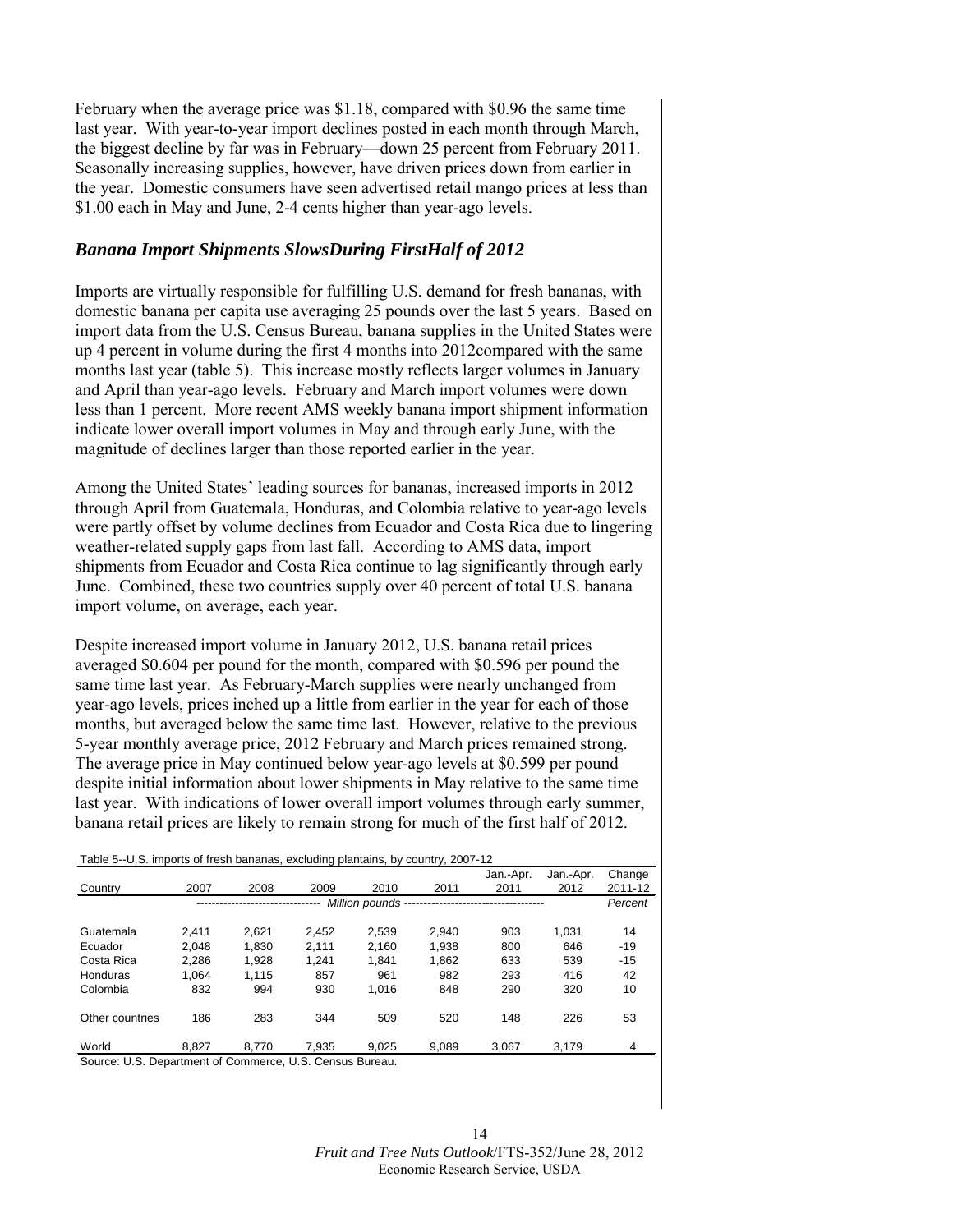#### <span id="page-14-0"></span>*Slow Start to Pineapple Imports in 2012*

Combined U.S. imports of pineapple products (fresh and frozen, canned, and juice) during the first 4 months of 2012 fell 16 percent in volume from the same period a year ago. Imports were down for all three product categories. On a fresh-weight basis for comparison purposes, imports of pineapple juice during this 4-month period was down 27 percent from the same period last year, fresh pineapple down 14 percent, and canned pineapple down 8 percent. On average, fresh (including frozen) pineapples account for the largest share of total annual import volume with around 40 percent, while pineapple juice and canned pineapples make up almost equal shares of around 30 percent.

Reduced U.S. imports of fresh pineapples (includes frozen) in 2012, January through April, are impeding fresh pineapple domestic consumption as imports make up a majority of total fresh pineapple supplies in the U.S. market. U.S. imports to date in 2012 from most leading countries supplying fresh pineapples to this market posted volume declines, including Costa Rica—the No. 1 source with over 80 percent of the annual total on average (table 6). Cool weather and heavy rains in late 2011 hampered pineapple production in Costa Rica, causing January-April shipments to the United States to drop 14-percent below the same time last year. Despite this temporary supply disruption, industry sources indicated that with current improved weather, the pineapple crop in Costa Rica will produce ample promotable fruit this spring and summer. Major import suppliers in Latin America also shipped reduced volumes to the United States in January-April 2012. At the same time, imports from key suppliers in Southeast Asia—the Philippines and Thailand—were higher than a year ago.

Consecutive year-to-year increases in fresh pineapple imports over the past 16 years helped support the growing demand for fresh pineapples in the United States. Fresh imports increased six folds during this 16-year span, reaching a record 1.8 billion pounds in 2011(fig. 6). Production in Costa Rica recovered from a slow start in 2011 due to cold weather, sending off a total of 1.6 billion pounds to the U.S. market last year, up 3 percent from the previous year and more than making up for big import declines from most of the other major suppliers. Total 2011 imports were up 2 percent from the previous year, providing ample supplies for domestic use. While fluctuating each month throughout the year, U.S. pineapple retail advertised prices in 2011 averaged relatively unchanged from the 2010 average price of \$3.00 each, based on AMS data. U.S. fresh pineapple per capita use was estimated at 5.7 pounds in 2011, maintaining the record set the previous year.

Table 6--U.S. imports of fresh and frozen pineapples, by country, 2007-12

|                 |           |           |           |                 |           | Jan.-Apr. | Jan.-Apr. |
|-----------------|-----------|-----------|-----------|-----------------|-----------|-----------|-----------|
| Country         | 2007      | 2008      | 2009      | 2010            | 2011      | 2011      | 2012      |
|                 |           |           |           | 1,000 pounds -- |           |           |           |
| Costa Rica      | 1.280.268 | 1.302.686 | 1.312.971 | 1.508.093       | 1.555.291 | 656.536   | 566.123   |
| Mexico          | 64.815    | 86.185    | 101.933   | 111.574         | 80.939    | 60.331    | 49.370    |
| Honduras        | 44.445    | 49,869    | 48.648    | 48.188          | 60,056    | 27.917    | 25.932    |
| Ecuador         | 74.935    | 63.728    | 63.499    | 54.846          | 47.813    | 16.026    | 12.214    |
| Guatemala       | 60.562    | 56.875    | 40.031    | 28.075          | 32.302    | 12.095    | 11.906    |
| Panama          | 17.094    | 20.448    | 25.479    | 35.721          | 31.113    | 19.027    | 12.695    |
| Philippines     | 7.238     | 7.468     | 11.216    | 12.465          | 21.121    | 7.946     | 9.043     |
| Thailand        | 7.410     | 9.151     | 8.594     | 9,627           | 8,187     | 3.214     | 3,410     |
| Other countries | 2,035     | 2.301     | 2.546     | 4.226           | 4.735     | 1.259     | 2.818     |
| World           | 1.558.803 | 1.598.711 | 1.614.917 | 1.812.814       | 1,841,557 | 804.352   | 693,512   |

Source: U.S. Department of Commerce, U.S. Census Bureau.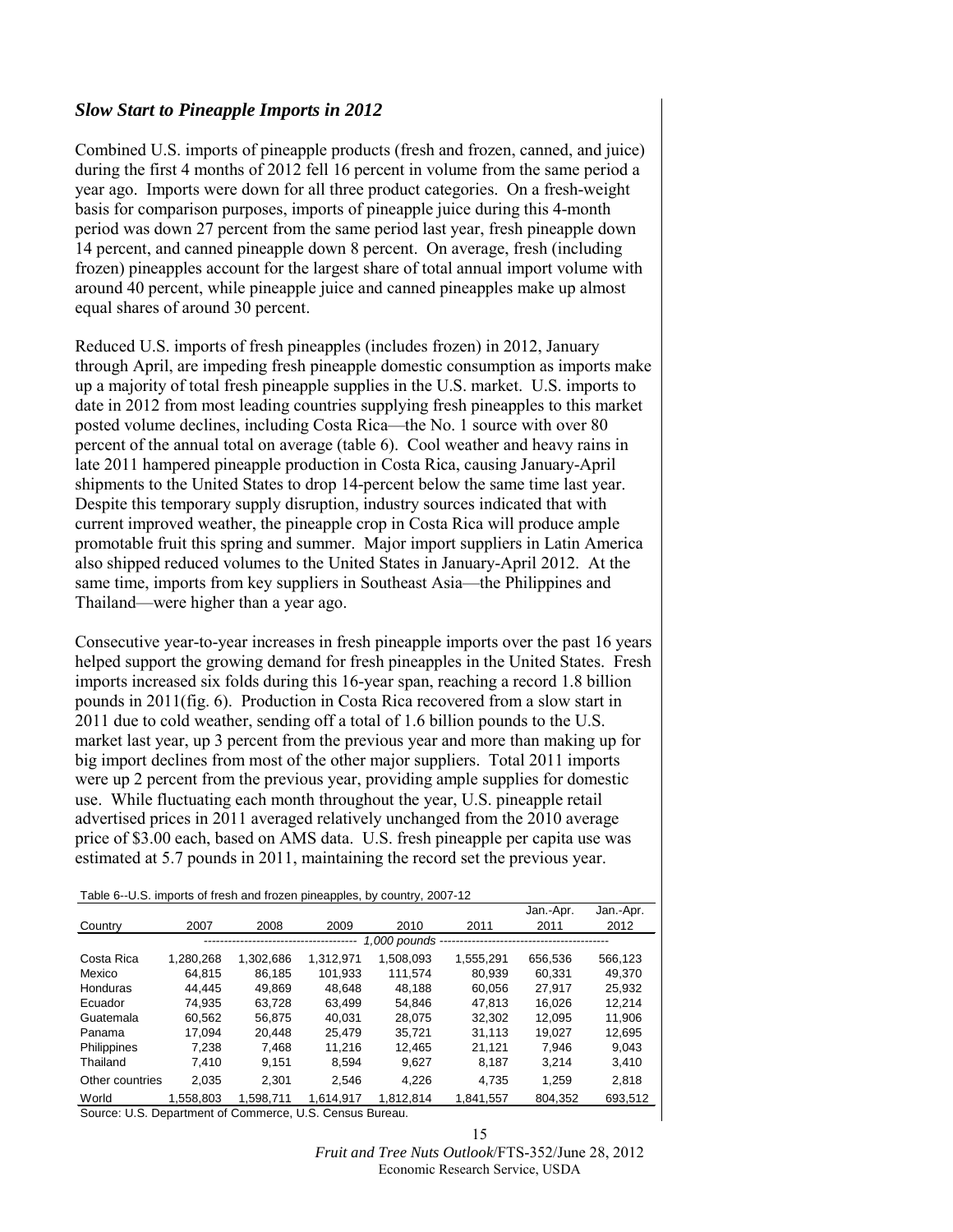

Source: U.S. trade data from the U.S. Dept. of Commerce, U.S. Census Bureau; and consumption estimates derived by USDA, Economic Research Service.

|                 |         | -------- <i>- 1</i> |                  |         |         | Jan - Apr. | Jan.-Apr. | Change  |
|-----------------|---------|---------------------|------------------|---------|---------|------------|-----------|---------|
| Country         | 2007    | 2008                | 2009             | 2010    | 2011    | 2011       | 2012      | 2011-12 |
|                 |         |                     | 1,000 pounds --- |         |         |            |           | Percent |
| Thailand        | 286.192 | 315.380             | 348.363          | 309.359 | 334,870 | 112.077    | 105.085   | -6      |
| Philippines     | 276.527 | 252.245             | 216.091          | 216,908 | 210.219 | 67.817     | 61.106    | $-10$   |
| Indonesia       | 103.016 | 119.300             | 109.788          | 110.395 | 131.885 | 38.953     | 38,553    | $-1$    |
| China           | 76.862  | 75.038              | 65.195           | 52.744  | 40.577  | 14.219     | 6.926     | -51     |
| Malaysia        | 24.486  | 11.059              | 9.013            | 9.071   | 6.067   | 2.208      | 2.004     | -9      |
| Vietnam         | 2,675   | 7,003               | 1,136            | 1,333   | 5,350   | 704        | 2,271     | 223     |
| Other countries | 5,084   | 5.793               | 4.107            | 3.068   | 2.575   | 1.081      | 1.419     | 31      |
| World           | 774.843 | 785.818             | 753.693          | 702.879 | 731.542 | 237.059    | 217.364   | -8      |

Table 7--U.S. imports of canned pineapples, by country, 2007-12

Source: U.S.Department of Commerce, U.S. Census Bureau.

Should overall imports return to near or above year-ago levels through the remainder of 2012, current domestic demand levels should be sufficiently met, likely leading to reasonable prices to consumers and an increase in domestic fresh pineapple per capita use. For this year through June, U.S. pineapple retail advertised prices have averaged about 1 percent lower than the same period a year ago.

Lower U.S. imports of canned pineapples during the first 4 monthsof 2012 reflect reduced volumes from top supplying countries, except for Vietnam which registered more than a three-fold increase to date from the same time last year (table 7). The magnitude of declines from major suppliers, Thailand, the Philippines, Indonesia, and Malaysia, ranged from 1 percent to 10 percent, and was much more pronounced from China, down 51 percent. At the same time, juice imports from top Southeast Asian suppliers—the Philippines, Thailand, and Indonesia—were down by as much as 34 percent to 50 percent, outweighing at least a doubling in imports from Costa Rica and Kenya and a very steep rise from Brazil (table 8).

Like in the fresh market, imports mostly supply the demand for these products in the United States. Canned pineapple imports trended slightly up over the last 16 years while pineapple juice imports remained mostly flat, a reflection of domestic demand. Rapid growth in the fresh market is reflected in fresh pineapple imports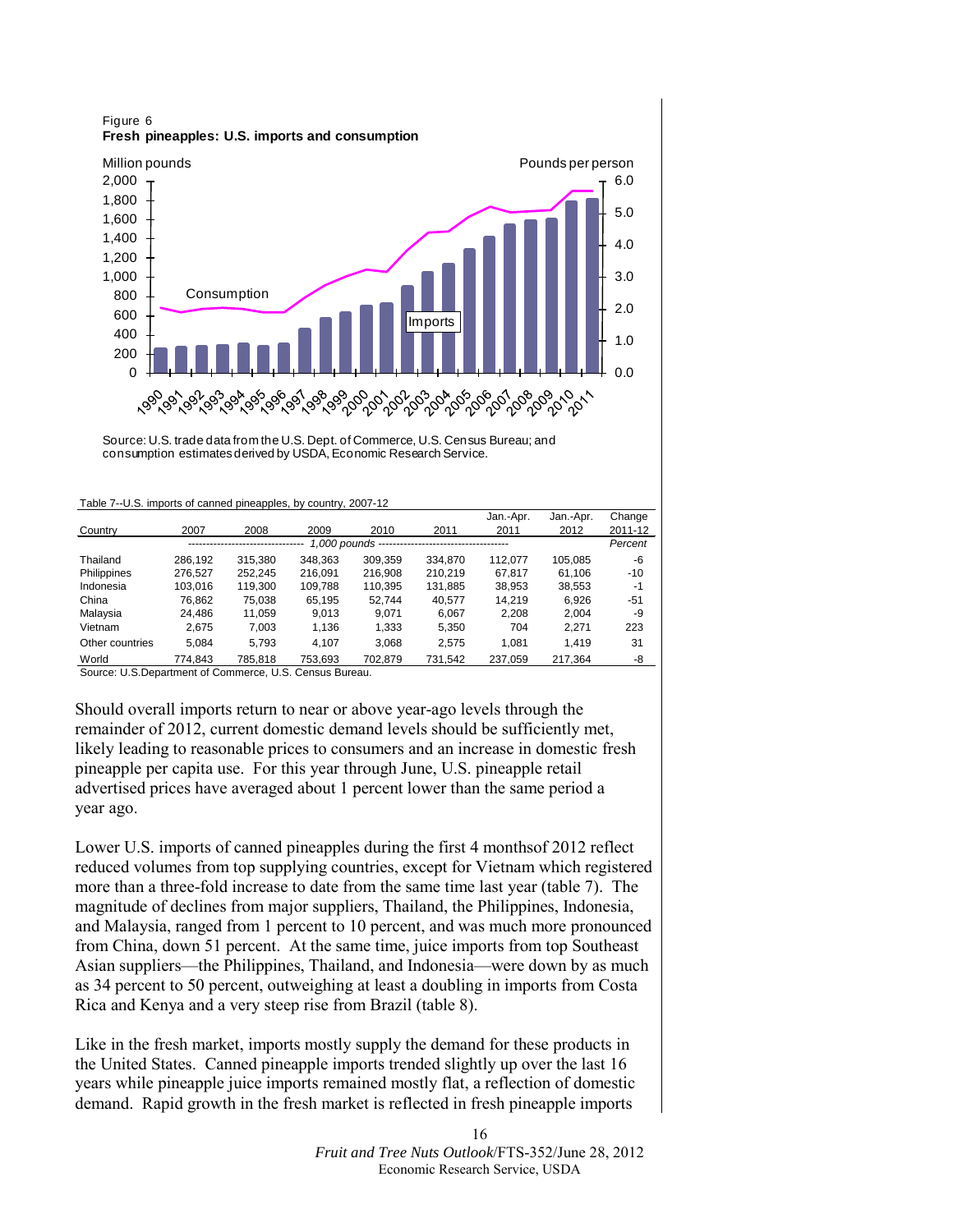| Table 8--U.S. imports of pineapple juice, by country, 2007-12 |  |  |  |
|---------------------------------------------------------------|--|--|--|

|                 |        |        |                                |        |        | Jan - Apr. | Jan.-Apr. | Change  |
|-----------------|--------|--------|--------------------------------|--------|--------|------------|-----------|---------|
| Country         | 2007   | 2008   | 2009                           | 2010   | 2011   | 2011       | 2012      | 2011-12 |
|                 |        |        | 1,000 single-strength gallons- |        |        |            |           | Percent |
| Philippines     | 35.463 | 35.609 | 37.474                         | 34.107 | 36.681 | 14.711     | 9.680     | -34     |
| Thailand        | 19.500 | 26.418 | 27.523                         | 19.186 | 18.866 | 7.559      | 4.181     | $-45$   |
| Indonesia       | 3.539  | 9.200  | 9.457                          | 6.351  | 9.842  | 2.960      | 1.492     | -50     |
| Costa Rica      | 4.742  | 7.142  | 4.849                          | 4.835  | 7.321  | 1.759      | 4.271     | 143     |
| Brazil          | 474    | 525    | 458                            | 376    | 240    |            | 123       | 17.855  |
| Kenya           | 262    | 2.066  | 3.170                          | 1,589  | 231    | 101        | 202       | 100     |
| Other countries | 2.344  | 2.079  | 1.304                          | 850    | 658    | 185        | 74        | -60     |
| World           | 66.324 | 83.040 | 84.234                         | 67.294 | 73.839 | 27.277     | 20.022    | -27     |

Source: U.S. Department of Commerce, U.S. Census Bureau.

surpassing those for canned during the past 6 years and those for juice since 2004. Together, pineapples in canned and juice form account for most pineapples available in the United States, on a per capita fresh-weight basis, but Americans are now eating more pineapples in fresh form than in canned and juice separately—a reverse of the situation prior to 6 years ago.

#### *2011/12 Citrus Estimate Down in June Forecast*

The June 2012 edition of the NASS *Crop Production* report forecasts the total 2011/12 U.S. citrus crop at 11.57 million tons, down 2 percent from the 2010/11 revised production estimate and down slightly from the previous figure reported in the March *Fruit and Tree Nuts Outlook* report (table 9). A large portion of the yearto-year decrease comes from the decline in Texas and California all oranges, grapefruit, tangerine, and lemon production. Since October, the Texas orange forecast has been adjusted downward to its new low of 50,000 tons for early-tomidseason and navels and 10,000 tons for Valencia's. Small gains were made in Florida navel and Valencia production but nothing to fully offset the year-to-year drop in overall citrus production. Tangerines and mandarin crops are down for all States with Arizona production 33 percent lower than in 2010/11, but California–– the largest mandarin/tangerine producer, is only down 1 percent this season. Production of grapefruit is down 9 percent for all states, with the largest single yearto-year decline coming from California's crop, down 21 percent. From March, the grapefruit production estimates have been revised upward by 2 percent. Lemons remain down 12 percent from 2010/11 while compared to the March 2011 forecasts for 2011/12, the production forecast for Arizona lemons was raised upward from 28,000 tons to 32,000 tons, still significantly lower than the 100,000 ton production in 2010/11. The forecast for tangelos remain unchanged from last year.

#### *Florida Orange Crop Up 4 Percent From Last Season*

The June forecast for 2011/12 Florida all-orange is up 4 percent from last season, with production gains expected for both early-to mid-season orange crop and Valencia oranges. The early-to mid-season and navel crop was nearing an end to harvest as of mid-June, with only a few processors remaining open through the end of May, according to Florida *NASS Florida Crop Progress and Condition* reports. As of the June *Crop Production* report, Florida Valencia production is anticipated at 3.24 million tons, 3 percent above last season and up 10 percent from 2009/10. Valencia harvest peaked in the second week of April with over 6 million boxes harvested, declining since this point to over 98 percent harvested as of the June 12 Florida NASS *Citrus Production Forecast* report.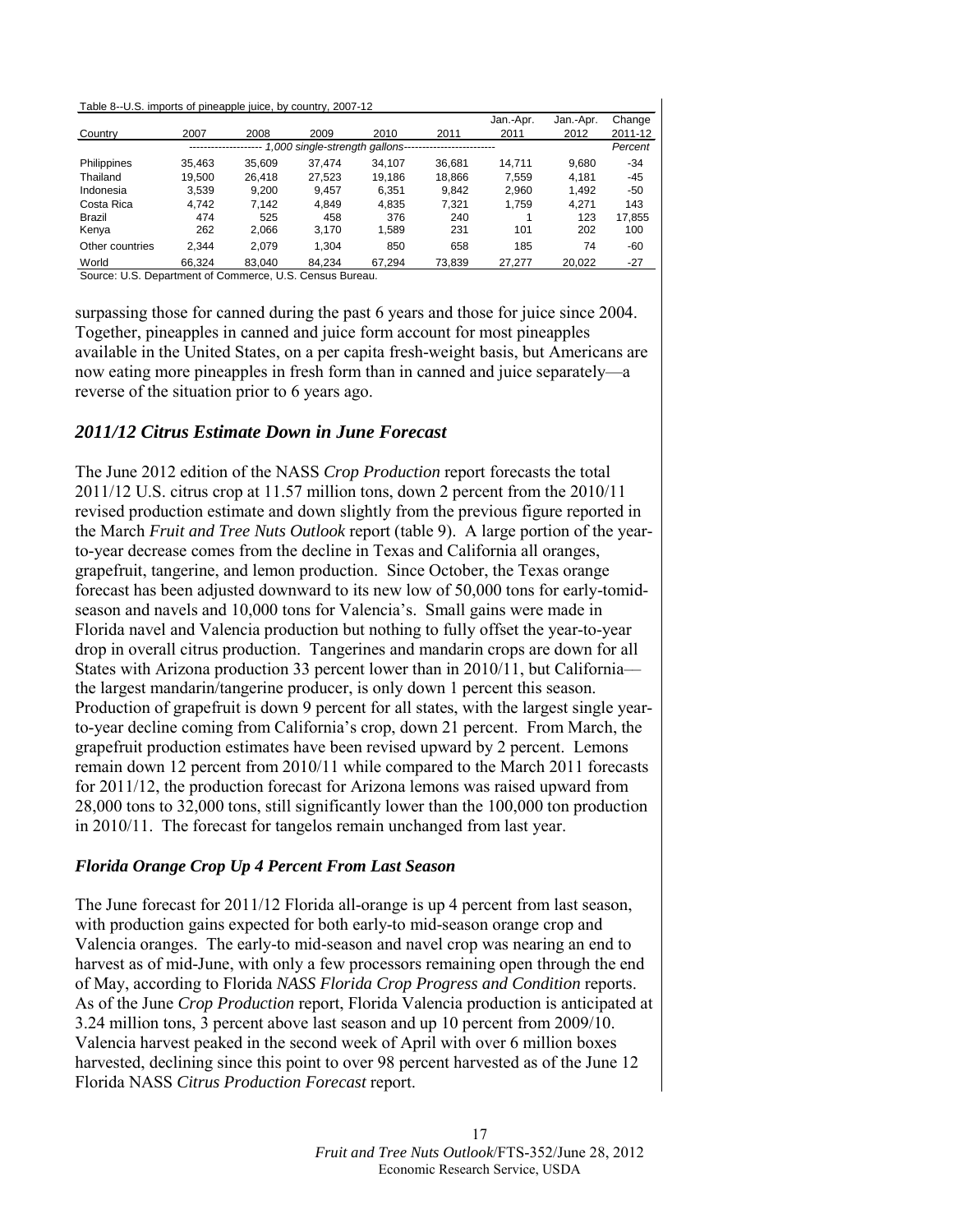<span id="page-17-0"></span>

| Table 9--Citrus: Utilized production, 2009/10, 2010/11 and forecast for 2011/12 1/ |         |                          |              |         |                      |              |
|------------------------------------------------------------------------------------|---------|--------------------------|--------------|---------|----------------------|--------------|
|                                                                                    |         |                          | Forecast for |         |                      | Forecast for |
| Crop and State                                                                     |         | Utilized                 | 2011/12      |         | Utilized             | 2011/12      |
|                                                                                    | 2009/10 | 2010/11                  | as of 6-2012 | 2009/10 | 2010/11              | as of 6-2012 |
|                                                                                    |         | ---- 1,000 boxes 2/ ---- |              |         | ---- 1,000 tons ---- |              |
| Oranges:                                                                           |         |                          |              |         |                      |              |
| Early/mid-season and navel:                                                        |         |                          |              |         |                      |              |
| California                                                                         | 42,500  | 48,000                   | 44,000       | 1,594   | 1,920                | 1,760        |
| Florida 3/                                                                         | 68,600  | 70,300                   | 74,200       | 3,087   | 3,164                | 3,339        |
| Texas                                                                              | 1,360   | 1,700                    | 1,165        | 58      | 72                   | 50           |
| Total 4/                                                                           | 112,460 | 120,000                  | 119,365      | 4,739   | 5,156                | 5,149        |
| Valencia:                                                                          |         |                          |              |         |                      |              |
| California                                                                         | 14,000  | 14,500                   | 14,000       | 525     | 580                  | 560          |
| Florida                                                                            | 65,000  | 70,200                   | 72,000       | 2,925   | 3,159                | 3,240        |
| Texas                                                                              | 275     | 249                      | 224          | 12      | 11                   | 10           |
| Total                                                                              | 79,275  | 84,949                   | 86,224       | 3,462   | 3,750                | 3,810        |
| All oranges                                                                        | 191,735 | 204,949                  | 205,589      | 8,201   | 8,906                | 8,959        |
| Grapefruit:                                                                        |         |                          |              |         |                      |              |
| California                                                                         | 4,200   | 4,300                    | 3,400        | 141     | 172                  | 136          |
| Florida                                                                            | 20,300  | 19,750                   | 18,800       | 863     | 840                  | 799          |
| Texas                                                                              | 5,600   | 6,300                    | 5,292        | 224     | 252                  | 212          |
| All grapefruit                                                                     | 30,100  | 30,350                   | 27,492       | 1,228   | 1,264                | 1,147        |
| Tangerines and mandarins:                                                          |         |                          |              |         |                      |              |
| Arizona                                                                            | 350     | 300                      | 200          | 13      | 12                   | 8            |
| California                                                                         | 9,900   | 9,900                    | 9,800        | 371     | 396                  | 392          |
| Florida                                                                            | 4,450   | 4,650                    | 4,300        | 211     | 221                  | 204          |
| All tangerines and mandarins                                                       | 14,700  | 14,850                   | 14,300       | 595     | 629                  | 604          |
| Lemons:                                                                            |         |                          |              |         |                      |              |
| Arizona                                                                            | 2,200   | 2,500                    | 800          | 84      | 100                  | 32           |
| California                                                                         | 20,500  | 20,500                   | 19,500       | 779     | 820                  | 780          |
| All lemons                                                                         | 22,700  | 23,000                   | 20,300       | 863     | 920                  | 812          |
| Tangelos                                                                           |         |                          |              |         |                      |              |
| Florida                                                                            | 900     | 1,150                    | 1,150        | 41      | 52                   | 52           |
| All citrus                                                                         | 260,135 | 274,299                  | 268,831      | 10,928  | 11,771               | 11,574       |

1/ The crop year begins with bloom of the first year shown and ends with completion of the harvest following year. 2/ Net pounds per box: oranges in California (CA)-80 (75 prior to the 2010-2011 crop year), Florida (FL)-90, Texas (TX)-85; grapefruit in CA-80 (67 prior to the 2010-11 crop year), FL-85, TX-80; lemons-80 (76 prior to the 2010-11 crop year); tangelos-90; tangerines and mandarins in AZ and CA-80 (75 prior to the 2010-11 crop year), FL-95. 3/ Includes Temples. 4/ Totals may not be equivalent to the sum of the categories due to rounding. Source: USDA, National Agricultural Statistics Service, *Crop Production,* various issues.

Florida grower prices for processing oranges have averaged \$7.12 per 90-lb box this season-to-date, up 14 percent from last season's average price of \$6.26 per box through May (table 10). The average 2012 price through May is 10 percent above the 5-year average price of \$6.48 per box. Prices are strong this season due to the increased demand for domestic orange juice that was caused by the carbendazimfungicide contamination announced by the U.S. Food and Drug Administration in mid-January 2012. This fungicide is not used in U.S. citrus groves and is not present in orange juice made exclusively from U.S. oranges, but can be found in imported orange juice from Brazil and other countries.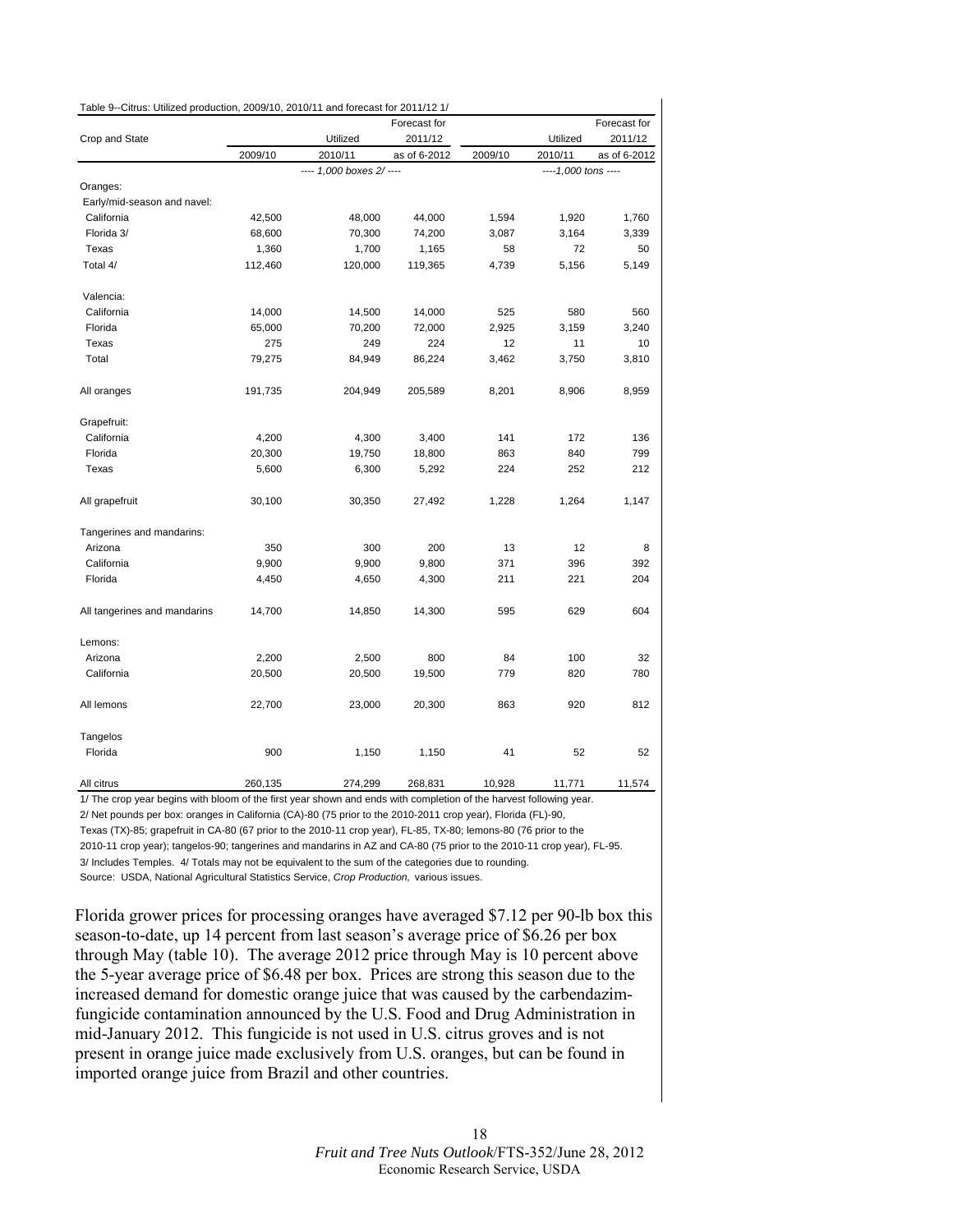Table 10--Processing oranges: Average equivalent on-tree prices received by Florida growers, 2006/07-2011/12

| Month            | 2006/07 | 2007/08                  | 2008/09                 | 2009/10 | 2010/11 | 2011/12                  |
|------------------|---------|--------------------------|-------------------------|---------|---------|--------------------------|
|                  |         |                          | ---Dollars/90-lb box--- |         |         |                          |
| October          | 4.25    | $\overline{\phantom{a}}$ | 0.81                    | --      | $-$     | $\overline{\phantom{m}}$ |
| November         | 5.23    | 5.16                     | 4.75                    | 3.73    | 4.74    | 6.10                     |
| December         | 6.44    | 5.47                     | 5.10                    | 5.15    | 5.38    | 5.84                     |
| January          | 8.55    | 5.81                     | 5.04                    | 5.99    | 5.60    | 6.55                     |
| February         | 9.25    | 6.10                     | 4.95                    | 6.09    | 6.20    | 6.65                     |
| March            | 11.15   | 6.95                     | 6.31                    | 7.10    | 6.94    | 7.48                     |
| April            | 11.45   | 7.32                     | 6.63                    | 7.90    | 7.25    | 8.25                     |
| May              | 11.85   | 7.39                     | 6.53                    | 8.10    | 7.70    | 8.99                     |
| June             | 12.15   | 7.17                     | 6.87                    | 8.00    | 8.50    |                          |
| Oct.-May average | 8.52    | 6.31                     | 5.02                    | 6.29    | 6.26    | 7.12                     |

-- = Not available.

Source: USDA, National Agricultural Statistics Service, *Agricultural Prices,* various issues.

#### *Florida Orange Juice Production Up with Increased Valencia Forecast*

Though Valencia production is forecast up 3 percent this season compared to last year, the estimate has dropped 1percent from the March forecast to 3.24 million tons. The anticipated increase in production has subsequently raised ERS's forecast of orange juice production to 956 million gallons single-strength equivalent (sse), up 4 percent from last season and down less than 1 percent from the March forecast (table 11). This season, NASS forecasts the Florida all-orange yield at 1.63 gallons per box (at 42.0 degrees Brix), unchanged from the March forecast and up 3 percent from last season's final yield of 1.59 gallons per box.

The low beginning stocks have lowered overall domestic supply this season, despite an 8-percent increase in imports from last season. Imports started strong for the first 3 months of the marketing season, surpassing last year's levels for those months but since February imports have been declining, most likely due to the fungicide contamination of imported orange juice made public in mid-January. Even with the decline, Brazil is shipping 9 percent more orange juice through April than in 2010/11 but 33 percent below 2009/10 levels. Overall supply is forecast at 1.65 billion gallons, down 5 percent from 2010/11.

The domestic consumption forecast was lowered this month from March's forecast of 1.05 billion gallons to 1.04 billion gallons, a one percent decline. Nielsen scanner retail sales data show not from concentrate (NFC) retail purchases down 6 percent for this marketing year compared to this time in 2010/11, with total orange juice purchases down 10 percent. The decline in retail purchases can be attributed to the higher total orange juice prices, which are up 7 percent, and overall lower domestic supply. The Florida Department of Citrus (FDOC) has total movement of frozen concentrated orange juice (FCOJ) down 25 percent this season through early June.

U.S. orange juice exports through April are 38 percent lower than 2010/11's, which was the highest export level for at least the past two decades. This season's exports are 5 percent lower than the 5-year export average through April. Due to this and the lower domestic supply, ERS forecasts 2011/12 total orange juice exports to reach 135 million gallons sse, 37 percent lower than 2010/11's record shipment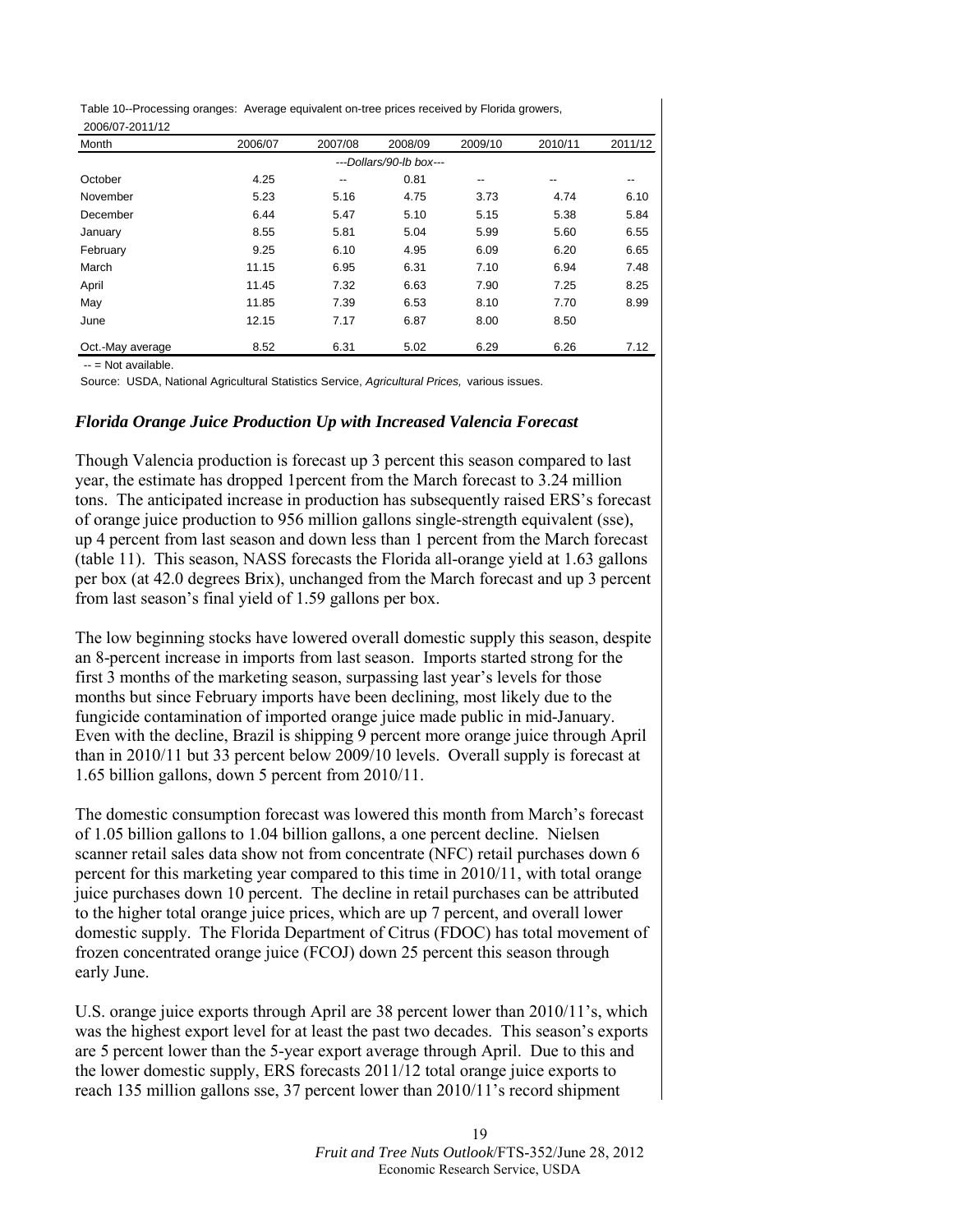<span id="page-19-0"></span>

|            |           | Table 11 --United States: Orange juice supply and utilization, 1986/87 to present |         |        |     |                     |        |             |
|------------|-----------|-----------------------------------------------------------------------------------|---------|--------|-----|---------------------|--------|-------------|
|            | Beginning |                                                                                   |         |        |     | Domestic            | Ending | Per capita  |
| Season 1/  | stocks    | Production                                                                        | Imports | Supply |     | Exports consumption | stocks | consumption |
|            |           |                                                                                   |         |        |     |                     |        | Gallons     |
| 1986/87    | 204       | 781                                                                               | 396     | 1,381  | 73  | 1,106               | 201    | 4.57        |
| 1987/88    | 201       | 907                                                                               | 296     | 1,404  | 90  | 1,103               | 212    | 4.52        |
| 1988/89    | 212       | 970                                                                               | 272     | 1,454  | 73  | 1,148               | 233    | 4.66        |
| 1989/90    | 233       | 652                                                                               | 350     | 1,235  | 90  | 920                 | 225    | 3.70        |
| 1990/91    | 225       | 876                                                                               | 320     | 1,422  | 94  | 1.170               | 158    | 4.65        |
| 1991/92    | 158       | 930                                                                               | 286     | 1,374  | 107 | 1,096               | 170    | 4.30        |
| 1992/93    | 170       | 1.207                                                                             | 324     | 1.701  | 114 | 1.337               | 249    | 5.18        |
| 1993/94    | 249       | 1,133                                                                             | 405     | 1,787  | 107 | 1,320               | 360    | 5.04        |
| 1994/95    | 360       | 1,257                                                                             | 198     | 1,815  | 117 | 1,264               | 434    | 4.77        |
| 1995/96    | 434       | 1,271                                                                             | 261     | 1,967  | 119 | 1,431               | 417    | 5.34        |
| 1996/97    | 417       | 1,437                                                                             | 256     | 2,110  | 148 | 1,398               | 564    | 5.16        |
| 1997/98    | 564       | 1,555                                                                             | 281     | 2,400  | 150 | 1,571               | 679    | 5.73        |
| 1998/99    | 679       | 1,236                                                                             | 350     | 2,265  | 147 | 1,585               | 534    | 5.71        |
| 1999/2000  | 534       | 1,493                                                                             | 339     | 2,366  | 146 | 1,575               | 645    | 5.60        |
| 2000/01    | 645       | 1,389                                                                             | 258     | 2,292  | 123 | 1.471               | 698    | 5.18        |
| 2001/02    | 698       | 1,435                                                                             | 189     | 2,322  | 181 | 1,448               | 692    | 5.05        |
| 2002/03    | 692       | 1.250                                                                             | 291     | 2,233  | 103 | 1.426               | 705    | 4.93        |
| 2003/04    | 705       | 1,467                                                                             | 222     | 2,393  | 123 | 1,448               | 822    | 4.96        |
| 2004/05    | 822       | 974                                                                               | 358     | 2,153  | 119 | 1,411               | 623    | 4.79        |
| 2005/06    | 623       | 986                                                                               | 299     | 1.909  | 138 | 1,312               | 459    | 4.41        |
| 2006/07    | 459       | 889                                                                               | 399     | 1,747  | 123 | 1,248               | 376    | 4.15        |
| 2007/08    | 376       | 1,156                                                                             | 406     | 1.938  | 136 | 1,155               | 647    | 3.80        |
| 2008/09    | 647       | 1,060                                                                             | 317     | 2,025  | 125 | 1,206               | 594    | 3.93        |
| 2009/10    | 694       | 837                                                                               | 328     | 1,859  | 147 | 1,155               | 557    | 3.75        |
| 2010/11    | 557       | 919                                                                               | 265     | 1,742  | 214 | 1,120               | 407    | 3.59        |
| 2011/12 f/ | 407       | 956                                                                               | 286     | 1.648  | 135 | 1.037               | 477    | 3.30        |

f = forecast.

 1/ Season begins in October of the first year shown as of 1998/99, prior-year season begins in December. 2/ SSE = single-strength equivalent.

Source: Prepared and calculated by USDA, Economic Research Service.

level. Canada leads as the top destination for U.S. orange juice with 50.4 million gallons sse, up less than a percent from last season though April. Belgium and the Netherlands round out the top three, with shipment volumes to both markets down 58 percent and 86 percent, respectively.

With the smaller overall domestic orange juice supplies and decreased exports, total domestic consumption is forecast to decline 7 percent from the previous season to 1.04 billion gallons. The lower consumption will aid in accumulating stocks. ERS forecasts orange juice ending stocks at 477 million gallons sse, 17 percent above last season, which was the lowest ending stocks since 2006/07. Higher inventories to date from the FDOC support this adjustment.

# *California Orange Production Projected Down 8 Percent in 2011/12*

Like Texas, California's overall orange crop in 2011/12 is projected down 8 percent to 2.32 million tons. Declines in both navel and Valencia crops facilitated the total decline in production, with the navel crop down 8 percent to 1.76 million tons and the Valencia crop down 3 percent to 560,000 tons. The navel crop estimate remains the same from the original October forecast while the Valencia crop has been raised 4 percent. The June issue of NASS's *California Fruit & Nut Review* reported that the navel orange harvest is almost complete while the Valencia harvest continues.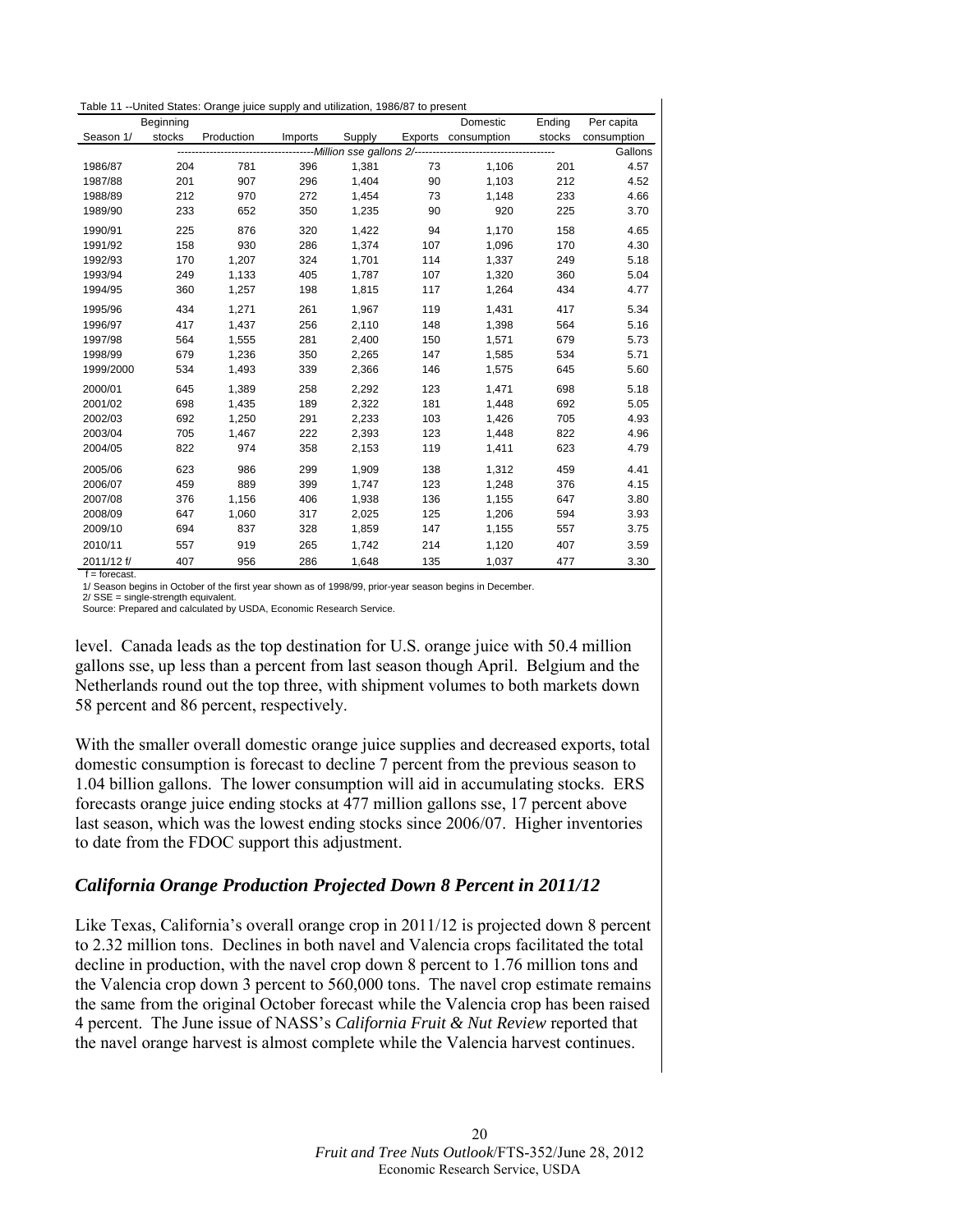Table 12--Fresh oranges: Average equivalent on-tree prices received by California growers, 2006/07-2011/12

| LUUU UI LU I I I L |         |         |                      |         |         |         |
|--------------------|---------|---------|----------------------|---------|---------|---------|
| Month              | 2006/07 | 2007/08 | 2008/09              | 2009/10 | 2010/11 | 2011/12 |
|                    |         |         | ---Dollars/box--- 1/ |         |         |         |
| November           | 9.49    | 15.27   | 14.91                | 17.76   | 15.32   | 15.83   |
| December           | 12.39   | 10.98   | 12.07                | 13.06   | 13.75   | 12.93   |
| January            | 12.39   | 9.48    | 14.17                | 11.56   | 12.35   | 10.93   |
| February           | 24.68   | 8.28    | 12.74                | 10.86   | 9.65    | 10.33   |
| March              | 22.71   | 8.40    | 11.58                | 10.85   | 8.87    | 10.06   |
| April              | 22.74   | 7.61    | 10.18                | 10.68   | 9.20    | 13.26   |
| May                | 21.98   | 9.28    | 11.37                | 13.34   | 10.63   | 15.00   |
| June               | 18.03   | 11.01   | 12.43                | 14.21   | 11.37   |         |
| July               | 16.83   | 7.72    | 10.51                | 12.60   | 9.85    |         |
| August             | 14.63   | 7.72    | 11.01                | 9.29    | 10.95   |         |
| September          | 12.83   | 10.22   | --                   | 9.29    | 11.25   |         |
| October            | 14.74   | 10.12   | --                   | 9.29    | 11.15   |         |
| Nov.-May average   | 18.05   | 9.90    | 12.43                | 12.59   | 11.40   | 12.62   |

Source: USDA, National Agricultural Statistics Service, *Agricultural Prices,* various issues. 1/ 75-lb box prior to 2010/11; 80-lb box thereafter.

The smaller crop has elevated grower prices this season (table 12). California fresh orange prices have averaged \$12.62 per 80-lb box through May this season, up from \$11.40 per 80-lb box over the same period in 2010/11. The overall season-to-date price average is 11 percent above last year with all but one month above 2010/11's prices received.

Bearing acreage continues to decline for California Valencias, down 1,000 acres from 2010/11 to 40,000 acres. Yields are not anticipated to compensate for the smaller bearing acreage, with yields slightly down from 707 fruit per acre in 2010/11 to 700 fruit per acre in 2011/12.

Total fresh orange exports from November through April were 560,473 tons, a 4 percent decline from 583,794 tons reported for the same period in 2010/11 but 9 percent higher than 2009/10 export levels. Over the past 5 years, exports through April account for 72 percent of all exports for the marketing year. Based on the relationship between average year-to-date exports to season-totals, USDA's Economic Research Service (ERS) projects fresh orange exports will be lower than last season exports, with the current forecast at 684,000 tons. This is an increase from the March 2012 forecast due to the stronger trade that occurred in February and March, pushing exports higher than initially expected. South Korea is the leading export destination for fresh oranges with 191,615 tons through April, substantially higher than Canada, the second export market for fresh oranges, with 115,545 tons. Japan rounds out the top three with 79,899 tons for 2011/12.

Total fresh orange imports are up substantially in 2011/12 compared to 2010/11, with 15,319 tons imported through April compared to 10,068 tons during the same period last year. Typically imports through April account for a 5-year average of 21 percent of the marketing year total. Given the lower fresh orange crop, ERS forecasts fresh orange imports to reach 110,000 tons, down slightly from last season's marketing year total of 111,997 tons. This forecast is the same from the March newsletter due to the uneven monthly gains and losses in import volumes. The estimate is conservative, since the bulk of imports are received the last four months of the orange marketing year, when domestic supplies dwindle and the new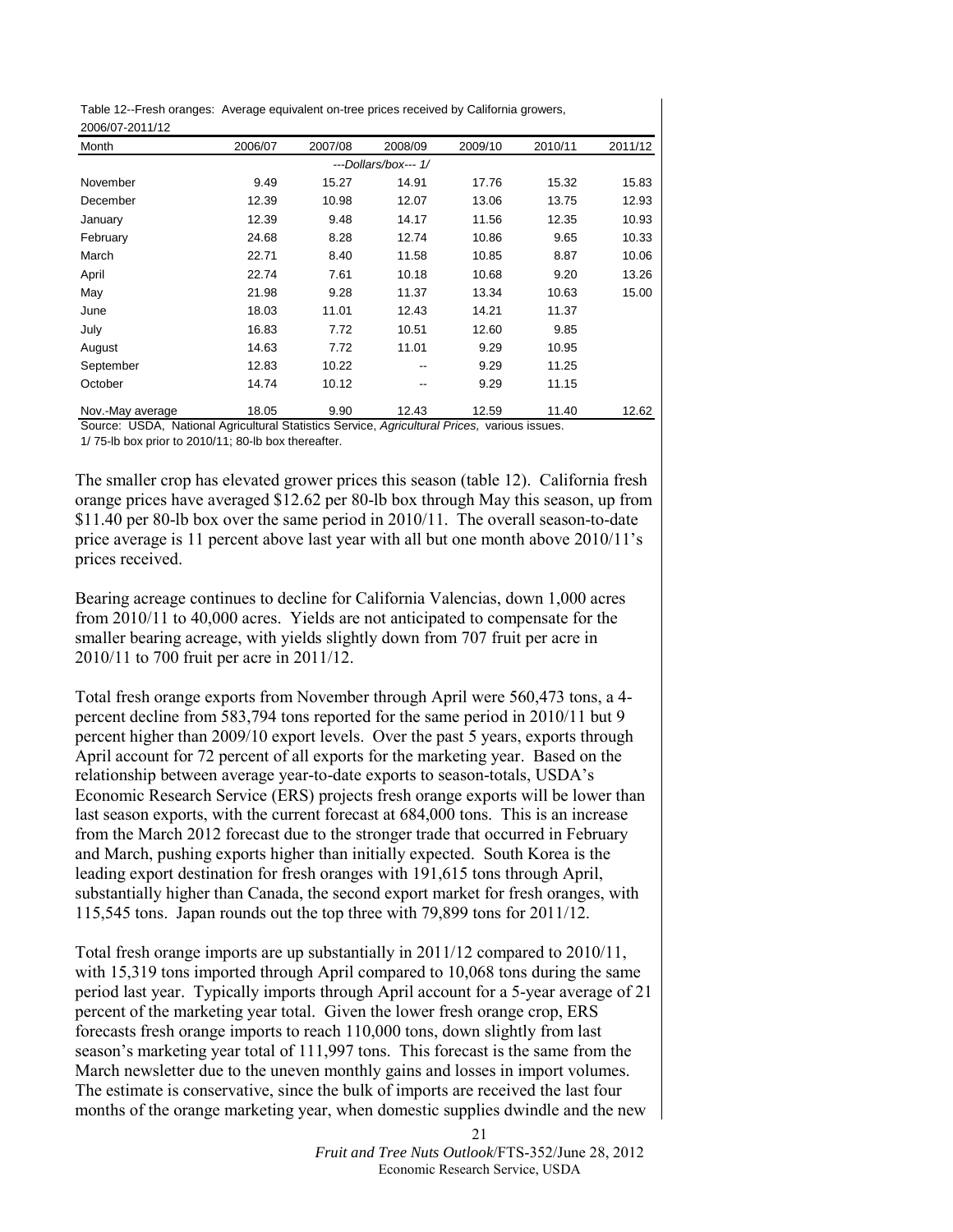season's crop is still developing. Mexico remains the top supplier for fresh oranges through April 2012, with 11,051 tons, 60 percent above the same period in 2010/11. For the same period, Chile has shipped 1,582 tons while South Africa has shipped 1,534 tons.

## *Overall Grapefruit Production Declines in 2011/12*

Total U.S. utilized grapefruit production is forecast at 1.147 million tons in 2011/12, an upward revision of 2 percent from the March newsletter forecast, but 9 percent below the revised 2010/11 crop estimate. The June NASS *Crop Production* report raised the production estimate from February due to minor increases to California, Florida, and Texas production, with Texas's production increasing 6 percent to 212,000 tons but down 16 percent from 2010/11. Florida remains the primary source of U.S. grapefruit, with production forecast up less than 1 percent from the February report but down 5 percent from 2010/11 production. Even with a 3-percent increase from the March newsletter report, California production is forecast down 21 percent from 2010/11's harvest of 172,000 tons. If realized, the 2011/12 U.S. grapefruit crop would be the second lowest in the past thirty years, behind only the 2004/05 crop of 1.107 million tons.

According to data from the Florida Citrus Administrative Committee (FCAC), the Florida grapefruit harvest is complete, with only a fraction of a percent of red grapefruit remaining, as of June 17. Total utilization of all grapefruit was 5 percent behind last year for the same time period. Fresh utilization declined 6 percent compared to 2010/11, while processed utilization was down 4 percent this season compared to last. Though compared to last year, less grapefruit went to processing, as a percent of total grapefruit harvested; 60 percent of this year's crop is estimated to have gone to processing, almost identical to last season according to FCAC figures. The smaller average fruit size and the higher drop rate that has altered the crop forecast earlier in the year, have reduced fresh prices (table 13) but bolstered processed grapefruit prices (table 14). Prices this season (October-May) for fresh grapefruit have averaged \$8.74 per box, down 18 percent from last season, while Florida processing grapefruit prices for the same period are up 21 percent, averaging \$3.67 per box, the strongest price received in the past 5 years.

Table 13--Fresh grapefruit: Average equivalent on-tree prices received by U.S. growers, 2005/06-2011/12

| Month             | 2006/07 | 2007/08 | 2008/09                         | 2009/10 | 2010/11 | 2011/12 |
|-------------------|---------|---------|---------------------------------|---------|---------|---------|
|                   |         |         | -Dollars per box 1/------------ |         |         |         |
| October           | 15.15   | 13.16   | 11.96                           | 19.80   | 8.08    | 12.06   |
| November          | 12.41   | 14.01   | 8.18                            | 13.95   | 14.80   | 7.78    |
| December          | 11.89   | 11.16   | 7.89                            | 12.33   | 10.98   | 8.13    |
| January           | 9.95    | 9.35    | 7.08                            | 13.56   | 10.49   | 7.88    |
| February          | 8.27    | 8.26    | 7.44                            | 12.63   | 9.20    | 7.87    |
| March             | 7.77    | 7.66    | 8.00                            | 11.35   | 9.60    | 9.41    |
| April             | 8.08    | 8.53    | 8.07                            | 9.03    | 10.35   | 11.89   |
| May               | 10.54   | 9.44    | 7.00                            | 7.50    | 10.44   | 13.83   |
|                   |         |         |                                 |         |         |         |
| Oct.-Feb. average | 11.53   | 11.19   | 8.51                            | 14.45   | 10.71   | 8.74    |

1/ The net weight of a grapefruit box for Florida: 85 pounds, for Arizona and

California: 80 lb (67 prior to the 2010-11 crop year), for Texas: 80 lb.

Source: USDA, National Agricultural Statistics Service, *Agricultural Prices,* various issues.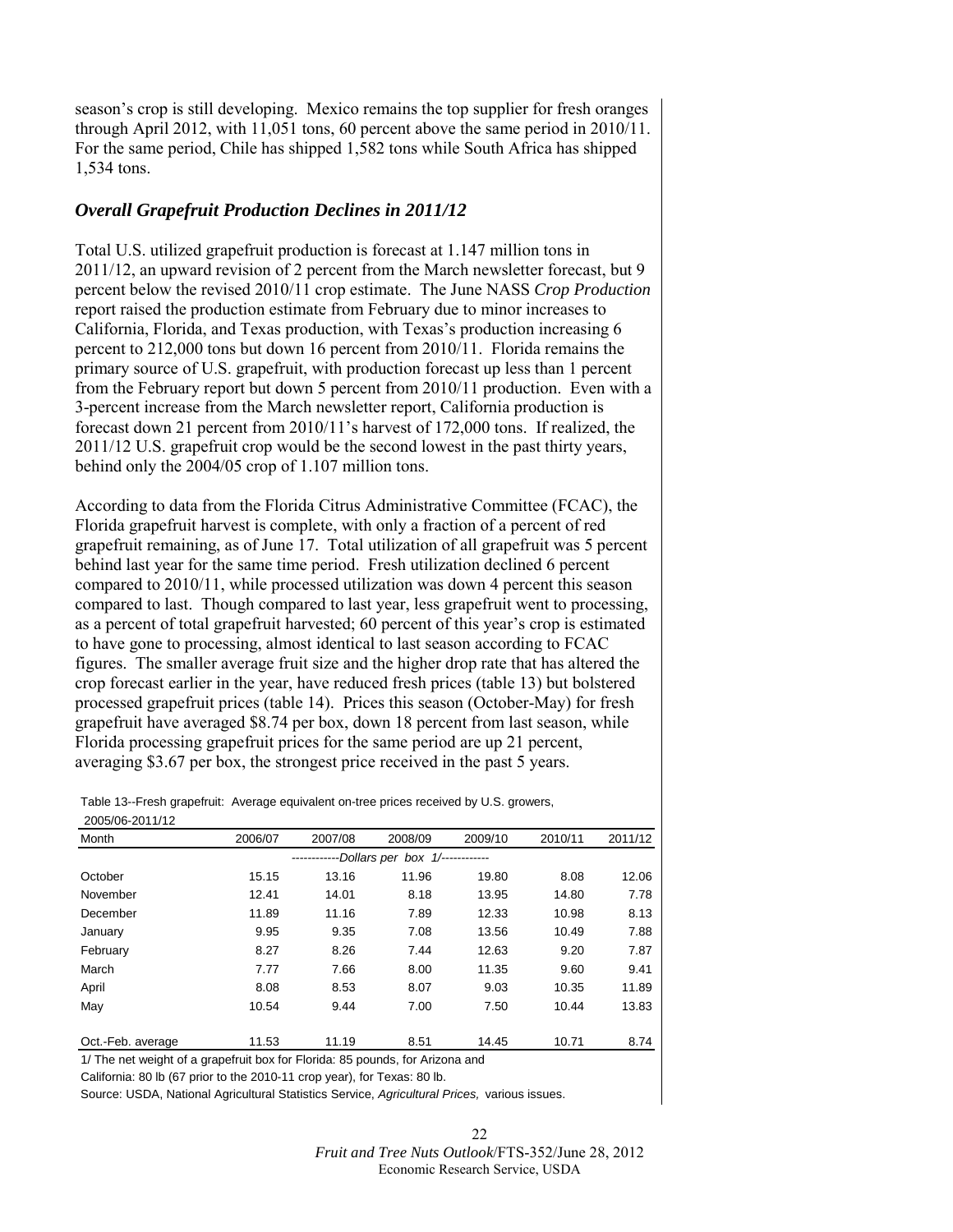Table 14--Processing grapefruit: Average equivalent on-tree prices received by Florida growers, 2006/07-2011/12

| Month            | 2006/07 | 2007/08 | 2008/09                     | 2009/10 | 2010/11 | 2011/12                  |
|------------------|---------|---------|-----------------------------|---------|---------|--------------------------|
|                  |         |         | ---Dollars per 85-lb box--- |         |         |                          |
| October          | $-0.97$ | $-2.94$ | $-1.27$                     | $-1.65$ | --      | 2.14                     |
| November         | 0.18    | $-0.24$ | 0.13                        | 0.48    | 2.53    | 3.40                     |
| December         | 0.95    | $-0.16$ | 0.18                        | 1.56    | 2.32    | 3.37                     |
| January          | 1.22    | 0.24    | 0.28                        | 2.35    | 3.38    | 3.82                     |
| February         | 1.20    | 0.67    | 0.51                        | 2.76    | 3.91    | 4.72                     |
| March            | 0.99    | 0.65    | 0.65                        | 2.85    | 3.64    | 4.77                     |
| April            | 0.77    | 0.56    | 0.77                        | 1.73    | 3.63    | 3.44                     |
| May              | 0.09    | 0.45    | 0.25                        | 0.93    | 3.30    | $\overline{\phantom{a}}$ |
| Oct.-Feb. verage | 0.52    | $-0.49$ | $-0.03$                     | 1.10    | 3.04    | 3.67                     |

-- = Not available.

Source: USDA, National Agricultural Statistics Service, *Agricultural Prices,* various issues.

With a smaller grapefruit harvest this year, total domestic consumption of fresh grapefruit is expected to decline to 764 million pounds, down 7 percent from 2010/11, with per capita consumption declining from 2.65 pounds per person to 2.43 pounds per person. Domestic consumption continues to decline, with occasional increases but the overall trend is downward since the peak in 1975/76 with 9.26 pounds per person. Based on year-to-date totals through April and the five-year average of September-April exports as a share of the season's total shipments, ERS projects 2011/12 fresh grapefruit exports to total 455 million pounds. Exports through April were running 9 percent below last season with a total so far of 425.3 million pounds. Usually by this time exports through April represent an average of 94 percent of total marketing season exports. Currently Japan, Canada and France are the top three export destinations for U.S. grapefruit, all of which are receiving lower volumes of grapefruit through April.

With the slight increase in fruit going to processing according to FCAC utilization data, ERS forecasts 2011/12 grapefruit juice production at 78.3 million sse gallons, up 4 percent from the March forecast but still down 7 percent from last season (table 15). The lower production is partially offset by increased imports but the lower beginning stocks will reduce total supply to a forecast 115.2 million sse gallons. Exports are expected to remain similar to last season at 15.5 million sse gallon. Domestic consumption is projected to decline 15 percent to 64.7 million gallons, bringing per capita use to 0.21 gallons. Supporting the forecast, Nielsen retail sales data through mid-May show a 5 percent decline in grapefruit juice sales.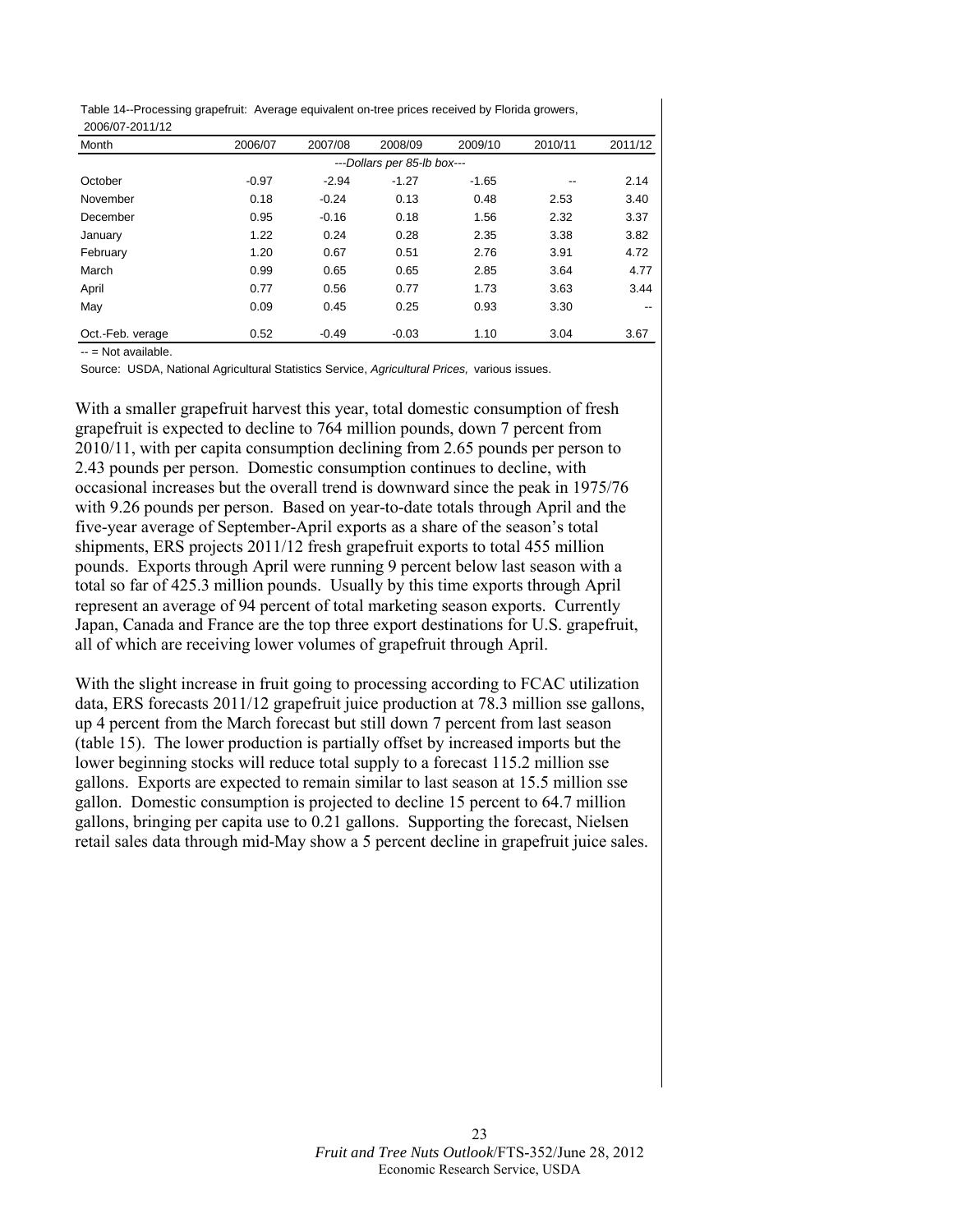<span id="page-23-0"></span>

| Table 15--Grapefruit juice: Supply and utilization 1991/92-2011/12 |  |
|--------------------------------------------------------------------|--|
|--------------------------------------------------------------------|--|

|            |            | Supply         |               |       |                                                     |         | Utilization |             |
|------------|------------|----------------|---------------|-------|-----------------------------------------------------|---------|-------------|-------------|
| Year 1/    |            |                | Beginning     |       | Ending                                              |         |             | Consumption |
|            | Production | Imports        | stocks        | Total | stocks                                              | Exports | Total       | Per capita  |
|            |            |                | ------------- |       | Million sse gallons 1/----------------------------- |         |             | Gallons     |
| 1991/92    | 120        | $\overline{4}$ | 42            | 165   | 39                                                  | 23      | 104         | 0.40        |
| 1992/93    | 186        | $\overline{2}$ | 39            | 227   | 70                                                  | 22      | 134         | 0.52        |
| 1993/94    | 169        | 1              | 70            | 240   | 59                                                  | 17      | 163         | 0.62        |
| 1994/95    | 191        | 1              | 59            | 251   | 72                                                  | 22      | 157         | 0.59        |
| 1995/96    | 171        | 1              | 72            | 244   | 66                                                  | 27      | 151         | 0.56        |
| 1996/97    | 192        | 0              | 66            | 258   | 86                                                  | 21      | 151         | 0.55        |
| 1997/98    | 166        | 0              | 86            | 252   | 68                                                  | 18      | 167         | 0.60        |
| 1998/99    | 171        | 1              | 68            | 240   | 54                                                  | 24      | 161         | 0.58        |
| 1999/2000  | 203        | 5              | 54            | 263   | 82                                                  | 33      | 148         | 0.52        |
| 2000/01    | 183        | 1              | 82            | 266   | 75                                                  | 39      | 152         | 0.53        |
| 2001/02    | 179        | 0              | 75            | 255   | 84                                                  | 36      | 135         | 0.47        |
| 2002/03    | 140        | $\mathbf 0$    | 84            | 224   | 72                                                  | 38      | 114         | 0.39        |
| 2003/04    | 147        | 0              | 72            | 219   | 65                                                  | 42      | 111         | 0.38        |
| 2004/05    | 49         | 11             | 65            | 126   | 35                                                  | 24      | 67          | 0.22        |
| 2005/06    | 81         | 6              | 35            | 122   | 42                                                  | 19      | 61          | 0.21        |
| 2006/07    | 121        | 1              | 42            | 164   | 58                                                  | 20      | 86          | 0.29        |
| 2007/08    | 109        | 0              | 58            | 167   | 60                                                  | 16      | 92          | 0.30        |
| 2008/09    | 84         | 1              | 60            | 144   | 48                                                  | 16      | 81          | 0.26        |
| 2009/10    | 77         | 1              | 48            | 125   | 45                                                  | 13      | 68          | 0.22        |
| 2010/11    | 84         | $\mathbf 0$    | 45            | 129   | 37                                                  | 16      | 77          | 0.24        |
| 2011/12 f/ | 78         | $\mathbf 0$    | 37            | 115   | 35                                                  | 15      | 65          | 0.21        |

 $1/single-strength$  equivalent.  $f = forecast$ .

Source: Prepared by USDA, Economic Research Service.

#### *Smaller Lemon Crop Supports Strong Prices in 2011/12*

The 2011/12 lemon crop is forecast at 812,000 tons, down 12 percent from last season and down 2 percent from the five-season annual average of 830,000 tons. California's lemon crop is forecast down to 780,000 tons, from 820,000 tons the previous season. Arizona crop is projected down 68 percent due to a freeze last season during fruit development.

A smaller crop this season has not created substantially higher prices this season to date (Table 16). The season-average price for lemons is \$19.11 per 80-lb box through May, 2 percent lower than last season's average for the same period of \$19.43 per 80-lb box. The 2011/12 prices were below last season's prices through November before gaining some ground in December. Prices then increased substantially for the early winter months of January and February prior to returning to a modest gain over 2010/11 prices. The slow and steady price increases in the most recent months should be maintained for the remainder of the summer as supplies decline during the traditional high summer demand.

AMS shipment data showed that domestic shipments through mid-June are down 15 percent from last season. Imports are up 27 percent season-to-date (August-April), mostly due to the lower domestic supplies this season. On average, 77 percent of lemons are imported by April but imports can continue to climb as the domestic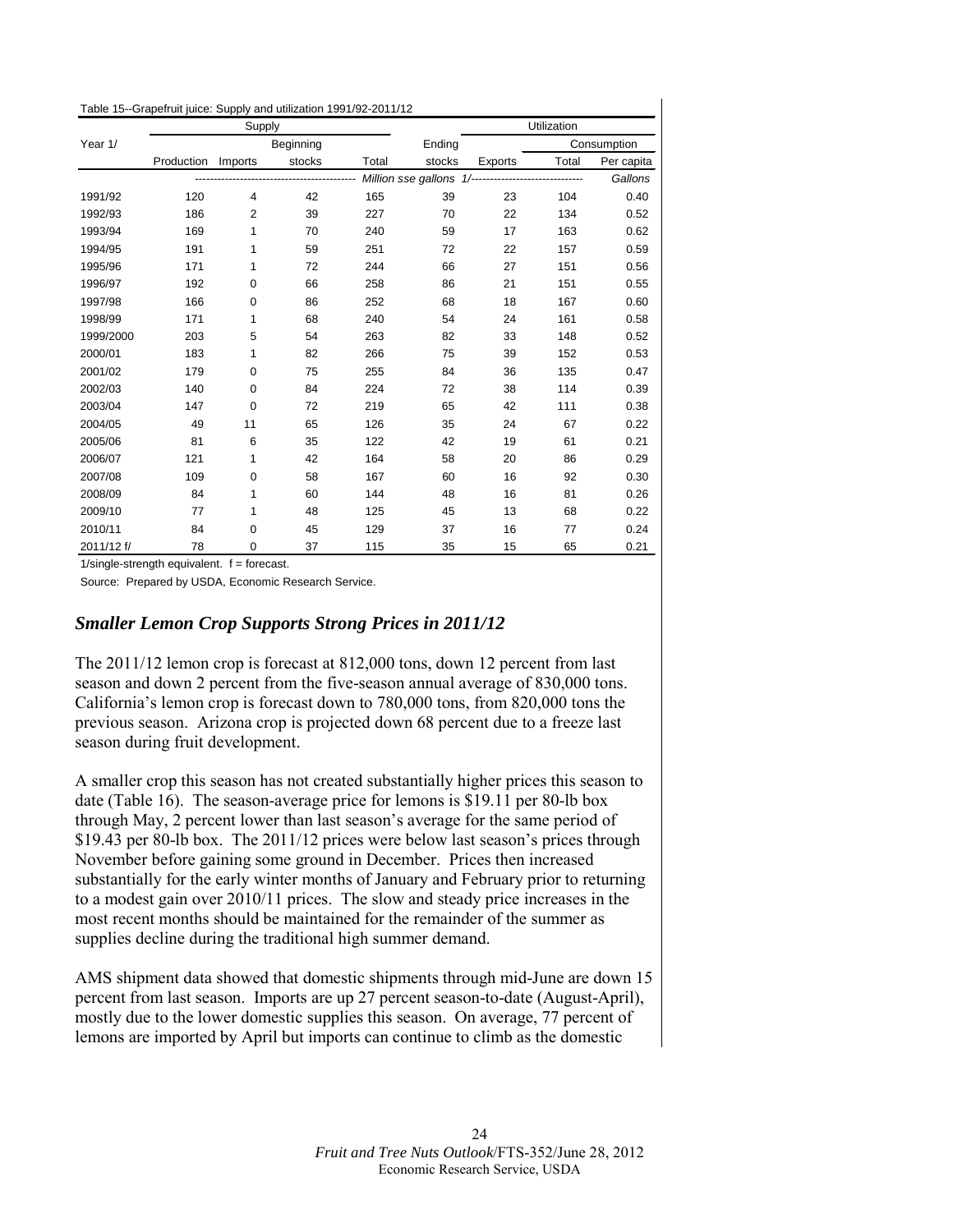Table 16--Fresh lemons: Average equivalent on-tree prices received by U.S. growers, 2006/07-2011/12

| Month            | 2006/07 | 2007/08 | 2008/09                | 2009/10 | 2010/11 | 2011/12 |
|------------------|---------|---------|------------------------|---------|---------|---------|
|                  |         |         | --Dollars per box 1/-- |         |         |         |
| August           | 27.01   | 43.40   | 35.58                  | 24.26   | 26.93   | 25.09   |
| September        | 31.37   | 46.10   | 29.81                  | 27.06   | 26.23   | 22.59   |
| October          | 34.03   | 47.98   | 20.15                  | 24.77   | 25.23   | 19.57   |
| November         | 26.55   | 48.00   | 17.85                  | 25.37   | 26.01   | 19.03   |
| December         | 18.31   | 42.66   | 14.06                  | 22.41   | 18.78   | 19.85   |
| January          | 16.24   | 45.50   | 14.24                  | 22.43   | 14.80   | 21.35   |
| February         | 37.31   | 47.10   | 11.27                  | 22.27   | 12.46   | 18.41   |
| March            | 37.71   | 45.90   | 8.85                   | 21.26   | 12.87   | 13.00   |
| April            | 36.71   | 43.20   | 8.68                   | 22.86   | 14.83   | 15.36   |
| May              | 36.11   | 44.40   | 11.48                  | 23.36   | 16.13   | 16.80   |
| June             | 38.21   | 45.90   | 17.38                  | 23.86   | 17.93   |         |
| July             | 40.91   | 43.00   | 22.78                  | 24.96   | 22.43   |         |
| Aug.-May average | 30.14   | 45.42   | 17.20                  | 23.61   | 19.43   | 19.11   |

1/ Beginning in 2010/11, boxes are 80 lbs. Prior to 2010/11, box size was 76 lbs.

Source: USDA, National Agricultural Statistics Service, *Agricultural Prices,* various issues.

market reaches the period of peak demand. Mexico remains the United States' top import market for lemons with 58.8 million pounds though April. Chile and Spain make up the remaining top three import markets. Total lemon exports are down 13 percent so far this season. Shipments are down to top export market, Japan, with 58.6 million pounds, a decrease of 3 percent from last season to date. Canada and South Korea are the second and third largest export volume destinations for U.S. lemons.

# *Tangerine Production Down, Tangelo Production Unchanged in 2011/12*

Production for all tangerines and mandarins is forecast at 604,000 tons in 2011/12, 4 percent below the 2010/11 crop of 629,000 tons. Decreases for all producing States contributed to the decline in production with the largest year-to-year decline coming from Arizona with a 33-percent drop in production. Arizona is a relatively small producer when compared to California and Florida production levels, with an anticipated total production of 8,000 tons, while California is at 392,000 tons and Florida is at 204,000 tons. Florida's estimated production is 8 percent below last season. According to Florida NASS *Citrus June Forecast*, harvest of all tangerines is complete for the season. California production is forecast down just one percent. Harvest continues on mandarins/tangerines as of mid-June. National grower prices remained strong for the duration of the tangerine season from October through April, with fresh-on-tree prices remaining above \$20.00 per box. The average price for  $2011/12$  was \$21.93 per box slightly above  $2010/11$  price of \$21.60 per box.

Tangelo production is estimated to remain unchanged from last season at 52,000 tons. Tangelos are usually marketed from November through February. The average price for this time period in 2011/12 was \$10.59 per 90-lb box (fresh ontree equivalent), almost double the prices received the previous season.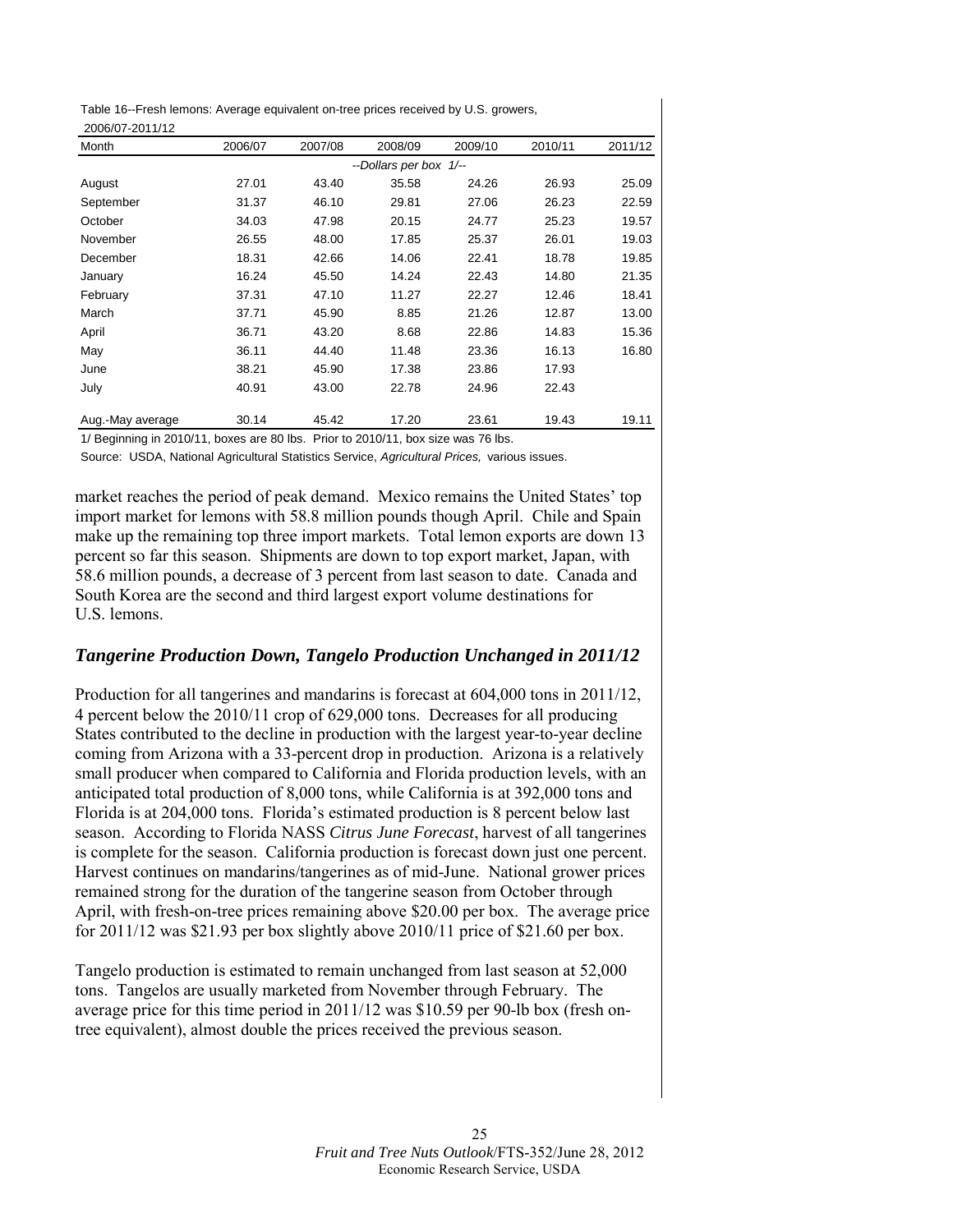# *Almond Crop Projected Down Slightly in 2012*

California's 2012 almond forecast pins the upcoming harvest volume at 2 billion pounds (fig.7). If realized, this will be less than 2 percent below last year's recordbreaking harvest of 2.03 billion pounds. Overall bearing acreage for 2012 is estimated at 780,000 acres, 3 percent above 2011's bearing acreage of 760,000 acres. At this estimate, yield per acre is 2,560 pounds per acre, a decline of 4 percent from 2011's yield.

In late April, a hail-producing storm caused some damage in the San Joaquin Valley but overall heavy sets were reported throughout the California almond production region. Insecticides were applied in May to prevent against stink and leaffooted bugs. Nuts began hardening in late May and are setting up heavy sets. As of June, NASS *California Crop Weather* report has the crop progressing well, but some limb breaks due to the heavy crop.

The export market is performing well this year, exceeding last season through April for in-shell almond shipments by 23 percent. The gain in in-shell shipments compensates for the decline in shelled almond exports which are down 12 percent through April. Hong Kong is the leading export market for in-shell U.S. almonds with 134 million pound season-to-date. India and Turkey are the second and third top destinations for in-shell almonds. For U.S. shelled almonds, Spain is the number one destination with 116 million pounds through April 2012, followed by Hong Kong and the United Arab Emirates, with 105 million pounds and 70 million pounds, respectively.

Exports should remain strong for the remainder of the season due to the large inventory currently computed by the Almond Board of California (as of May) which is at 21 percent above last year's inventory for the same period. Overall domestic and international shipments are up this year over last through May 31.



26 *Fruit and Tree Nuts Outlook*/FTS-352/June 28, 2012 Economic Research Service, USDA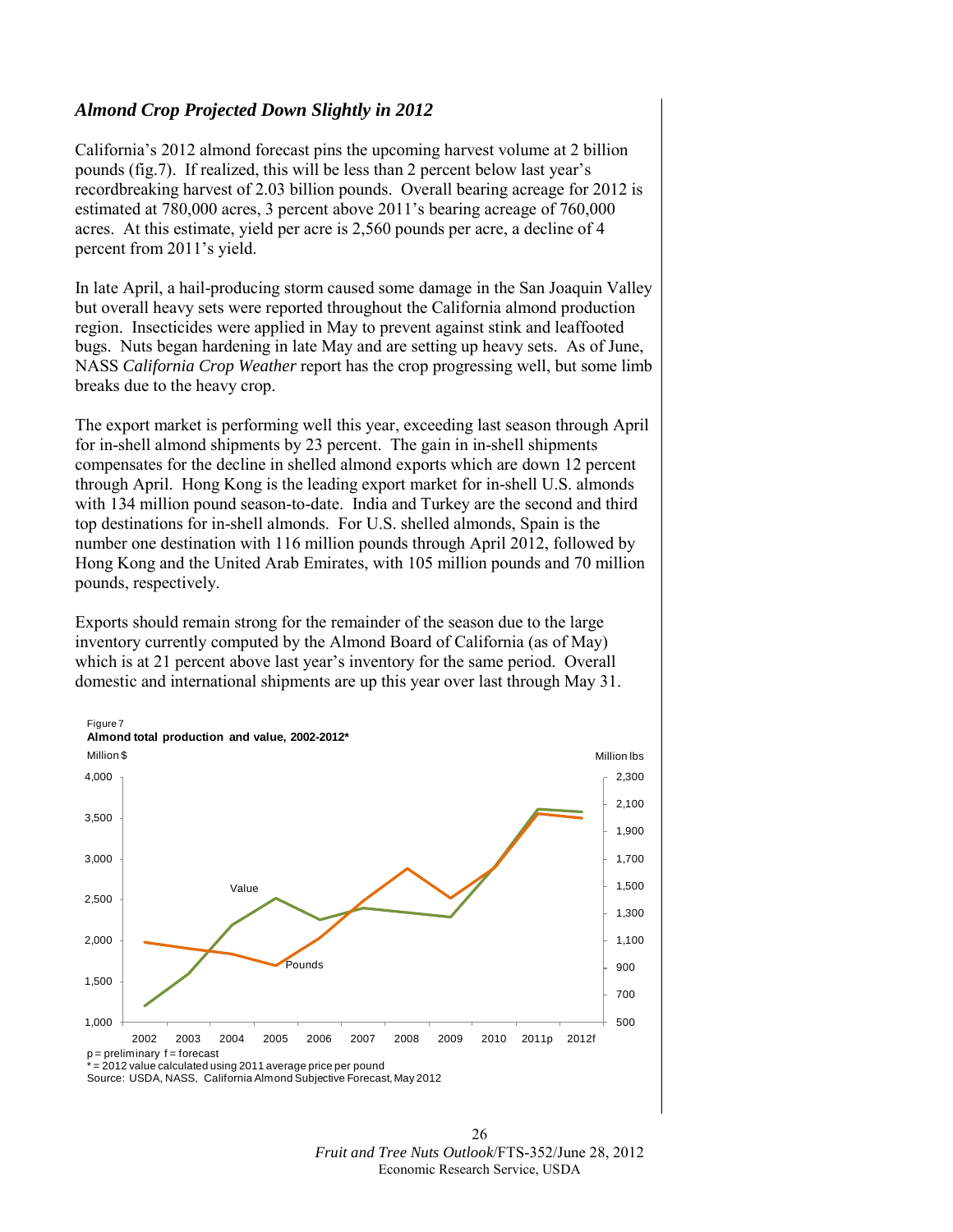# *Walnut Acreage Continues To Climb*

In late May, California NASS released the walnut acreage estimate for 2011 and has total acreage at 280,000 acres. The bearing acreage is up 3 percent from 2010 at 245,000 acres and 8 percent above 2009's bearing acreage of 227,000. Nonbearing acreage is estimated at 35,000 acres for 2011, an increase from 2009's 28,000 nonbearing acres (nonbearing is estimated bi-annually). The acreage is comprised of mainly the Chandler variety with just under 80,000 acres, representing 32 percent of all bearing acres. Chandler was also the predominant variety for nonbearing acreage, as it is a high quality nut and very fruitful. Hartley is the second-leading walnut variety in California with under 37,000 acres. San Joaquin county holds the largest total walnut acreage with 34,500 acres, followed by Butte county and Tulare county. These three counties account for 37 percent of all walnut acreage in California in 2011.

Also in late May, the European Union (EU) officially acknowledged the heart health benefits of walnuts. In the *Official Journal of the EU*, walnuts were the only nut granted a specific health claim that walnuts contribute to the improvement of blood vessel elasticity (based on daily intake of 30 grams of walnuts). The EU also allowed California walnuts three generic claims to their good fatty acid content, as walnuts are the only nuts providing an excellent source of alpha-linolenic acid, which contributes to the maintenance of normal blood cholesterol levels. The ability to claim these health benefits will enable more health-oriented marketing strategies for the walnut industry. This is especially helpful considering that 70 percent of all U.S. walnuts are exported (based on 2010/11 trade and production figures).

Exports this year are performing weaker compared to last season, mostly attributable to the lower overall domestic crop which was 407 million pounds (marketable production), down 8 percent from 2010/11's marketable production level. In-shell exports are down 15 percent through April 2012 due to lower supplies for export. Turkey is the largest market of in-shell walnuts with 48.4 million pounds season-to-date. Hong Kong has dropped to the second largest market by 30 percent to 48.2 million in-shell pounds. Shelled exports have followed suite and are down 6 percent through April 2012. South Korea is the top destination for shelled walnuts with 19 million pounds, an increase in shipments by 18 percent over 2010/11 for the same period. Japan is the second market, falling slightly from last year's 19.3 million pounds to 18.2 million through April 2012.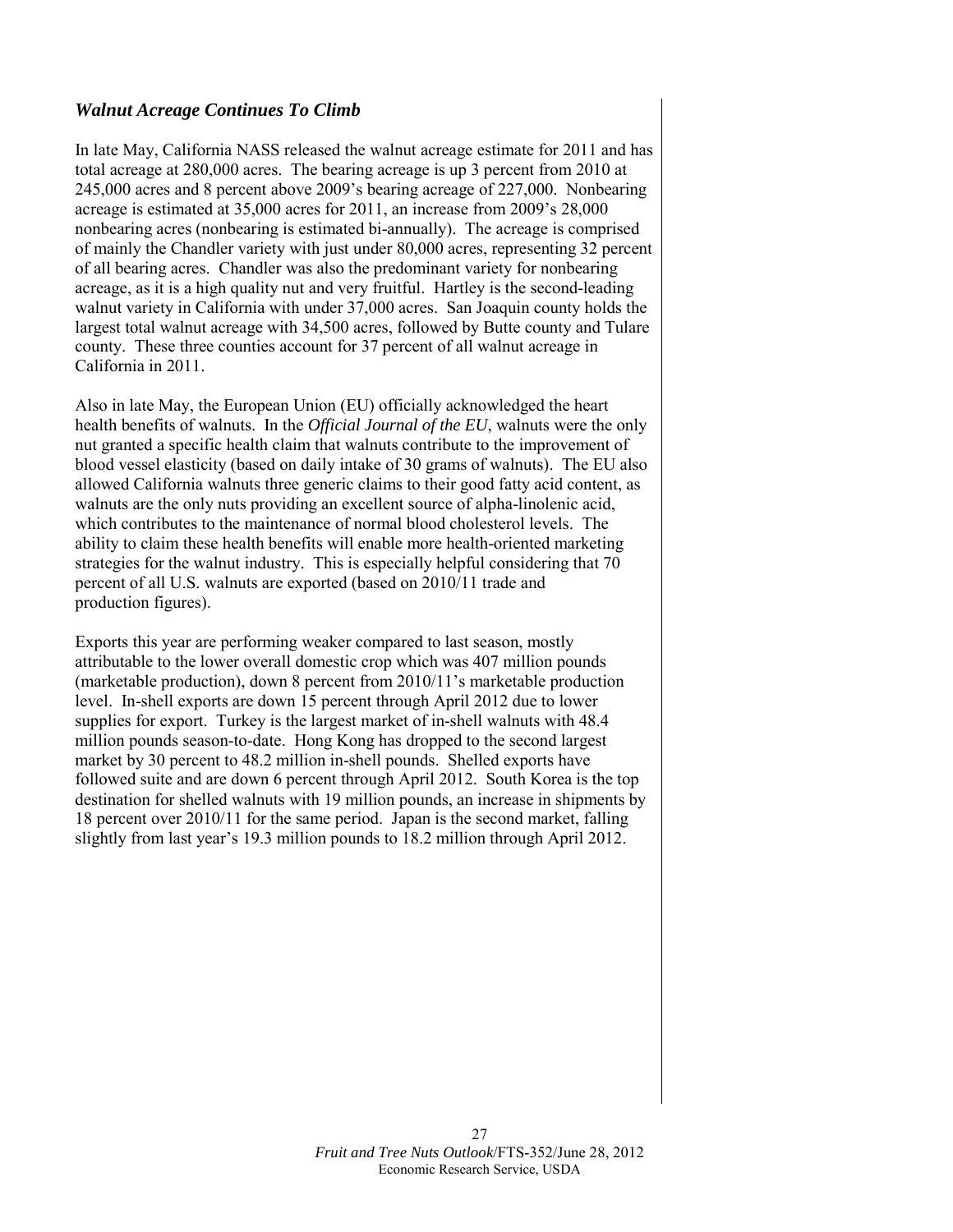# <span id="page-27-0"></span>**Fruit and Tree Nuts Trade Outlook**

#### *Major U.S. Noncitrus Fruit and Tree Nuts Show Gains in Fresh Exports*

U.S. fresh fruit exports for the 2011/12 marketing season are holding up strong for major noncitrus fruit crops but are lagging for leading citrus crops, partly due to smaller domestic crops. This season's cumulative exports through April are showing volume gains for apples, grapes, pears, peaches, and strawberries compared with the same period in 2010/11 (table 17). With these increases, seasonto-date export values are up for these commodities.

U.S. fresh apple exports this season through April are up nearly 2 percent from the same time the previous season. Shipment volumes to the United States' No. 1 export market for fresh apples—Mexico—is only fractionally higher than the previous season and down to Canada, Hong Kong, and Indonesia who are also leading markets. Strong exports to India, Malaysia, and Vietnam and to several other markets in Latin America, however, reflect much of the growth in fresh apple exports thus far. Since October 2011, the retaliatory import tariffs on several U.S. agricultural commodities, including apples, related to the U.S.-Mexico trucking dispute, had been lifted. However, projected lower fresh-market apple production in the United States in 2011/12, on the basis of a forecast smaller crop in Washington State, a major provider of U.S. fresh-use apples, along with higher domestic fresh apple prices this season, and a slightly bigger apple crop in Mexico, limited this season's U.S. fresh apple export growth to Mexico. Although the lifting of the tariff for U.S. apple exports to Mexico has not resulted in any big export gain for the United States so far this season, it will likely help improve export prospects to Mexico in the upcoming season.

Aided by a bigger domestic crop and lower prices relative to the 2010/11season, U.S. fresh pears have achieved a more robust gain in exports this season, with export volume to date up 25-percent over last season. Export volumes were significantly higher to top U.S. fresh pear export markets, except to Canada (down 1 percent) and Russia (down 34 percent). About 40 percent of exports to date were to Mexico, where shipment volume is up 55 percent.

Despite a smaller fresh-market grape crop in the United States, the U.S. fresh grape industry ended their 2011/12 export season (May-April) strong, with a 6-percent increase in export volume from last season, for an all-time high of 765.4 million pounds. In terms of value, exports also rose to a record \$722 million. Accounting for around one fourth of total export volume in 2011/12, Canada remained the No.1 export market for U.S. grapes but U.S. export volume to this market declined 5 percent from last season. This decline was more than offset by substantially higher exports to Mexico, the Philippines, Thailand, and Australia, among historically important markets. Exports also grew to Hong Kong (also a leading market) as well as other markets in East Asia such as China, Taiwan, South Korea, and Japan.

The smaller orange, lemon and grapefruit crops have all contributed to the decline in exports this season through April. Fresh early-to mid-season and Navel orange production is forecast down 1 percent this season, partially explaining the decline in exports. California Valencia production is forecast down 3 percent and might keep export levels of fresh oranges lower than last season. Grapefruit continues to experience decreased production, which in turn has lowered exports this season.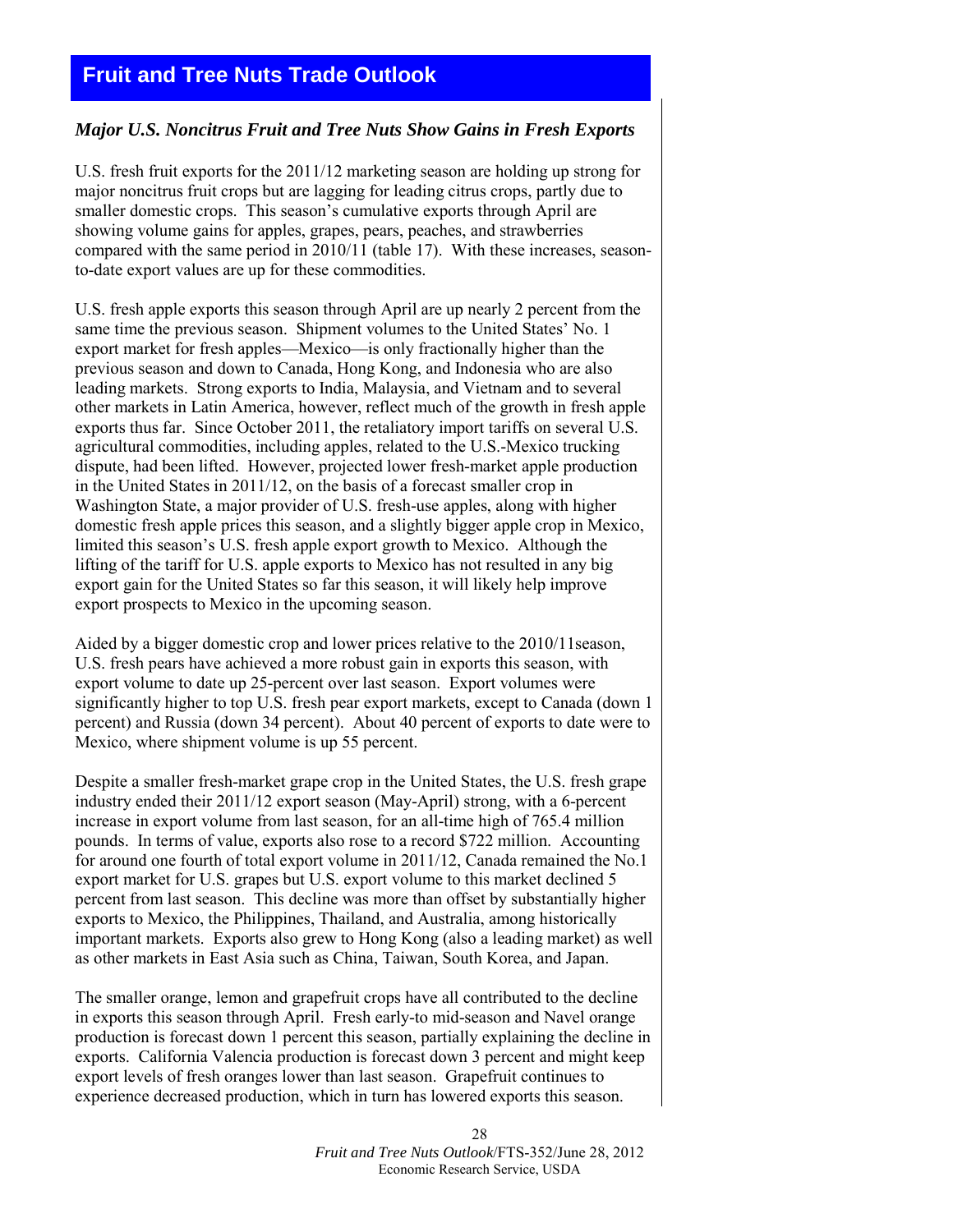<span id="page-28-0"></span>

| Table 17--U.S. exports of selected fruit and tree nut products |                   |                                |                                     |              |
|----------------------------------------------------------------|-------------------|--------------------------------|-------------------------------------|--------------|
|                                                                |                   | Season-to-date (through April) |                                     | Year-to-date |
| Commodity                                                      | Marketing season  | 2011                           | 2012                                | change       |
|                                                                |                   |                                | --------- 1,000 pounds ----------   | Percent      |
| Fresh-market:                                                  |                   |                                |                                     |              |
| Oranges                                                        | November-October  | 1,167,588                      | 1,120,945                           | $-4.0$       |
| Grapefruit                                                     | September-August  | 464.724                        | 425.292                             | $-8.5$       |
| Lemons                                                         | August-July       | 176.756                        | 153.027                             | $-13.4$      |
| Apples                                                         | August-July       | 1,462,693                      | 1,485,411                           | 1.6          |
| Grapes                                                         | May-April         | 720,333                        | 765.392                             | 6.3          |
| Pears                                                          | July-June         | 303,910                        | 380,197                             | 25.1         |
| Peaches (including nectarines)                                 | January-December  | 3,085                          | 8,091                               | 162.2        |
| <b>Strawberries</b>                                            | January-December  | 90,874                         | 98.828                              | 8.8          |
| Cherries                                                       | January-December  | 273                            | 197                                 | $-27.9$      |
|                                                                |                   |                                | ------ 1,000 sse gallons 1/ ------- |              |
| Processed:                                                     |                   |                                |                                     |              |
| Orange juice, frozen concentrate                               | October-September | 75,655                         | 26,853                              | $-64.5$      |
| Orange juice, not-from-concentrate                             | October-September | 47,259                         | 48.806                              | 3.3          |
| Grapefruit juice                                               | October-September | 7,520                          | 8.674                               | 15.3         |
| Apple juice and cider                                          | August-July       | 6,741                          | 7,462                               | 10.7         |
| Wine                                                           | January-December  | 34,630                         | 34.422                              | $-0.6$       |
|                                                                |                   |                                | --------- 1,000 pounds ----------   |              |
| Raisins                                                        | August-July       | 240,462                        | 225,236                             | $-6.3$       |
| Canned pears                                                   | June-May          | 17.124                         | 16.929                              | $-1.1$       |
| Canned peaches                                                 | June-May          | 44,608                         | 57,891                              | 29.8         |
| Frozen strawberries                                            | January-December  | 11.385                         | 14.263                              | 25.3         |
|                                                                |                   |                                | --------- 1,000 pounds ---------    |              |
| Tree nuts:                                                     |                   |                                |                                     |              |
| Almonds (shelled basis)                                        | August-July       | 927,607                        | 1,087,652                           | 17.3         |
| Walnuts (shelled basis)                                        | September-August  | 258,000                        | 230,968                             | $-10.5$      |
| Pecans (shelled basis)                                         | October-September | 48,978                         | 53,509                              | 9.3          |
| Pistachios (shelled basis)                                     | September-August  | 102,372                        | 117,240                             | 14.5         |

1/ Single-strength equivalent.

Source: U.S. trade data provided by U.S. Department of Commerce, U.S. Census Bureau.

The lemon crop is smaller this year and as summer seasonal demand increases for this fruit, exports should continue to remain below last season.

Current-season exports to date are also showing an improvement over last season for leading tree nut crops, except for walnuts where the export volume is down 11 percent also on grounds of lower production and reduced carry-in stocks at the start of the season. Other tree nuts, on the other hand, had large crops and have ample supply to ship abroad.

#### *Fresh Imports Down for Several Noncitrus Fruit*

U.S. fresh fruit imports in 2011/12 through April are down for several noncitrus fruit compared with the same period in 2010/11 (table 18). Season-to-date import volumes are down for apples, grapes, pears, peaches, mangoes, and major melon crops. As for citrus fruit, reduced domestic production for some of the major crops has helped increase demand for imports for this current season, with only tangerine (includes Clementines) import registering a decline.

U.S. imports of fresh oranges, lemons, and limes for this season through April are up substantially. U.S. lemon production is down the most with a 12-percent decline, due to untimely freezes during fruit development in early 2011. Lemon imports are expected to remain strong this season, especially as the peak summer demand season arrives. Commercial lime production in the United States is very limited and therefore, the U.S. market turns to imports to meet the growing domestic demand for this fruit.

U.S. fresh grape imports in 2011/12 totaled 1.17 billion pounds, down 8 percent from 2010/11. While U.S. imports increased from various source countries,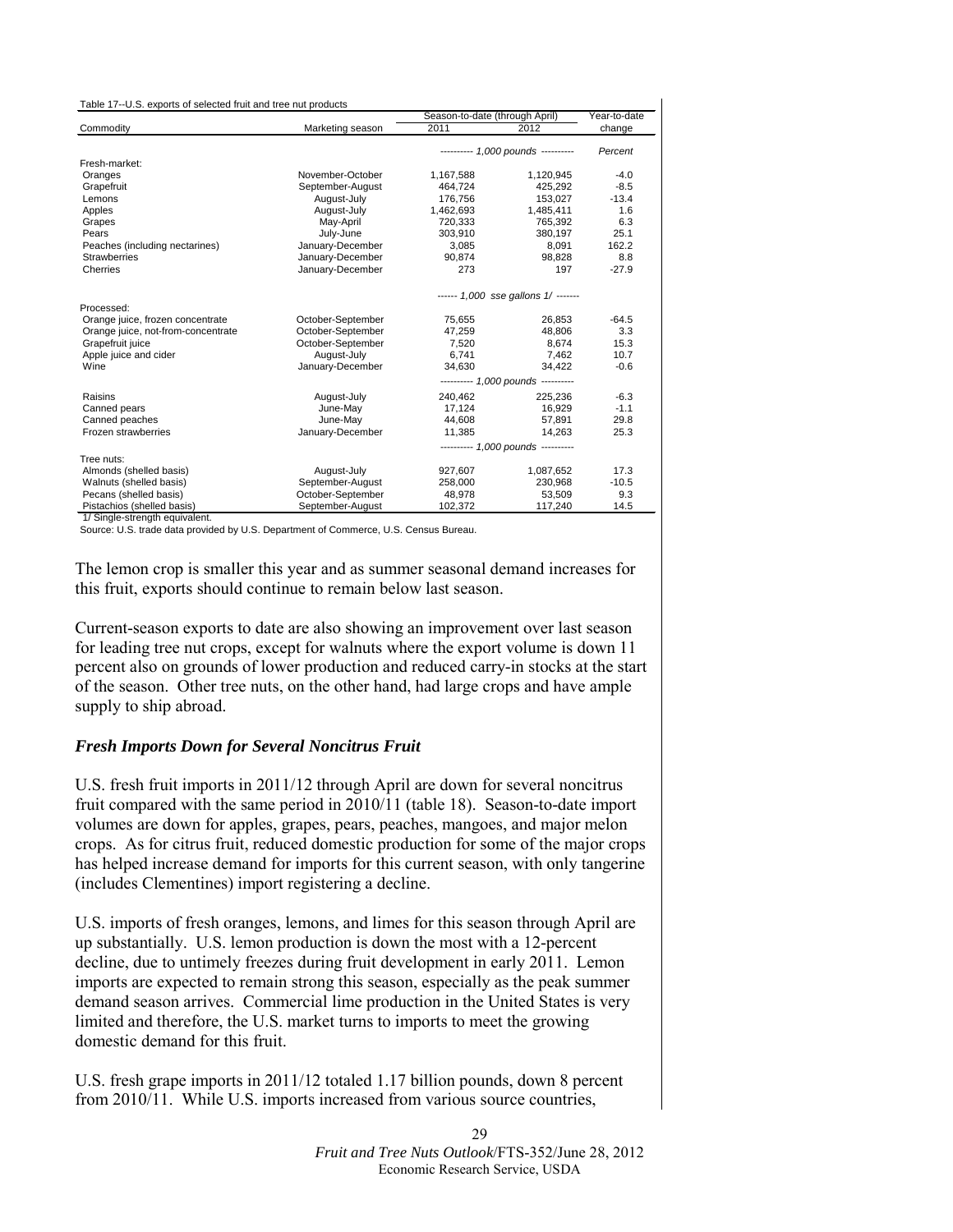reduced shipments from Chile and Mexico—the United States' top two sources drove overall imports down this season. AMS data is showing initial 2012/13 shipments from Mexico are running significantly higher than last season, reflecting an early start to the country's grape crop harvest this year. Mexico's production has benefitted from relatively favorable weather this growing season, likely resulting in a sizeable crop that could bring ample supplies to its most important market—the United States—through early this summer.

Despite lower domestic shipments of watermelons and cantaloupes through most of the first half of 2012 compared a year ago, imports this season through April are also down for both melons. Imports are down significantly from major suppliers, Mexico, Costa Rica, and Nicaragua for watermelons and Guatemala, Honduras, Mexico and Costa Rica for cantaloupe.

Orange juice imports are up slightly through April. This increase is due to a very strong start to this season with imports through January up over 35 percent from the previous season, most likely due to low beginning stocks and lower overall orange juice production anticipated at the beginning of the season. Since February, orange juice shipments have been down, almost negating the stronger start to the season.

All tree nut imports are down this season-to-date. The decline in imports could be aided in the strong domestic tree nut production for 2011/12, easing prices for almonds, walnuts, pistachios and pecans. Since nuts are considered substitutable, the ample supply of domestic tree nuts could be being substituted for imported nuts, reducing the overall import levels so far this season.

| Table 18--U.S. imports of selected fruit and tree nut products |                   | Season-to-date (through April) |                                     | Year-to-date |
|----------------------------------------------------------------|-------------------|--------------------------------|-------------------------------------|--------------|
| Commodity                                                      | Marketing season  | 2011                           | 2012                                | change       |
|                                                                |                   |                                | --------- 1,000 pounds ---------    | Percent      |
| Fresh-market:                                                  |                   |                                |                                     |              |
| Oranges                                                        | November-October  | 20,135                         | 30,639                              | 52.2         |
| Tangerines (including clementines)                             | October-September | 204,773                        | 170,284                             | $-16.8$      |
| Lemons                                                         | August-July       | 79.615                         | 101.350                             | 27.3         |
| Limes                                                          | January-December  | 208,914                        | 282,359                             | 35.2         |
| Apples                                                         | August-July       | 125,725                        | 124,308                             | $-1.1$       |
| Grapes                                                         | May-April         | 1,278,937                      | 1,174,453                           | $-8.2$       |
| Pears                                                          | July-June         | 123,861                        | 109,477                             | $-11.6$      |
| Peaches (including nectarines)                                 | January-December  | 94,101                         | 79,361                              | $-15.7$      |
| <b>Bananas</b>                                                 | January-December  | 3,266,040                      | 3,394,124                           | 3.9          |
| Mangoes                                                        | January-December  | 303,008                        | 280,872                             | $-7.3$       |
| Avocados                                                       | January-December  | 348,526                        | 421,742                             | 21.0         |
| Cantaloupe                                                     | January-December  | 771,088                        | 555,716                             | $-27.9$      |
| Watermelon                                                     | January-December  | 326,035                        | 257,610                             | $-21.0$      |
|                                                                |                   |                                | ------ 1,000 sse gallons 1/ ------- |              |
| Processed:                                                     |                   |                                |                                     |              |
| Orange juice                                                   | October-September | 164,333                        | 169,139                             | 2.9          |
| Apple juice and cider                                          | August-July       | 446,349                        | 309,481                             | $-30.7$      |
| Wine                                                           | January-December  | 82.112                         | 99,503                              | 21.2         |
|                                                                |                   |                                | --------- 1,000 pounds ---------    |              |
| Canned pears                                                   | June-May          | 56.036                         | 45.728                              | $-18.4$      |
| Canned peaches (including nectarines)                          | June-May          | 135,689                        | 109.537                             | $-19.3$      |
| Canned pineapple                                               | January-December  | 235,919                        | 216,506                             | $-8.2$       |
| Frozen strawberries                                            | January-December  | 82.780                         | 110.241                             | 33.2         |
|                                                                |                   |                                | --------- 1,000 pounds ---------    |              |
| Tree nuts:                                                     |                   |                                |                                     |              |
| Brazil nuts (shelled basis)                                    | January-December  | 3,021                          | 2,309                               | $-23.6$      |
| Cashews (shelled basis)                                        | January-December  | 81,476                         | 75,604                              | $-7.2$       |
| Pine nuts (shelled basis)                                      | January-December  | 605                            | 231                                 | $-61.9$      |
| Pecans (shelled basis)                                         | October-September | 49,767                         | 49,196                              | $-1.1$       |

1/ Single-strength equivalent.

Source: U.S. trade data provided by U.S. Department of Commerce, U.S. Census Bureau.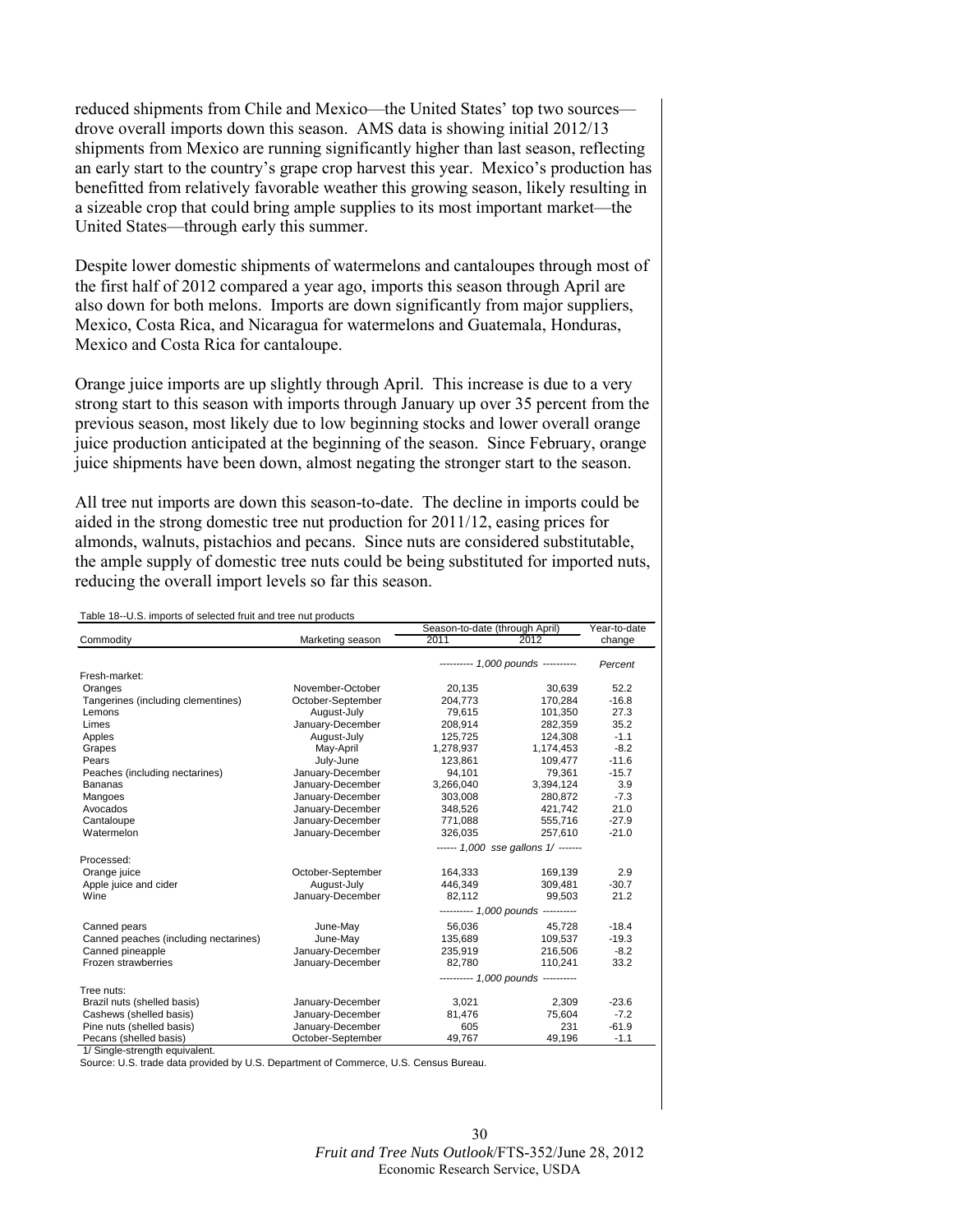# <span id="page-30-0"></span>**Commodity Highlight: Cherries**

#### *United States Ranks Second in World Cherry Production*

With harvested area and yields well above the world average, the United States is the world's second-largest producer of cherries, after Turkey. Cherry harvested area in the United States ranked second largest in the world during 2006-10, with more than a six-fold lead compared with the world average and producing average yields that were around 77 percent higher than the world average. Rounding out the world's top five cherry producers are Iran, Italy, and Spain. Together, these leading producers grow more than half of the world's cherries (fig.8).

During 2006-10, world cherry production averaged 2.0 million metric tons, up 6 percent from 2000 and up 43 percent from 1990, according to data from the Food and Agriculture Organization of the United Nations. Independently, the United States produced an average of 15 percent of the world's output during the same 5 year period, up slightly from a 12-percent share in 1997-2001.

#### *Sweet Cherries Continue To Dominate Production*

U.S. cherry production changes substantially from year to year, due mostly to weather factors and to some extent, the alternate-bearing tendency of the trees. During 2007-11, the United States produced an average of 456,379 tons (or 912,758 million pounds) of cherries. Over this 5-year span, total utilized production was around 435,355 tons (or 870,710 million pounds). As in years past, sweet cherries continue to account for a majority of production, with its share in the last 5 years averaging nearly three fourths of total utilized production (fig. 9). This share is up from slightly over 50 percent during the 1990s and the early 2000s as domestic production has continued to expand (table 19). Tart cherries, also known

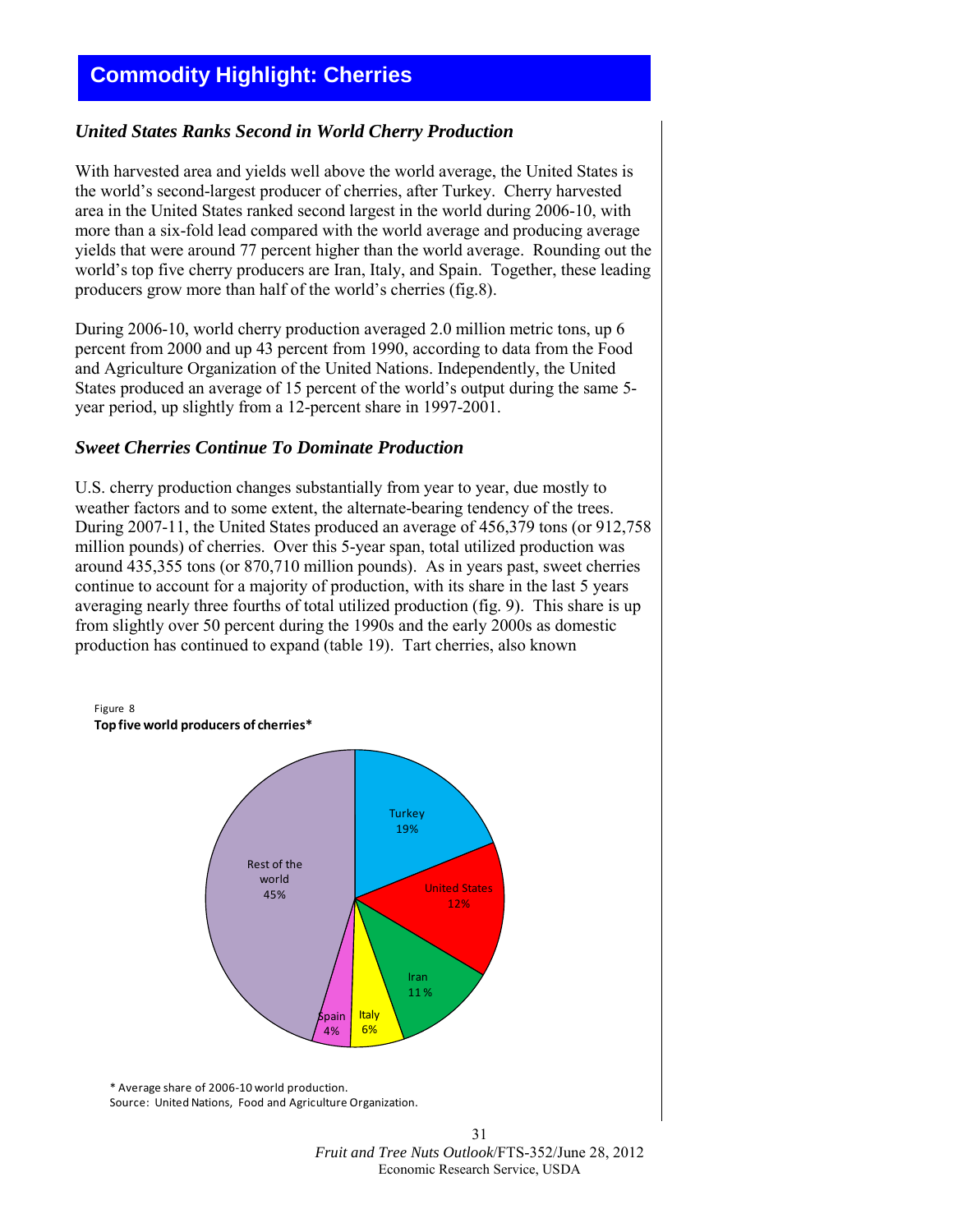#### Figure 9 **Total utilized cherry production in the United States**

Million pounds



P = preliminary.

Source: USDA, National Agricultural Statistics Service, *Noncitrus Fruits and Nuts Summary*, various issues.

| Table 19--Cherries, sweet: Production, utilization, and season-average grower price, United States, 1980 to 2011 |  |  |  |
|------------------------------------------------------------------------------------------------------------------|--|--|--|
|                                                                                                                  |  |  |  |

| Year         |                    | Production         |                  | Utilization      |          | Grower price     |          |
|--------------|--------------------|--------------------|------------------|------------------|----------|------------------|----------|
|              | Total              | Utilized           | Fresh            | Processed        | Fresh    | Processed        | All      |
|              |                    | --Short tons--     |                  |                  |          | --Dollars/ton--  |          |
| 1980         | 173,700            | 168,300            | 86,460           | 81,840           | 723.00   | 375.00           | 554.00   |
| 1981         | 154,540            | 147,520            | 71,738           | 75,782           | 936.00   | 447.00           | 685.00   |
| 1982         | 156,600            | 134,610            | 67,610           | 67,000           | 969.00   | 427.00           | 699.00   |
| 1983         | 181,200            | 168,765            | 95,090           | 73,675           | 785.00   | 430.00           | 630.00   |
| 1984         | 181,800            | 164,250            | 90,490           | 73,760           | 799.00   | 377.00           | 609.00   |
| 1985         | 132,500            | 126,500            | 53,040           | 73,460           | 1,190.00 | 515.00           | 799.00   |
| 1986         | 137,710            | 136.760            | 68,320           | 68.440           | 1,090.00 | 552.00           | 823.00   |
| 1987         | 215,000            | 213,020            | 108,140          | 104,880          | 953.00   | 536.00           | 748.00   |
| 1988         | 186,200            | 184,510            | 87,230           | 97,280           | 1,100.00 | 509.00           | 788.00   |
| 1989         | 193,450            | 190,930            | 103,510          | 87,420           | 932.00   | 453.00           | 713.00   |
|              |                    |                    |                  |                  |          |                  |          |
| 1990         | 156,730            | 132,350            | 70,500           | 61,850           | 1,310.00 | 424.00           | 894.00   |
| 1991         | 148,550            | 139,900            | 66,680           | 73,220           | 1,300.00 | 667.00           | 968.00   |
| 1992         | 205,000            | 191,650            | 95,020           | 96,630           | 1.200.00 | 630.00           | 915.00   |
| 1993         | 168,350            | 160,395            | 79,630           | 80,765           | 1,700.00 | 685.00           | 1,190.00 |
| 1994<br>1995 | 207,100<br>165,300 | 192,720<br>152,880 | 99,270<br>64,230 | 93,450<br>88,650 | 1,480.00 | 566.00<br>551.00 | 1,040.00 |
|              |                    |                    |                  |                  | 2,250.00 |                  | 1,260.00 |
| 1996         | 154,100            | 151.700            | 80.670           | 71,030           | 2,120.00 | 730.00           | 1,470.00 |
| 1997         | 225.770            | 223.490            | 115.440          | 108.050          | 1.680.00 | 784.00           | 1,250.00 |
| 1998         | 196,900            | 193,910            | 101,960          | 91,950           | 1,520.00 | 635.00           | 1,100.00 |
| 1999         | 216,120            | 213,260            | 123,410          | 89,850           | 1,500.00 | 556.00           | 1,100.00 |
| 2000         | 207,900            | 205,420            | 120,760          | 84,660           | 1,900.00 | 536.00           | 1,340.00 |
| 2001         | 230,380            | 219,620            | 145,710          | 73,910           | 1,590.00 | 527.00           | 1,230.00 |
| 2002         | 181,355            | 177,305            | 126,595          | 50,710           | 1,940.00 | 562.00           | 1,550.00 |
| 2003         | 245,700            | 243,580            | 175,570          | 68,010           | 1,700.00 | 631.00           | 1,410.00 |
| 2004         | 283,060            | 279,160            | 185,050          | 94,110           | 2,060.00 | 597.00           | 1,570.00 |
| 2005         | 250,830            | 243,570            | 167,190          | 76,380           | 2,610.00 | 620.00           | 1,990.00 |
| 2006         | 294,160            | 287,520            | 190,770          | 96,750           | 2,130.00 | 616.00           | 1,620.00 |
| 2007         | 310,680            | 306,210            | 222,560          | 83,650           | 2,310.00 | 527.00           | 1,820.00 |
| 2008         | 248,060            | 240,720            | 175,320          | 65,400           | 3,080.00 | 518.00           | 2,390.00 |
| 2009         | 442,870            | 385,625            | 296,750          | 88,875           | 1,600.00 | 439.00           | 1,330.00 |
| 2010         | 312,720            | 307,130            | 248,340          | 58,790           | 2,800.00 | 453.00           | 2,350.00 |
| 2011P        | 343,115            | 338,990            | 266,320          | 72,670           | 3,210.00 | 511.00           | 2,630.00 |

P = prleiminary.

Source: USDA, National Agricultural Statistics Service, *Noncitrus Fruits and Nuts Summary,* various issues.

as "sour cherries," account for the rest of utilized cherry production in the United States. In contrast to sweet cherries, generally declining production since the turn of the 21<sup>st</sup> century has minimized tart cherry's share of total utilized production (table 20).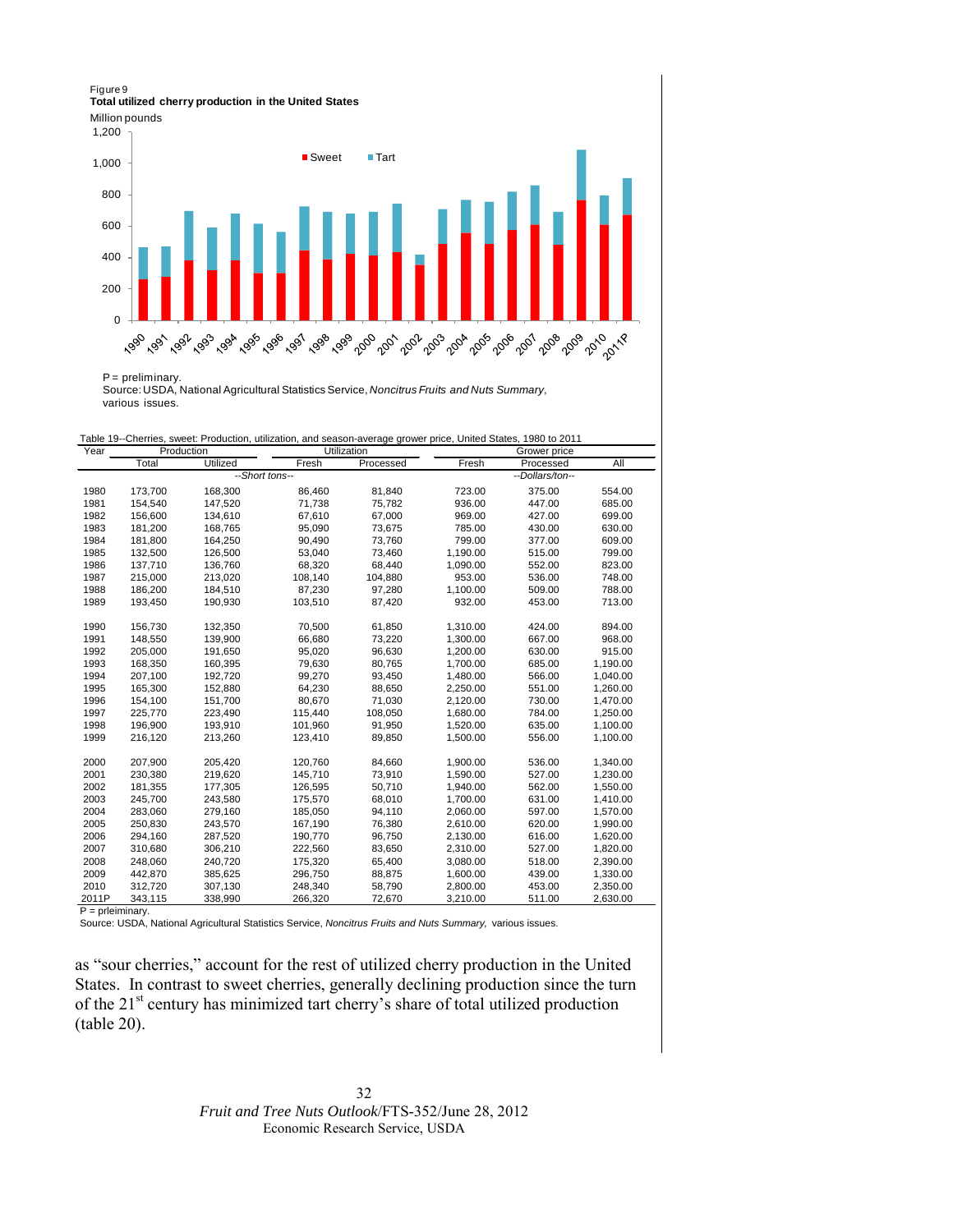|        |       |                    |       | Table 20--Cherries, tart: Production, utilization, and season-average grower price, United States, 1980 to 2011 |       |                 |      |
|--------|-------|--------------------|-------|-----------------------------------------------------------------------------------------------------------------|-------|-----------------|------|
| Year   |       | Production         |       | Utilization                                                                                                     |       | Grower price    |      |
|        | Total | Utilized           | Fresh | Processed                                                                                                       | Fresh | Processed       | All  |
|        |       | --Million pounds-- |       |                                                                                                                 |       | --Cents/pound-- |      |
| 1980   | 218.1 | 216.2              | 6.3   | 209.9                                                                                                           | 29.5  | 19.9            | 20.2 |
| 1981   | 133.2 | 132.8              | 4.0   | 128.8                                                                                                           | 42.7  | 44.5            | 44.5 |
| 1982   | 310.9 | 244.9              | 7.4   | 237.5                                                                                                           | 27.6  | 13.7            | 14.1 |
| 1983   | 154.6 | 153.6              | 5.3   | 148.3                                                                                                           | 48.5  | 46.5            | 46.6 |
| 1984   | 271.6 | 255.9              | 7.9   | 248.0                                                                                                           | 44.2  | 24.4            | 25.0 |
| 1985   | 286.2 | 280.2              | 7.6   | 272.6                                                                                                           | 33.4  | 22.1            | 22.4 |
| 1986   | 224.1 | 218.4              | 5.5   | 212.9                                                                                                           | 32.3  | 20.0            | 20.3 |
| 1987   | 359.0 | 286.0              | 9.1   | 276.9                                                                                                           | 23.3  | 7.3             | 7.8  |
| 1988   | 236.2 | 233.5              | 5.0   | 228.5                                                                                                           | 43.9  | 18.2            | 18.7 |
| 1989   | 264.1 | 243.0              | 6.7   | 236.3                                                                                                           | 34.4  | 14.0            | 14.5 |
| 1990   | 208.8 | 202.9              | 5.1   | 197.8                                                                                                           | 38.3  | 17.6            | 18.1 |
| 1991   | 189.9 | 189.7              | 3.7   | 186.0                                                                                                           | 45.9  | 46.4            | 46.4 |
| 1992   | 335.1 | 313.0              | 8.8   | 304.2                                                                                                           | 38.9  | 17.0            | 17.6 |
| 1993   | 340.4 | 273.6              | 5.3   | 268.3                                                                                                           | 39.9  | 11.6            | 12.1 |
| 1994   | 304.2 | 296.3              | 3.5   | 292.8                                                                                                           | 43.6  | 16.0            | 16.3 |
| 1995   | 395.6 | 311.2              | 2.7   | 308.5                                                                                                           | 44.4  | 5.6             | 5.9  |
| 1996   | 271.8 | 260.1              | 2.5   | 257.6                                                                                                           | 48.1  | 15.7            | 16.1 |
| 1997   | 292.9 | 283.3              | 2.6   | 280.7                                                                                                           | 56.3  | 15.5            | 15.9 |
| 1998   | 348.1 | 305.6              | 2.3   | 303.3                                                                                                           | 49.4  | 14.2            | 14.5 |
| 1999   | 256.1 | 254.1              | 1.8   | 252.3                                                                                                           | 56.2  | 21.6            | 21.8 |
| 2000   | 288.5 | 281.4              | 1.8   | 279.6                                                                                                           | 57.5  | 18.4            | 18.7 |
| 2001   | 370.1 | 307.9              | 1.9   | 306.0                                                                                                           | 53.8  | 18.3            | 18.6 |
| 2002   | 62.5  | 62.2               | 0.8   | 61.4                                                                                                            | 84.5  | 44.3            | 44.8 |
| 2003   | 226.3 | 226.3              | 1.0   | 225.3                                                                                                           | 74.4  | 35.3            | 35.4 |
| 2004   | 213.0 | 213.0              | 1.3   | 211.7                                                                                                           | 91.5  | 32.5            | 32.8 |
| 2005   | 269.9 | 267.9              | 1.2   | 266.7                                                                                                           | 89.3  | 23.5            | 23.8 |
| 2006   | 262.0 | 248.6              | 1.4   | 247.2                                                                                                           | 99.0  | 21.1            | 21.5 |
| 2007   | 253.2 | 248.7              | 1.6   | 247.1                                                                                                           | 105.0 | 26.8            | 27.3 |
| 2008   | 214.4 | 213.2              | 1.0   | 212.2                                                                                                           | 139.0 | 37.2            | 37.7 |
| 2009   | 359.2 | 320.8              | 1.3   | 319.5                                                                                                           | 104.0 | 18.9            | 19.2 |
| 2010   | 190.4 | 183.2              | 0.8   | 182.4                                                                                                           | 131.0 | 21.8            | 22.2 |
| 2011 P | 231.7 | 230.3              | 0.5   | 229.8                                                                                                           | 118.0 | 29.6            | 29.8 |

P = preliminary.

Source: USDA, National Agricultural Statistics Service, *Noncitrus Fruits and Nuts Summary,* various issues.





*Summary*, various issues.

Ranked as the eighth most valuable fruit and tree nut crop during 2010, commercial cherry production generated \$762 million in U.S. farm cash receipts that year, up from \$327 million in 2000. Sweet cherries accounted for 95 percent of this value. Production of both sweet and tart cherries increased during the 1990s relative to the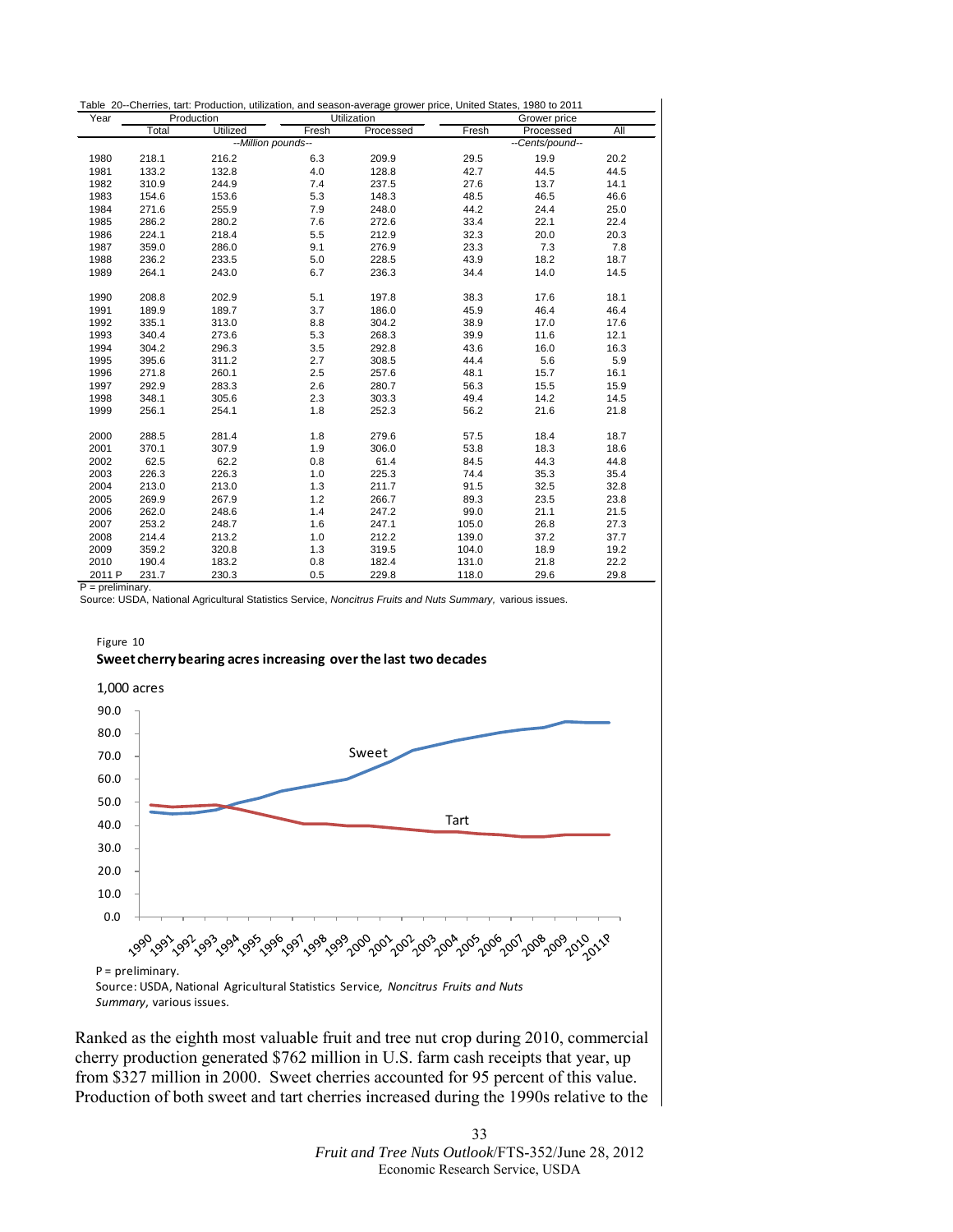1980s. This past decade, however, while average yields fluctuated yearly for both sweet and tart cherries, declining bearing acreage for tart cherries hindered production growth (fig.10). In contrast, significant increases in sweet cherry bearing acreage were mostly behind record-high production levels for the U.S. sweet cherry industry in recent years.

# *Pacific Northwest and Michigan Top U.S. Cherry Production*

Requiring a winter dormant period for proper development and fruit production, cherries are not well adapted to most areas of the United States. Commercial production is concentrated in the northern portion of the country where there is sufficient winter cold to get the cherry buds to open properly in the spring. Also, because summers in the southern and central United States are typically long and hot, cherry growers face more pest and disease problems.

Washington, California, and Oregon account for around 90 percent of the commercial U.S. sweet-cherry crop, according to NASS data. Michigan also produces a significant volume of sweet cherries (averaging 7 percent of total U.S. production annually in 2006-11) but is better known for being the country's dominant producer of tart cherries, producing nearly three-quarters of the U.S. tart cherry crop.

The 2007 Census of Agriculture reports that 54 percent of all U.S. farms growing sweet cherries and 86 percent of sweet cherry acreage are housed in the leading Pacific States. Washington alone accounted for 27 percent of U.S. sweet cherry farms and 39 percent of sweet cherry acreage. Meanwhile, Michigan housed 23 percent of U.S. tart cherry farms and 76 percent of tart cherry acreage during 2007. NASS also reports sweet cherry production in Idaho, Montana, New York, and Utah. These four States each account for less than 1 percent of the U.S. sweet cherry crop. Utah is the second-largest tart cherry-producing State, accounting for about one-tenth of total production. Tart cherry production in Washington, New York, Wisconsin, and Pennsylvania ranges from 1 percent to 4 percent of the total crop while Oregon account for less than 1 percent.

# *Cherries Available in Many Product Forms*

In the United States, cherries are consumed in many forms—fresh, frozen, canned, juice, wine, brined, and dried. Approximately three-fourths of the U.S. sweet cherry crop is for fresh use. Those that cannot be effectively marketed during the short harvest season or those that do not meet fresh-grade standards (usually those that are undersized and/or blemished) are processed. Maraschino cherries—the kind most often used in drinks or ice cream sundaes—are made from sweet cherries. Unlike other processed cherries, maraschino cherries also require preservation of good fruit appearance and shape in its final form. Brining is the first step in the maraschino process. Nearly 60 percent of the sweet cherries processed in 2006-11 were brined and used in candies, ice cream, and fruit cakes, as examples. The rest were canned (about 8 percent), frozen, dried, or used for juice.

As the U.S. sweet cherry crop mostly cater to the fresh fruit market, majorproducing States have a majority of their production marketed for fresh consumption. In 2006-11, over 80 percent of sweet cherry utilized production in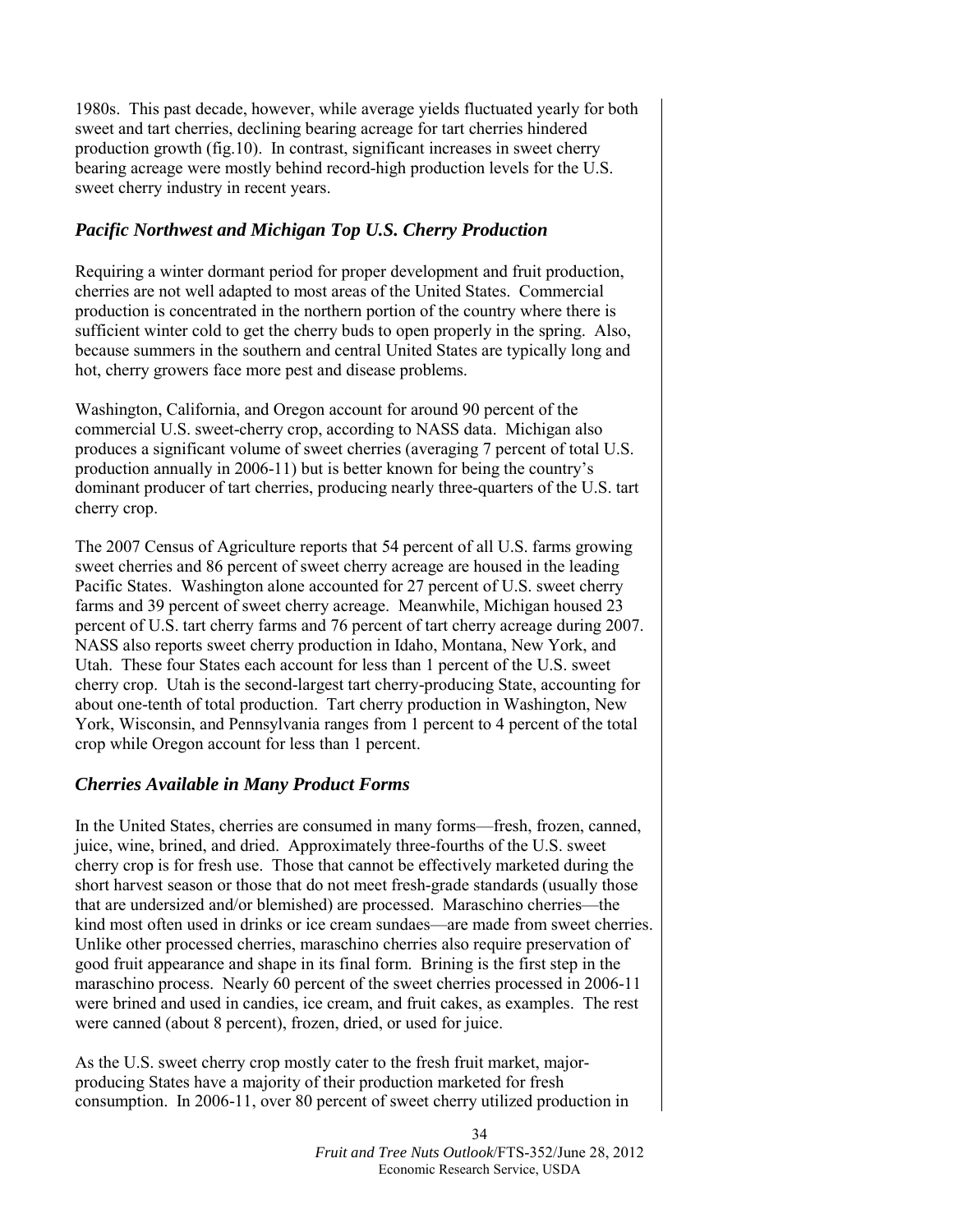Washington and California moved through the fresh market, each accounting for more than half and one third of the fresh-market crop, respectively. Previously producing mainly for the processing market, Oregon and Michigan now have a bigger portion of their production going to the fresh market. In 2007-11, freshmarket production accounted for about 70 percent of Oregon's production and more than half of Michigan's crop. Oregon's fresh sweet cherries made up about onetenth of the U.S. fresh sweet cherry crop but Michigan's only amounted to less than 1 percent.

Very seasonal in nature, fresh-market sweet cherries are marketed from late-April through mid-August. California opens the market each year with shipments running from late-April through June. Shipments from Washington, on the other hand, often begin in June. To minimize any damage to the fruit, all fresh-market sweet cherries are harvested by hand. Processing cherries, on the other hand, are mostly harvested mechanically. Sweet cherries used in making maraschino cherries (mostly from Oregon and Michigan) are also often manually harvested.

The principal market for tart cherries is processing. Similar to sweet cherries, the harvesting of tart cherries is also highly seasonal and runs from June through mid-August. However, because most of these cherries are processed, supplies are available throughout the year. Only less than 1 percent of the U.S. tart cherry crop is for fresh use. The processed products are primarily used in baking and cooking. The frozen product market continues to be the primary outlet for processed U.S. tart cherries. The frozen market has grown in importance to the U.S. tart cherry industry, with 70 percent of the industry's processed production moving through this market in 2007-11, up from about 50 percent in 1999-2001. U.S. tart cherries are also canned or processed into other products such as juice, wine, brined, and dried.

# *Fresh Account for Growth in U.S. Cherry Demand*

Cherries have traditionally been grown and consumed in the United States. They were already popular among U.S. consumers even prior to the 1990s when more emphasis was given to research findings reporting on the health benefits of consuming specific fruit and vegetables—that which have proved helpful in boosting overall fruit and vegetable consumption in the United States. Aside from its versatility and good taste, cherries boast the nutritional value it offers consumers. It is a rich source of antioxidants known to help prevent cancer and heart disease. Cherries also contain compounds that help relieve the pain associated with arthritis, gout, and headaches.

In recent years, Americans consumed an average of 2.0 pounds of fresh and processed cherries annually, up slightlyfrom around 1.5 pounds in the 1980s, 1990s, and early 2000s. Consumption, especially of fresh cherries, varies widely from year to year, due to annual variations in domestic production. Imports of fresh, canned, and frozen cherries do little to help stabilize supplies because they each represent very small volumes relative to what is produced domestically.

During the 1980s and 1990s, Americans consumed more frozen cherries each year than fresh. This trend was reversed this past decade with domestic fresh cherry demand exceeding those for frozen cherries (fig. 11). Domestic fresh cherry per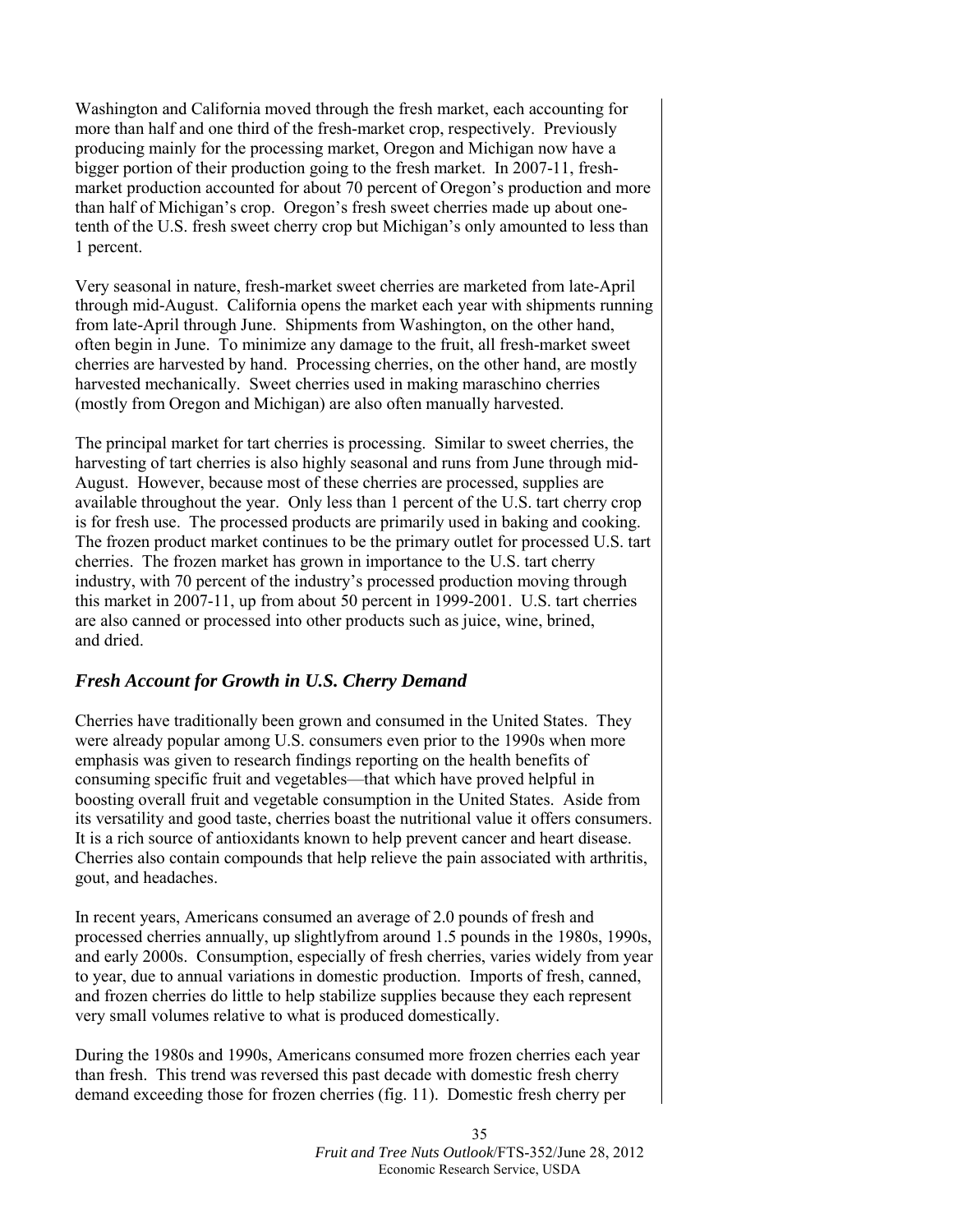

capita use averaged about 1.0 pound during the first decade of the 2000s, approximately more than half of all cherries (fresh, canned, and frozen, freshweight equivalent) consumed per person annually. Frozen cherry per capita use, on the other hand, averaged 0.67 pounds, fresh-weight basis, one-third of total cherries consumed per person for the same period. Canned consumption averaged 0.17 pound per person, fresh weight basis, almost 10 percent of total per capita use. In comparison during the 1990s, fresh use (averaging 0.5 pounds per person) accounted for 32 percent of total per capita cherry use while frozen use (averaging 0.70 pound per person, fresh-weight basis) was around 48 percent. Canned consumption averaged higher at 0.31 pound per person, 21 percent of total per capita use.

Sweet cherries represent nearly all fresh cherries consumed in the United States. Tart cherries continue to dominate frozen and canned cherry per capita use but while its frozen-use share has diminished from about 90 percent during the 1990s to an average of over 75 percent this past decade, its canned-use share increased slightly from over 85 percent to about 90 percent.

Average per capita use of fresh sweet cherries more than doubled during the first 12 years of the new millennium relative to the 1990s. For the same period, average per capita use of frozen cherries declined 4 percent. The upward trend in fresh cherry demand has been made possible by significant increases in domestic supplies, the result of expanding U.S. production and imports. Continued growth in U.S. fresh sweet cherry exports, however, remains a mitigating force in domestic fresh sweet cherry per capita use. Unlike fresh-market cherries, frozen cherries are storable and therefore inventories help to smooth out wide swings in production. In addition, frozen cherry exports are small in volume relative to domestic supplies.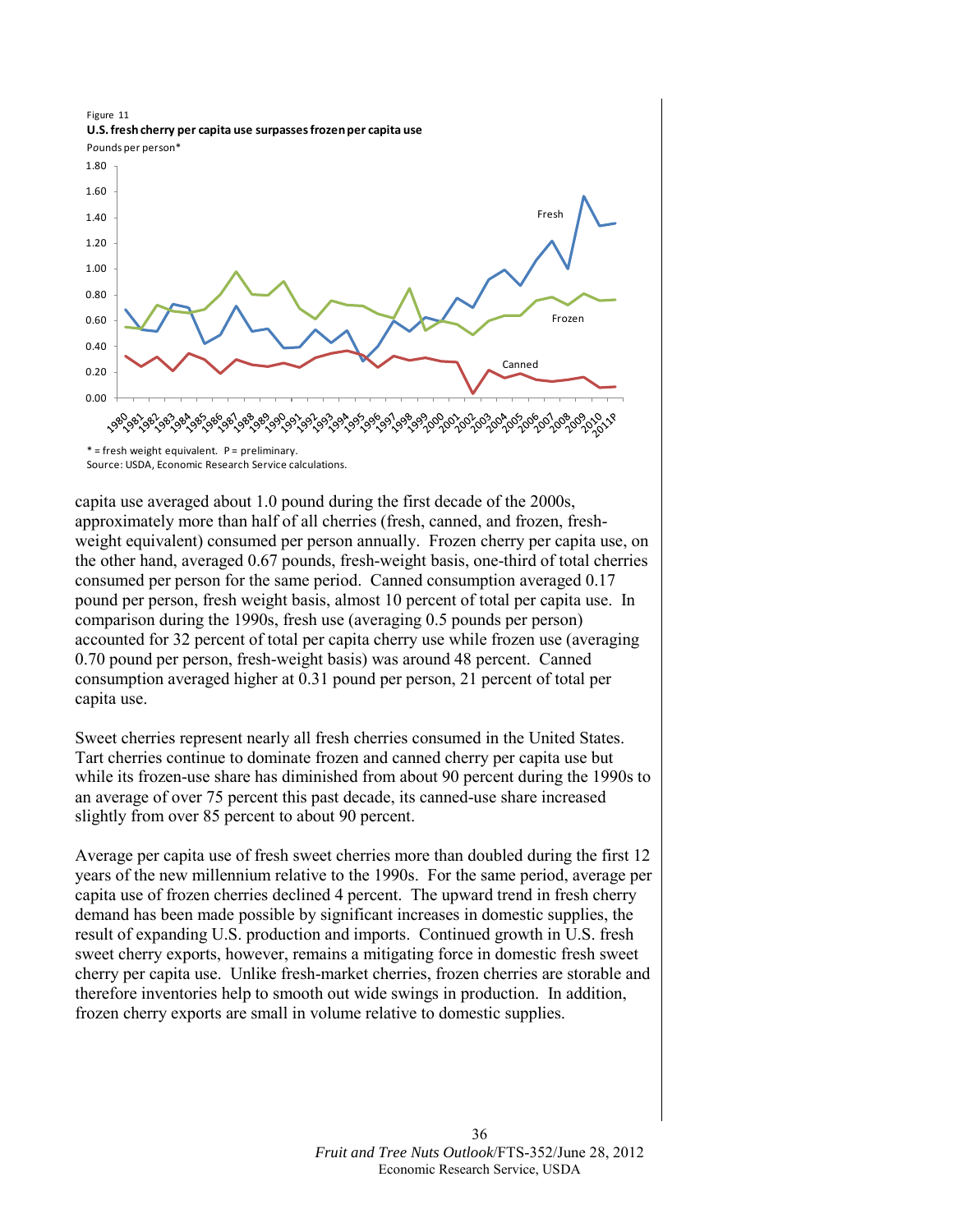

Source: Trade data generated from U.S. Department of Commerce, U.S. Census Bureau.

#### *Vast Growth in Fresh Cherry Imports in Recent Decade*

While domestic production still constitutes the majority of supplies sold in the U.S. market, fresh-cherry import volume in this market averaged 26 million pounds from 2000-11, up more than sixfold from the 1990s at an average 4-million pounds. Record-high imports at 54.3 million pounds were reported in 2008. Imports grew substantially from Chile, Canada, and Argentina—the top 3 international suppliers of fresh cherries to the United States (fig. 12). Chile remains the primary source, accounting for over 80 percent of U.S. fresh-cherry import volume annually. Canada supplies about 12 percent of total import volume and Argentina about 2 percent. During the 1990s, there were no imports from Argentina. Availability of Southern Hemisphere cherries in the U.S. market run from around November through February—the off-season for domestic production. Vastly increased volume during this period over the last 12 years relative to the 1990s has contributed to the growth in domestic fresh-cherry per capita use. The average import share of total domestic fresh-cherry utilization has risen from 3 percent in the 1990s to 8 percent during 2000-11.

#### *United States Tops World Fresh Cherry Exports*

U.S. sweet cherries continue to be competitive in the international market, although the U.S. share of the world cherry market has diminished slightly during the past decade as other major exporters gained ground. The United States maintains its rank as the No. 1 cherry exporter globally, accounting for almost a quarter of the world's average export volume during 2005-09 and around one-third the average of world cherry export value. The United States leads in both volume and value of cherry exports—averaging 117 million pounds in 2005-09 and valued at \$261.4 million. In terms of volume, Turkey, Chile, Spain, and Austria complete the top five exporters. Together with the United States, these leading exporters supply approximately 63 percent the world's cherry export volume, generating around 72 percent of total export value, based on data from the United Nations Statistical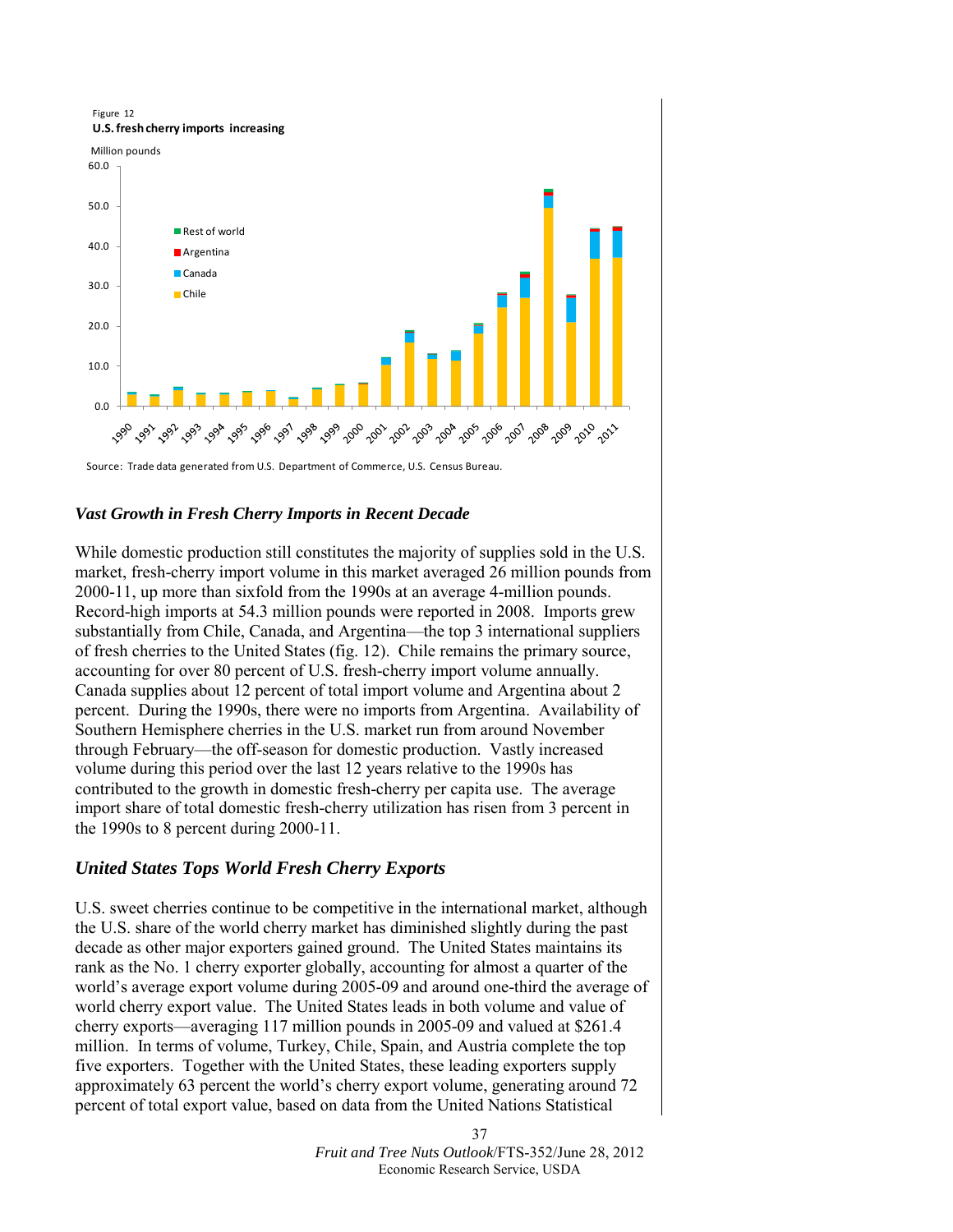Office. Turkey, Chile, and Austria, partly with the aid of expanding production, have seen gains in world cherry export shares at the loss of the United States during the past decade.

As still the top-ranked cherry exporter to the world, technological advances in U.S. production and marketing helped fulfill export demand over time. Due to strong demand overseas and higher export prices relative to domestic prices, U.S. cherry growers, mainly in Washington and California, have relied on foreign markets to absorb around 25 to 35 percent of domestic fresh-market cherry production over the last two decades (fig. 13). U.S. fresh cherry exports have continued to trend up since the 1990s, reaching a record 156.9 million pounds in 2011. Increasing in volume, exports averaged 28 percent of domestic production during the period 2000-11, down from an average of 34 percent during the 1990s. The average per unit export value of U.S. sweet cherries during 2000-09 was consistently higher than that of the world, including leading exporters except Austria in 2008 and Chile in 2009, reflecting premium prices U.S. growers received for the high-quality cherries they marketed internationally.

Canada is now the largest export destination for U.S. fresh cherries, outranking Japan,which dominated this market during the 1990s and most years from 2000-05. More than one-third of total annual U.S. cherry export volume had gone to Canada during the period 2000-11 and slightly over one-quarter to Japan. During the 1990s, these shares were reversed for these two major export markets. Taiwan, Hong Kong, South Korea, China, Australia, and the United Kingdom are also important markets and together receive about one-third of total export volume.



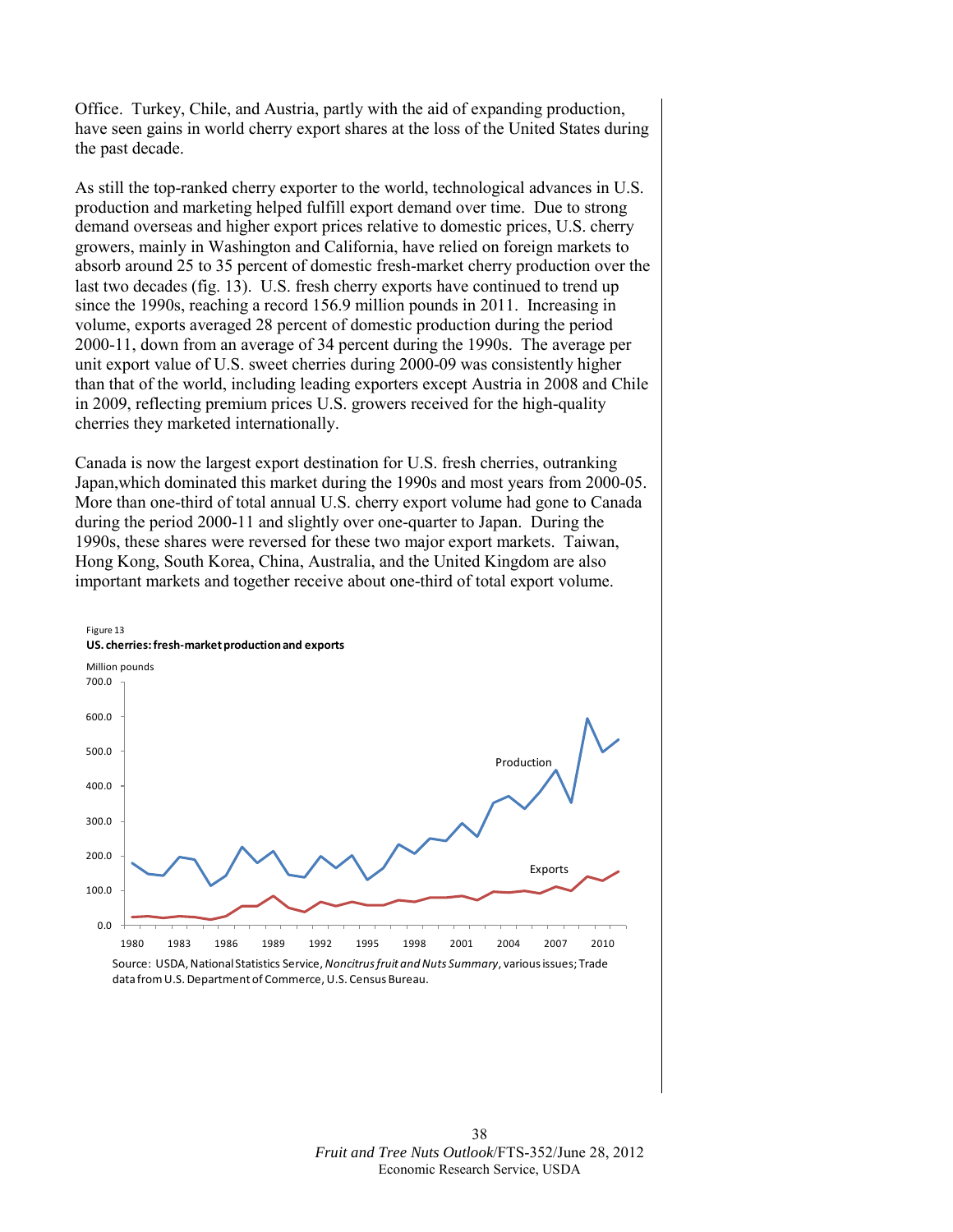# <span id="page-38-0"></span>*A Brief History of Watermelon*

Although the earliest record of cultivation occurred in Egypt 5,000 years ago, watermelons are thought to have originated in Southern Africa. By 1629, cultivation had officially begun in the United States in Massachusetts. While often classified as a vegetable, botanists label it a fruit. Out of the nearly 1,200 varieties currently available worldwide and the 200 to 300 varieties grown in the United States and Mexico, only about 50 varieties have been widely popularized. Major distinctions in varieties arise from differences in pulp color and fruit size, in addition to whether or not the fruit is seedless.

# *United States Is Among the World's Top Watermelon Producers*

China is by far the largest producer of watermelons, growing nearly two-thirds of the world total (fig. 14). Following at a distance are Iran, Turkey, Brazil, and the United States. The United States rank fifth in production, averaging slightly less than 4 billion pounds per year from 2006 to 2010. Between 2006 and 2010, the United States produced 2 percent of the world's watermelons and accounted for 2 percent of the area harvested of watermelon crops on average. During this same period, U.S. watermelon yields were 21 percent higher than the world average.

# *Domestic Production Continues To Climb*

Over the past 10 years, watermelon was consistently the third-most-produced vegetable by weight for the fresh market in the United States, behind onions and head lettuce. Between 1990 and 2010, while the number of acres harvested contracted 35 percent, production rose 29 percent to a record high of 4.1 billion pounds (table 21). Increasing productivity from irrigation and improved varieties helps to explain this discrepancy, as average yield doubled during that time from 15,600 pounds to 31,000pounds per acre. Despite recent gains during the 2010



1/ Sabrina Correll, Summer Intern, Crops Branch, Market and Trade Economics Division, Economic Research Service.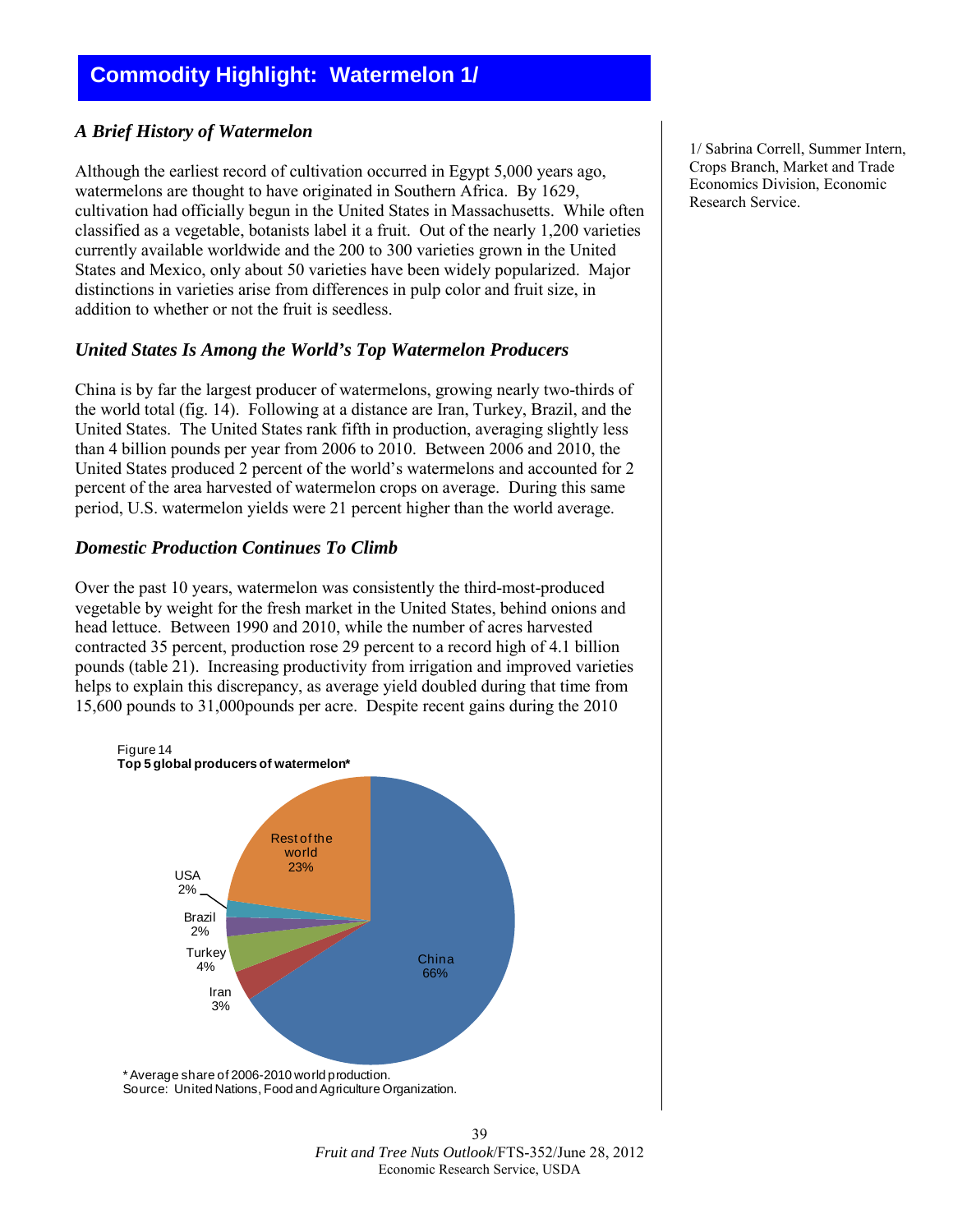|  |  | Table 21--U.S. watermelon, all: Supply and disappearance, farm weight, 1950-2011 1/ |  |
|--|--|-------------------------------------------------------------------------------------|--|
|  |  |                                                                                     |  |

|        | Supply               |                           |         | Disappearance |         |                   | Trade share of:         |                    |
|--------|----------------------|---------------------------|---------|---------------|---------|-------------------|-------------------------|--------------------|
| Year   | Production           | Imports<br>2 <sup>1</sup> | Total   | Exports<br>2/ | Total   | Per capita<br>use | Consumption<br>imported | Supply<br>exported |
|        | -- Million pounds -- |                           |         |               |         | Lbs/person        | - Percent -             |                    |
| 1950s  | 2,909.2              | 10.1                      | 2,919.3 | 12.9          | 2,906.4 | 17.7              | 0.3                     | 0.4                |
| 1960s  | 2.872.3              | 65.3                      | 2.937.6 | 86.4          | 2,851.2 | 14.9              | 2.3                     | 3.0                |
| 1970s  | 2,564.7              | 165.8                     | 2,730.4 | 91.4          | 2,639.1 | 12.3              | 6.3                     | 3.4                |
| 1980s  | 2.842.0              | 238.6                     | 3,080.6 | 61.4          | 3,019.1 | 12.7              | 7.8                     | 2.0                |
| 1990s  | 3,766.4              | 342.0                     | 4,108.4 | 216.6         | 3,891.8 | 14.7              | 8.6                     | 5.2                |
| 2000   | 3.749.4              | 446.0                     | 4,195.4 | 293.3         | 3,902.1 | 13.82             | 11.4                    | 7.0                |
| 2001   | 4.047.8              | 483.5                     | 4,531.3 | 249.4         | 4,281.9 | 15.01             | 11.3                    | 5.5                |
| 2002   | 3,958.5              | 451.3                     | 4,409.8 | 364.5         | 4,045.4 | 14.04             | 11.2                    | 8.3                |
| 2003   | 3,832.7              | 489.2                     | 4,321.9 | 383.7         | 3,938.3 | 13.54             | 12.4                    | 8.9                |
| 2004   | 3.688.0              | 546.9                     | 4,234.9 | 424.0         | 3.810.9 | 12.99             | 14.4                    | 10.0               |
| 2005   | 3.702.3              | 659.8                     | 4.362.1 | 349.9         | 4.012.2 | 13.55             | 16.4                    | 8.0                |
| 2006   | 3,986.5              | 830.5                     | 4.817.0 | 297.4         | 4,519.6 | 15.12             | 18.4                    | 6.2                |
| 2007   | 3,734.9              | 902.7                     | 4,637.6 | 286.0         | 4,351.6 | 14.41             | 20.7                    | 6.2                |
| 2008   | 4.000.3              | 1.057.1                   | 5.057.4 | 307.1         | 4.750.3 | 15.59             | 22.3                    | 6.1                |
| 2009 r | 3,891.1              | 1,002.6                   | 4,893.7 | 307.9         | 4,585.8 | 14.92             | 21.9                    | 6.3                |
| 2010   | 4.173.6              | 988.1                     | 5.161.7 | 296.1         | 4.865.6 | 15.71             | 20.3                    | 5.7                |
| 2011   | 3,900.5              | 1,044.2                   | 4,944.7 | 342.9         | 4,601.8 | 14.75             | 22.7                    | 6.9                |

 $r =$  revised.

 1/ Production data from USDA, National Agricultural Statistics Service. Includes any processing uses. From 1982 to 1991, production was estimated by ERS based on available State data adjusted to the national level. 2/ Trade data from U.S. Department of Commerce, U.S. Census Bureau. H.S. import codes=0807113000, 0807114000; export code=0807110000. Source: USDA, Economic Research Service calculations.

season, the number of acres harvested, yield, and production all returned to near 2009 levels in 2011. However, prices per pound have risen steadily during this period, but consistently behind those for cantaloupe and honeydew. Overall, the value of U.S. watermelon production has remained strong, ending at a record high of 543.8 million in 2011.

#### *Strong Performance of California Watermelon Crop in 2011*

In the United States, watermelons are grown all across the country, but require up to a 3-month-long growing season with consistently warm temperatures of 70-90 degrees Fahrenheit. Consequently, most commercial production is limited to the South and Southwest. From 2000-09 (the 2000s), the United States saw overall yields increase an average of 42 percent and acreage decrease an average of 27 percent from the 1990s. Most of the top producing States such as California and Texas have followed the national trend of rising yields and declining acreage over the past decade. On the other hand, Florida recently saw a declining trend in yields coupled with a slight increase in number of acres harvested between 2006 and 2010.

Historically, Florida has been the top producer of watermelons in the country, except for a couple of years when Texas (in 1996) and California (in 1997) surpassed its production. Production in Florida averaged 792 million pounds from 2000-2010. California became the top producer of watermelons again in 2011, producing 780 million pounds, or 20 percent of total U.S. production. Florida and Texas followed close behind with 756 and 525 million pounds, respectively. Georgia and Arizona regularly round out the list of the top five producers; however, a better than average year in Indiana allowed the State to claim the fifth spot in 2011 (fig. 15).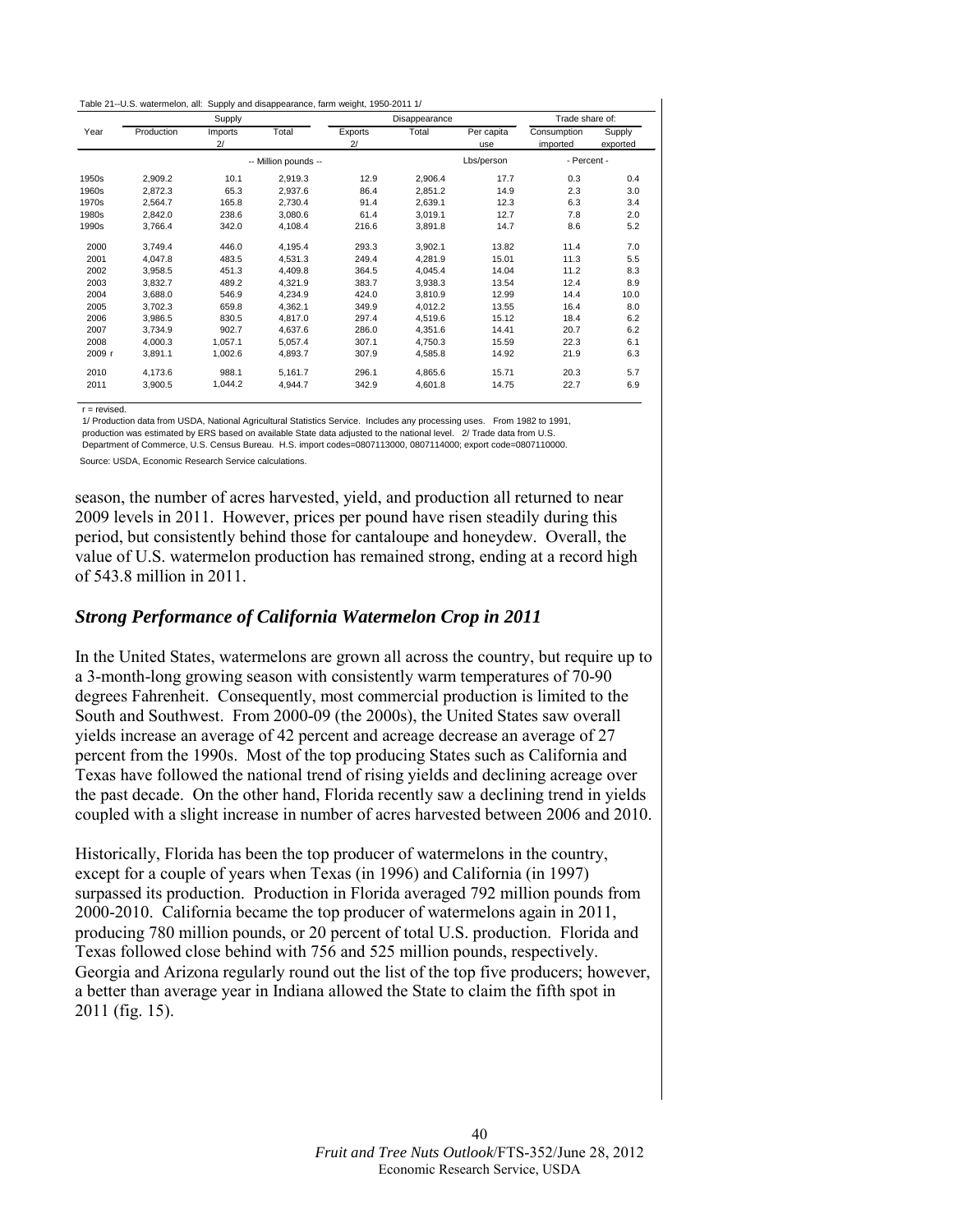Figure 15 **Top five watermelon-producing States\***



\* Average share of 2007-2011 domestic watermelon production. Source: USDA, National Agricultural Statistics Service, *Vegetables Summary.*

# *Export Growth Is Positive but Slowing*

In 2011, export volume totaled 343 million pounds, up 6 percent over the 2000s average and up 58 percent over the 1990s average (fig. 16). Export value shows a similar trend and totaled \$84 million in 2011. This was 52 percent higher than the 2000s average and nearly three times higher than average levels in the 1990s. Canada remains the top export destination for U.S. watermelons, receiving over 98 percent of U.S. export volume on average between 2007 and 2011. The next three largest export destinations were Mexico, Japan, and Bermuda, with a combined share of 1.3 percent during those years. Export opportunities for U.S. watermelons appear to be growing in Japan. In recent years, Japan has accounted for less than 1 percent of exports, but volume rose from 280 thousand pounds in 2009 to 5.3 million pounds in 2011.

# *Imports Are Rising*

Although China is the leading producer of watermelons worldwide, the bulk of watermelons imported to the United States come from Mexico, followed by Guatemala and Honduras. U.S. watermelon import volume generally peaks in April and May, mainly from Mexico. Throughout the 2000s, half of the entire annual import volume was imported during these 2 months alone. Although tariff rates are at their highest from April to November, the North American Free Trade Agreement exempts Mexico. Import volumes then tend to diminish significantly from July to September (principal domestic production months) to a fraction of total annual volume.

Overall, however, imports held relatively steady in the 1980s, began growing in the 1990s and took off after 2004. In 2011, import volume was just above 1 billion pounds, over four times greater than import volume in1990 (fig. 16). As domestic production has held relatively steady and domestic consumption has increased, the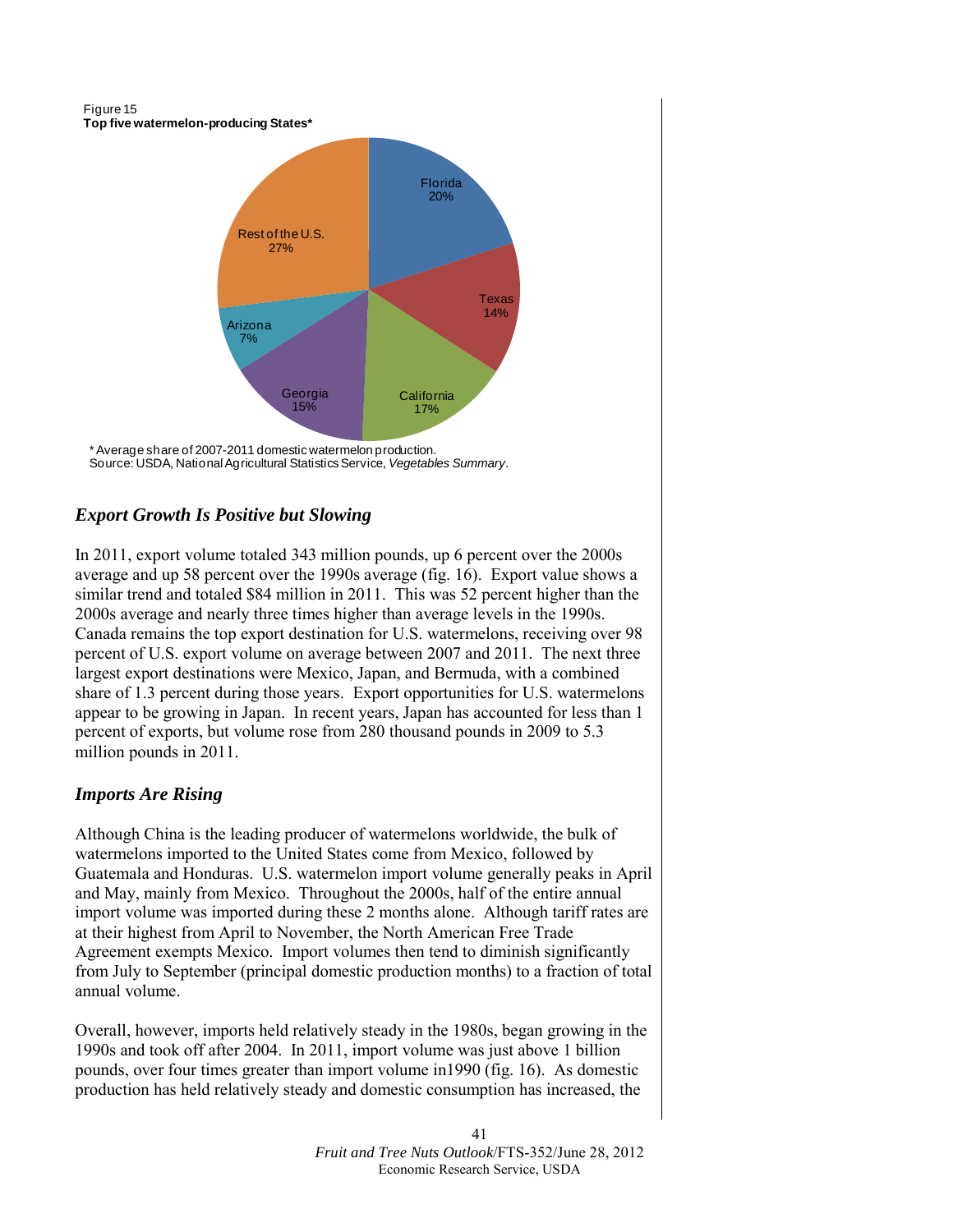Figure 16 **U.S. watermelon exports and imports, 1980-2011**



Source: U.S. Department of Commerce, U.S. Census Bureau.

share of domestic watermelon consumption that is imported has increased, effectively doubling from 11.4 percent in 2000 to 22.7 percent in 2011 (table 21).

#### *Seedless Varieties Grow in Popularity, Despite Price Premium*

Seedless varieties, first developed in 1939, are triploid hybrids. They have become widely available and are in increasing demand. In the past decade, the share of seedless watermelon of total U.S. watermelon shipments jumped from 51 percent in 2003 to 83 percent in 2011 (fig. 17). Seedless varieties are typically started as transplants, rather than directly seeding the field because of their particular vulnerability during germination. This, combined with expensive seed production and a heavier reliance on bee pollination, means seedless varieties tend to be managed more intensively than their seeded counterparts. The differences in production costs are visible at the retail level. From February to September 2011, prices for seedless varieties were on average twice as much as for seeded watermelons. Then again, since the plant does not have to put any energy in the production of viable seed, the flesh is often sweeter, resulting in a more desirable product that is easier to eat.

#### *Expanding Domestic Watermelon Consumption*

Watermelon leads per capita use of all U.S. melon crops with a 60-percent share, followed by cantaloupe and honeydew. Total U.S. watermelon disappearance (also known as net domestic use, which serves as a proxy for consumption) in the 2000s averaged 14.3 pounds per person; down 2.5 percent from a decade earlier (table 21). However, from a low in 1980 of 10.7 pounds per person, growth in demand has been positive in the long run. Rising demand for watermelon has been mostly due to the production of varieties that are seedless or are smaller in size combined with increased marketing of pre-cut half or quarter-melons, offering value-added convenience to consumers. With fewer servings per unit purchased, these changes better accommodate the shrinking size of U.S. households.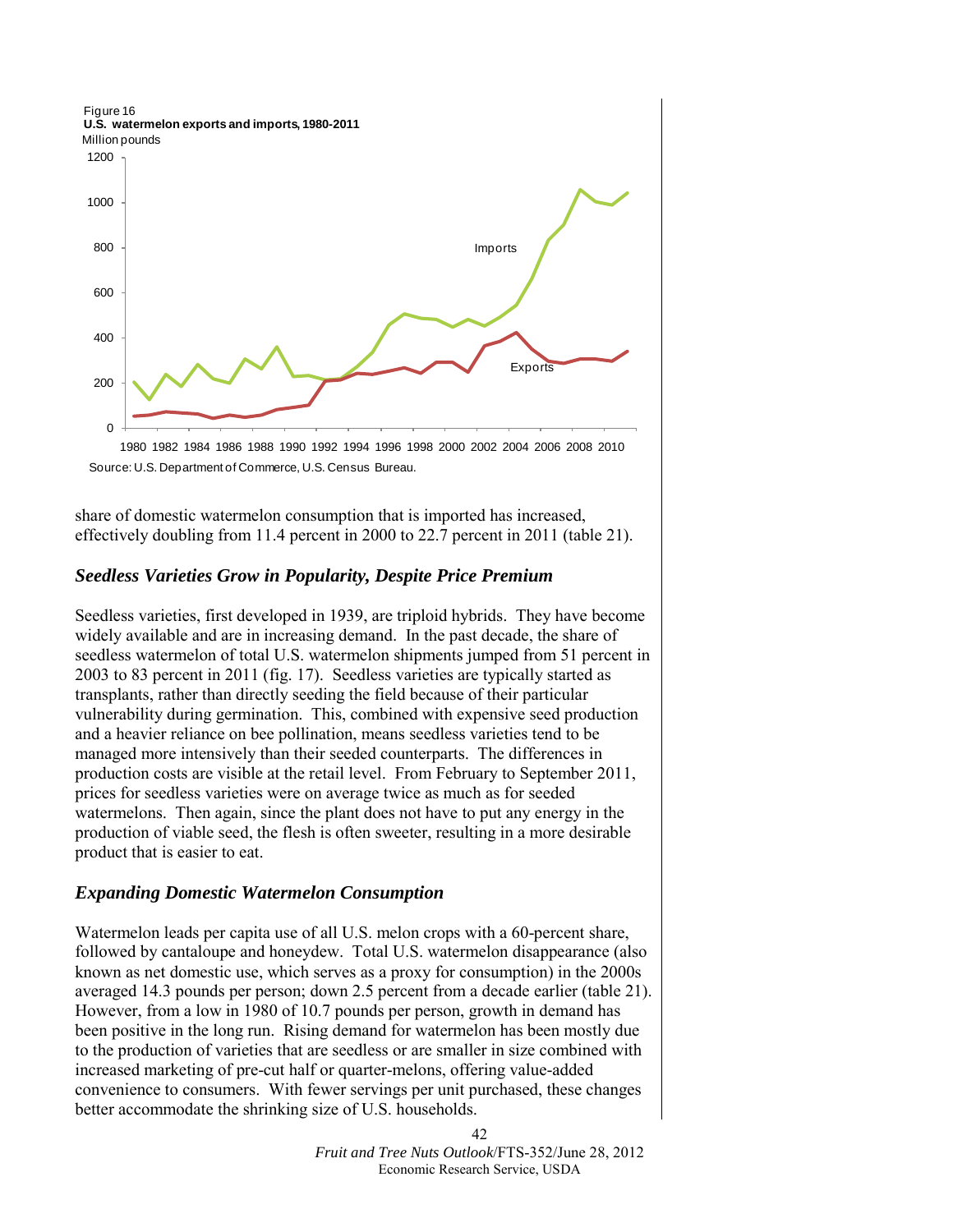Billion pounds Figure 17 **U.S. watermelon shipments: Seeded and seedless, 2003-2011**



of imports until 2004. Just as shipments may not cover total volume produced, import shipments may not encompass total imports.

Source: USDA, Agricultural Marketing Service, Market News Service, *Fruit and Vegetable Annual Shipments Summary.*

The nutritious qualities of watermelon may also have a hand in rising demand. As watermelon is 92 percent water, many people eat it to help quench their thirst. Watermelon juice is even now available at some retailers. Lycopene, found in other produce such as tomatoes, is present in watermelon at higher concentrations than any other fruit or vegetable and is believed to reduce the risk for heart disease and some cancers. Watermelon is also a source of vitamins A, B6, and C. Demand for watermelon may rise as U.S. consumers become more health-conscious and seek the benefits of more fruits and vegetables in their diet.